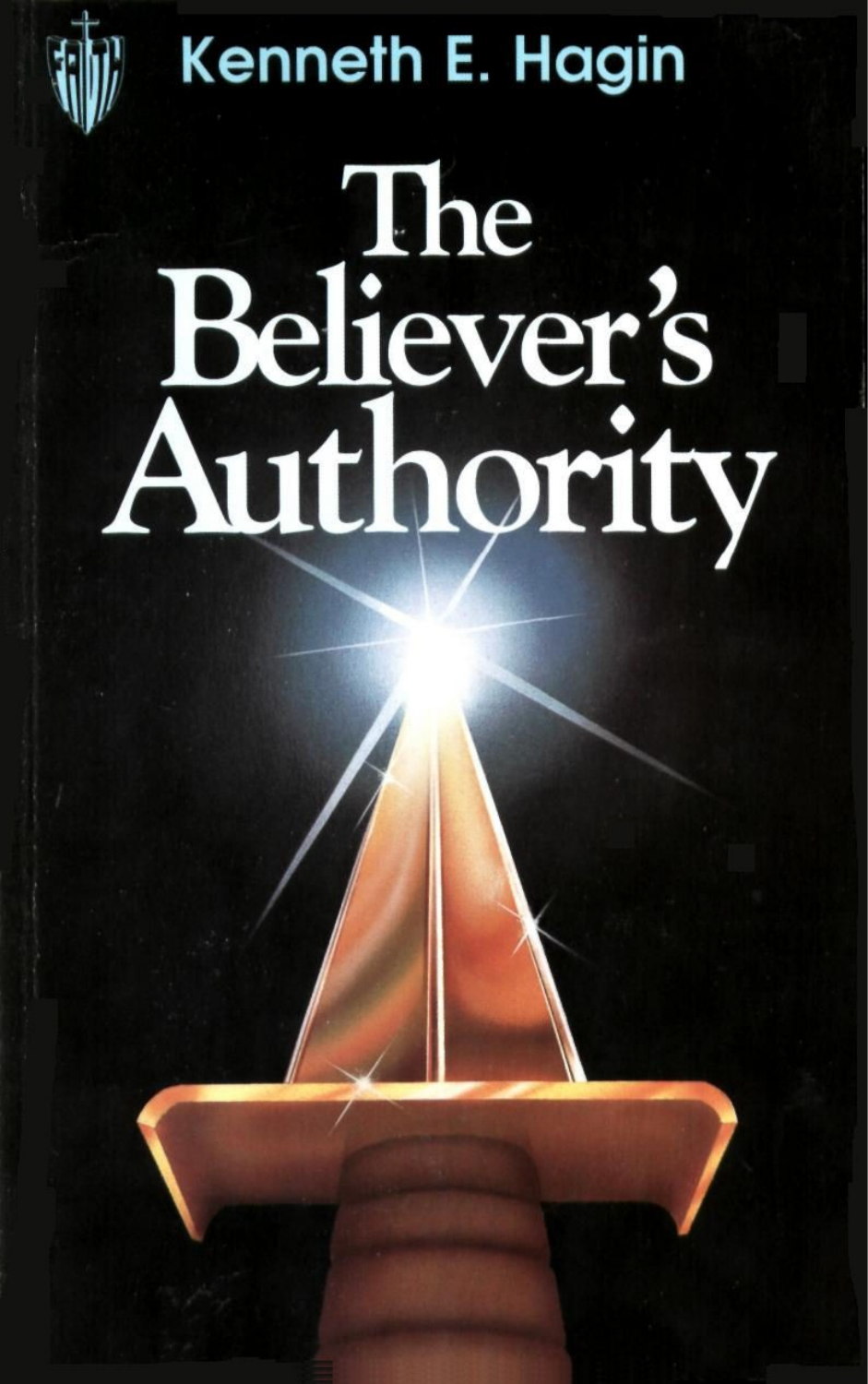# **The Believer's Authority**

Kenneth E. Hagin

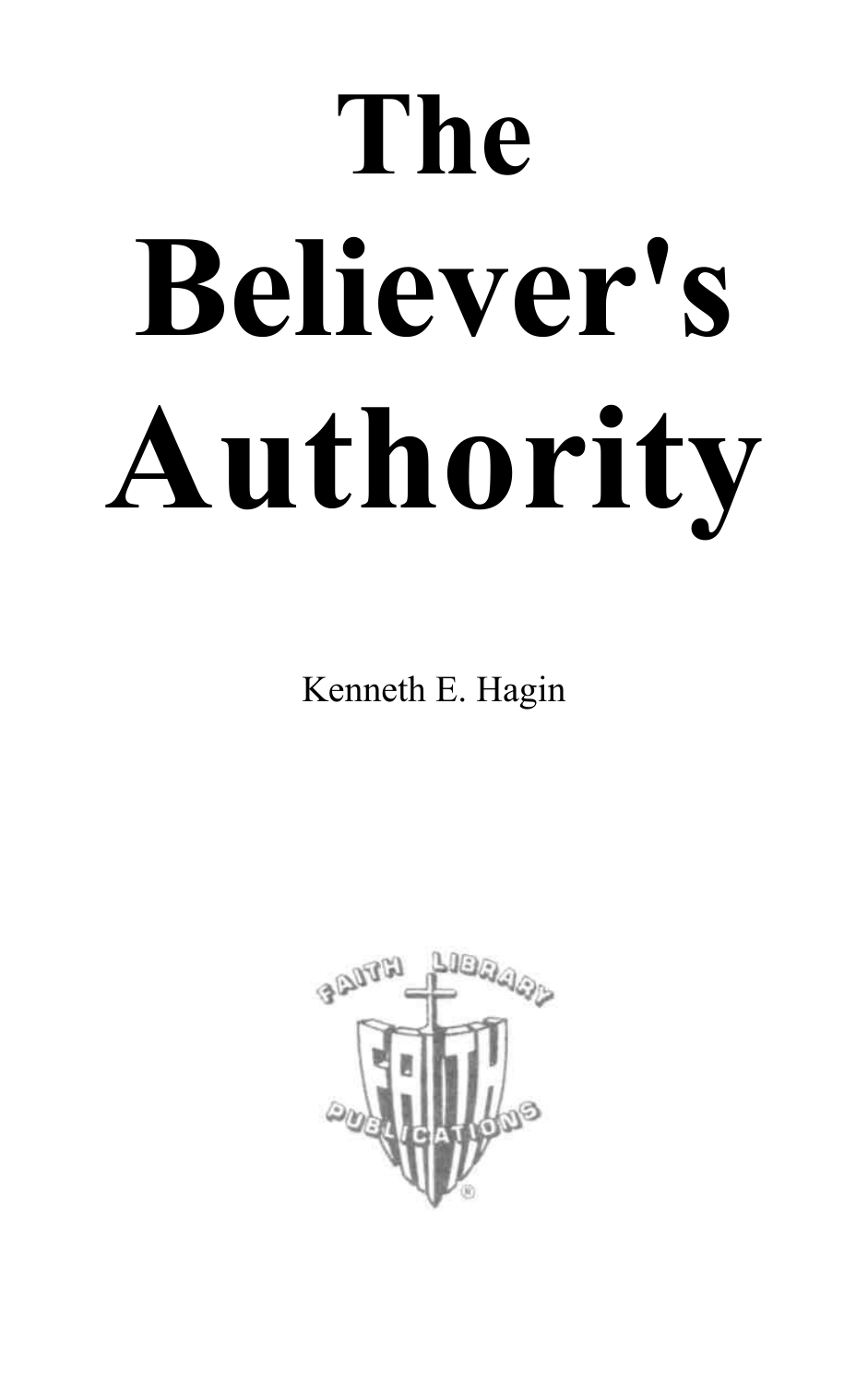Unless otherwise indicated, all Scripture quotations in this volume are from the *King James Version* of the Bible.

> Second Edition Twenty-Second Printing 1996

> > ISBN 0-89276-406-6

In the U.S. Write: Kenneth Hagin Ministries P.O. Box 50126 Tulsa, OK 74150-0126

In Canada write: Kenneth Hagin Ministries P.O. Box 335, Station D, Etobicoke (Toronto), Ontario Canada, M9A 4X3

Copyright © 1984 RHEMA Bible Church AKA Kenneth Hagin Ministries, Inc. All Rights Reserved Printed in USA

The Faith Shield is a trademark of RHEMA Bible Church, aka Kenneth Hagin Ministries, Inc., registered with the U.S. Patent and Trademark Office and therefore may not be duplicated.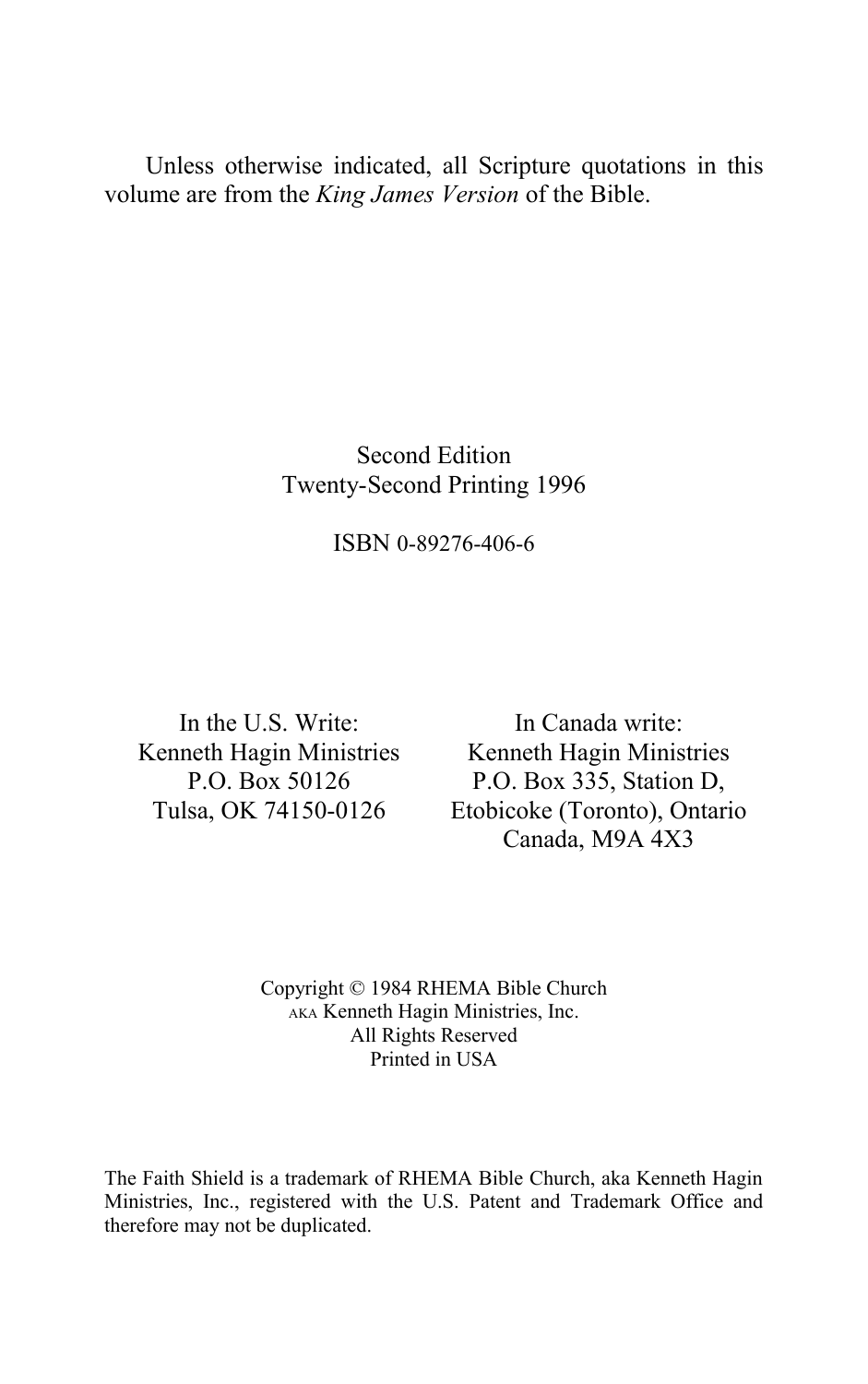#### *BOOKS BY KENNETH E. HAGIN*

*\* Redeemed From Poverty, Sickness and Spiritual Death \* What Faith Is \* Seven Vital Steps To Receiving the Holy Spirit \* Right and Wrong Thinking Prayer Secrets \* Authority of the Believer (foreign only) \* How To Turn Your Faith Loose The Key to Scriptural Healing Praying To Get Results The Present-Day Ministry of Jesus Christ The Gift of Prophecy Healing Belongs to Us The Real Faith How You Can Know the Will of God Man on Three Dimensions The Human Spirit Turning Hopeless Situations Around Casting Your Cares Upon the Lord Seven Steps for Judging Prophecy \* The Interceding Christian Faith Food for Autumn \* Faith Food for Winter Faith Food for Spring Faith Food for Summer \* New Thresholds of Faith \* Prevailing Prayer to Peace \* Concerning Spiritual Gifts Bible Faith Study Course Bible Prayer Study Course The Holy Spirit and His Gifts \* The Ministry Gifts (Study Guide) Seven Things You Should Know About Divine Healing El Shaddai Zoe: The God-Kind of Life A Commonsense Guide to Fasting Must Christians Suffer? The Woman Question The Believer's Authority Ministering to Your Family What To Do When Faith Seems Weak and Victory Lost Growing Up, Spiritually Bodily Healing and the Atonement (Dr. T.J. McCrossan) Exceedingly Growing Faith Understanding the Anointing I Believe in Visions Understanding How To Fight the Good Fight of Faith Plans, Purposes, and Pursuits How You Can Be Led by the Spirit of God A Fresh Anointing Classic Sermons He Gave Gifts Unto Men: A Biblical Perspective of Apostles, Prophets, and Pastors*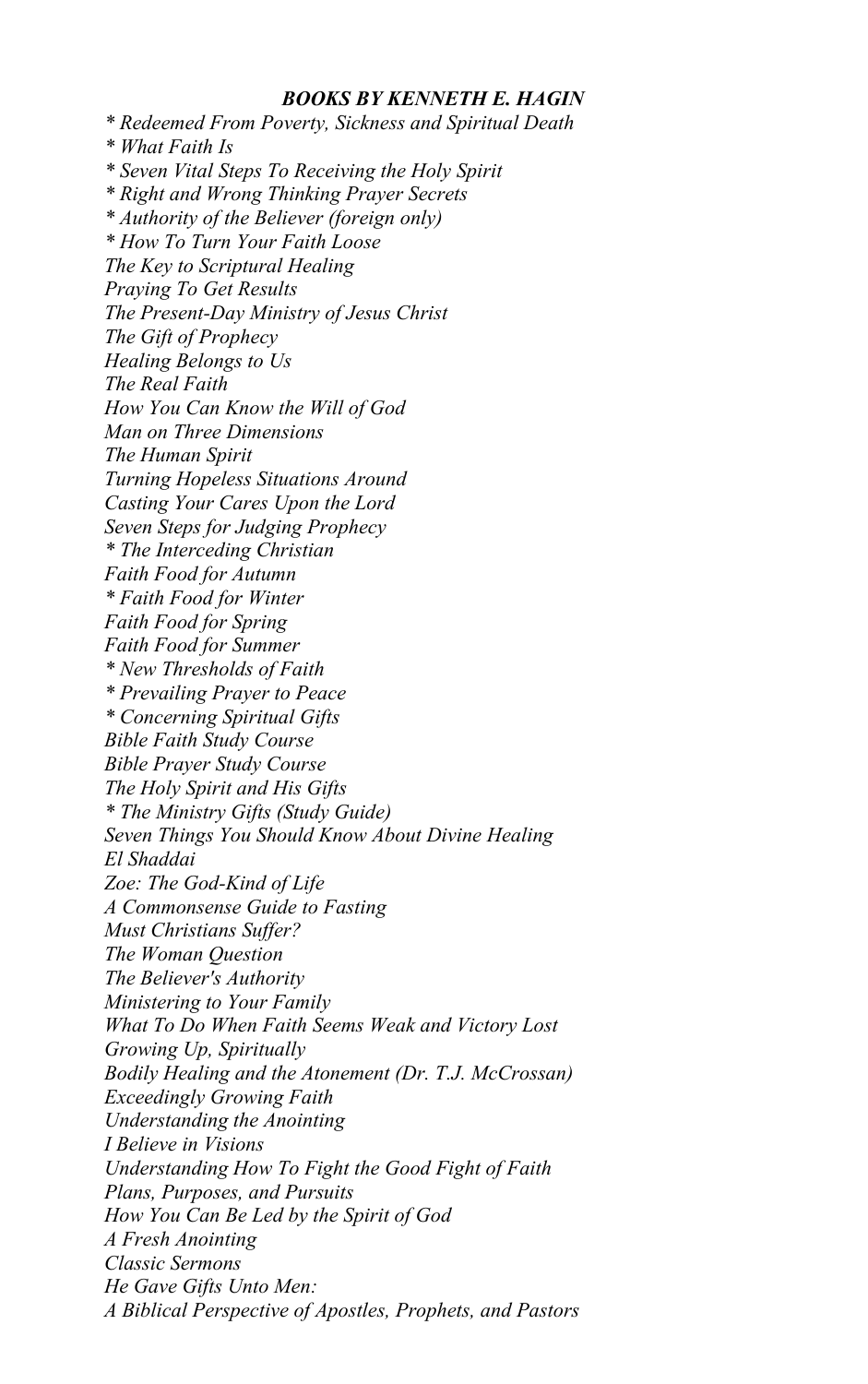*The Art of Prayer Following God's Plan For Your Life The Triumphant Church: Dominion Over All the Powers of Darkness Healing Scriptures Mountain-Moving Faith Love: The Way to Victory Biblical Keys to Financial Prosperity The Price Is Not Greater Than God's Grace (Mrs. Oretha Hagin)*

#### *MINIBOOKS (A partial listing)*

*\* The New Birth \* Why Tongues? \* In Him \* God's Medicine \* You Can Have What You Say \* Don't Blame God \* Words Plead Your Case \* How To Keep Your Healing The Bible Way To Receive the Holy Spirit I Went to Hell How To Walk in Love The Precious Blood of Jesus \* Love Never Fails How God Taught Me About Prosperity*

#### *BOOKS BY KENNETH HAGIN JR.*

*\* Man's Impossibility—God's Possibility Because of Jesus How To Make the Dream God Gave You Come True Forget Not! God's Irresistible Word Healing: Forever Settled Don't Quit! Your Faith Will See You Through The Untapped Power in Praise Listen to Your Heart What Comes After Faith? Speak to Your Mountain! Come Out of the Valley! It's Your Move! God's Victory Plan*

#### *MINIBOOKS (A partial listing)*

*\* Faith Worketh by Love \* Seven Hindrances to Healing \* The Past Tense of God's Word Faith Takes Back What the Devil's Stolen How To Be a Success in Life Get Acquainted With God Unforgiveness Ministering to the Brokenhearted*

\* These titles are also available in Spanish. Information about other foreign translations of several of the above titles (i.e., Finnish, French, German, Indonesian, Polish, Russian, etc.) may be obtained by writing to: Kenneth Hagin Ministries, P.O. Box 50126, Tulsa, Oklahoma 74150-0126.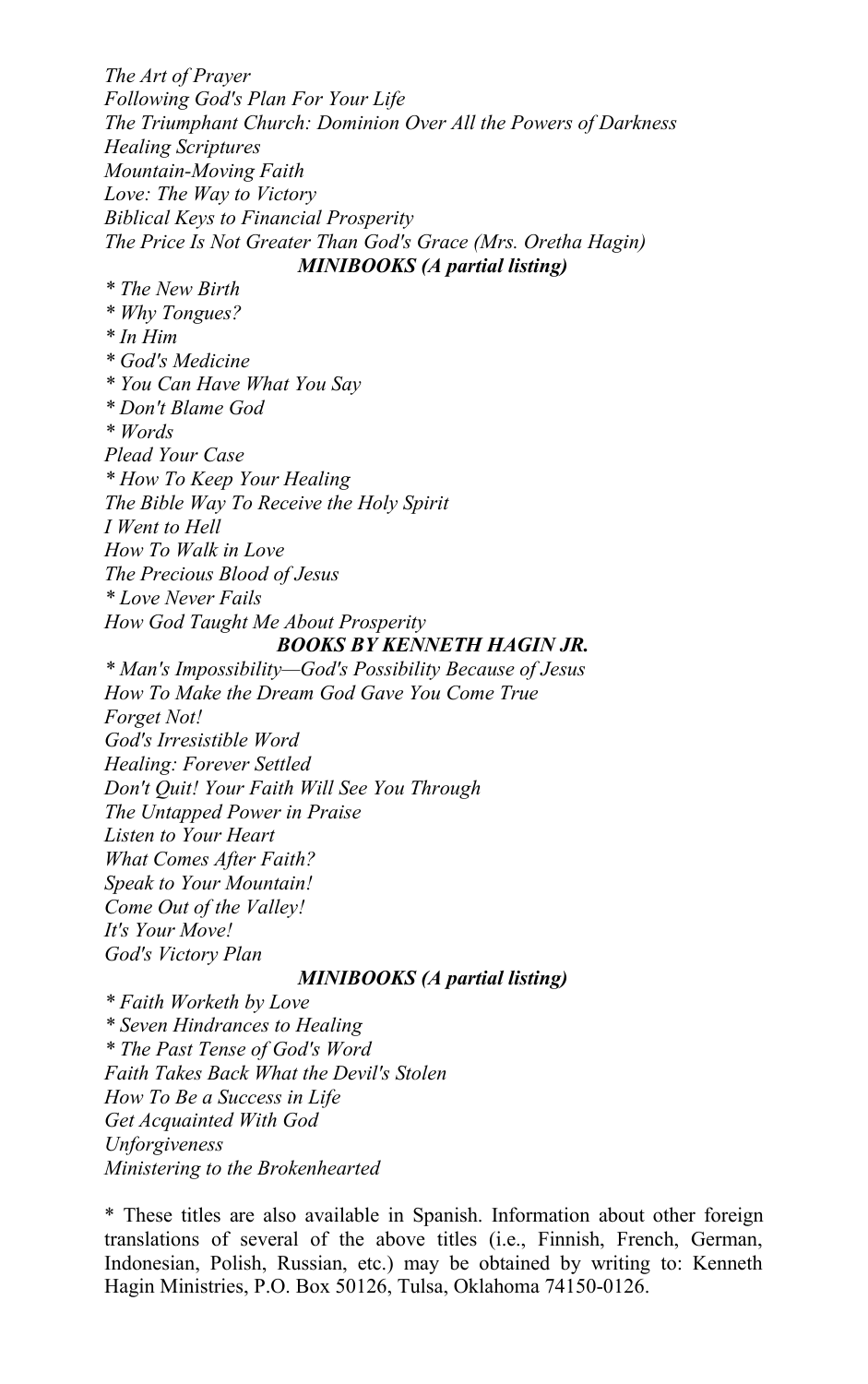# **Contents**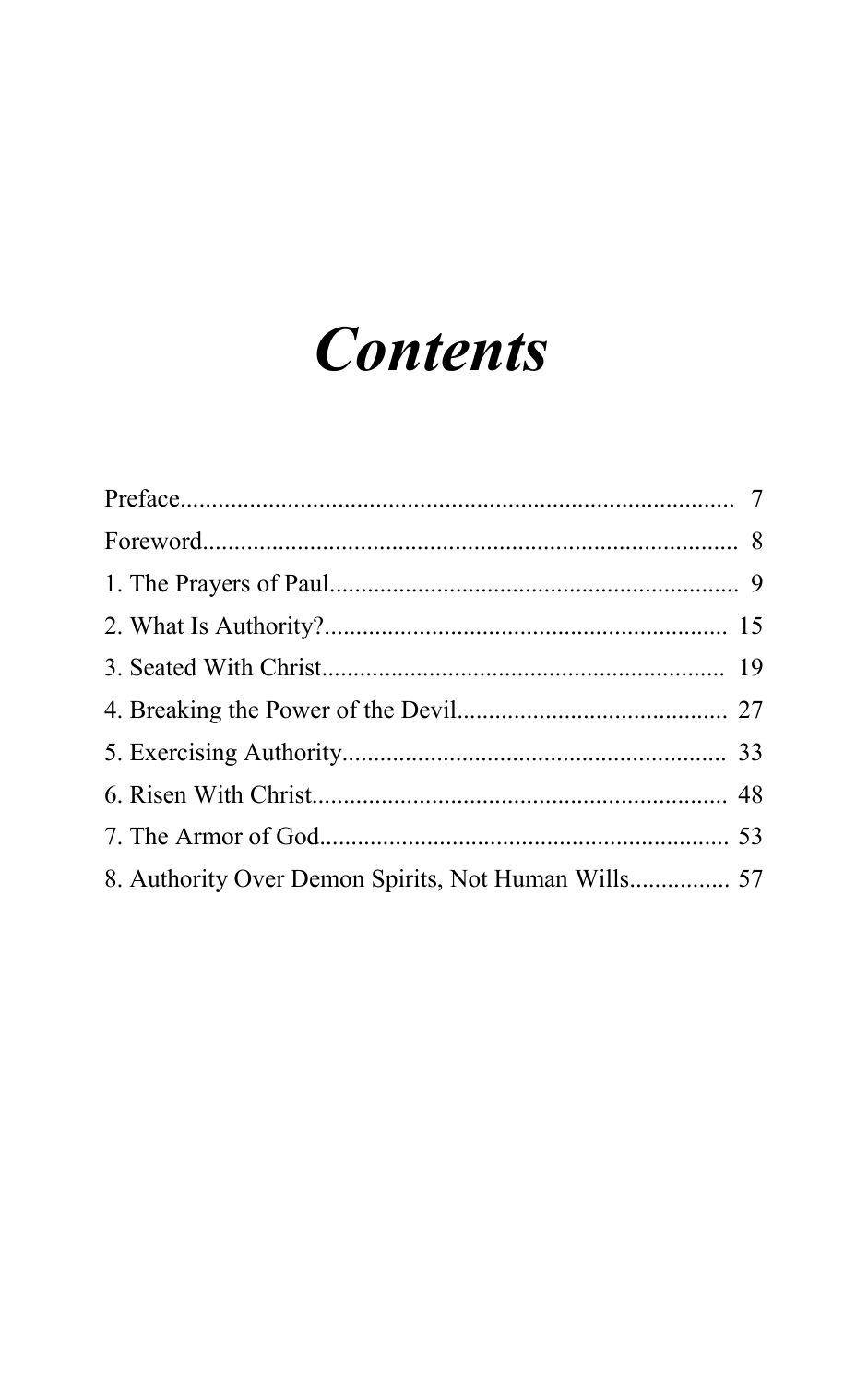## *Preface*

My Dad wrote this book back in 1967. During the years, the important Bible truths in its pages have literally transformed the lives of many people.

Since 1967, however, Dad has gained even more light on the subject of spiritual authority. He often has said he wished this book could contain these further insights.

In 1984, in honor of Dad's 50th anniversary in the ministry, we reedited this book and added the information he always has wanted included. We are delighted to share this new, expanded book with you, our loyal partners and friends.

Kennet Hazie fr.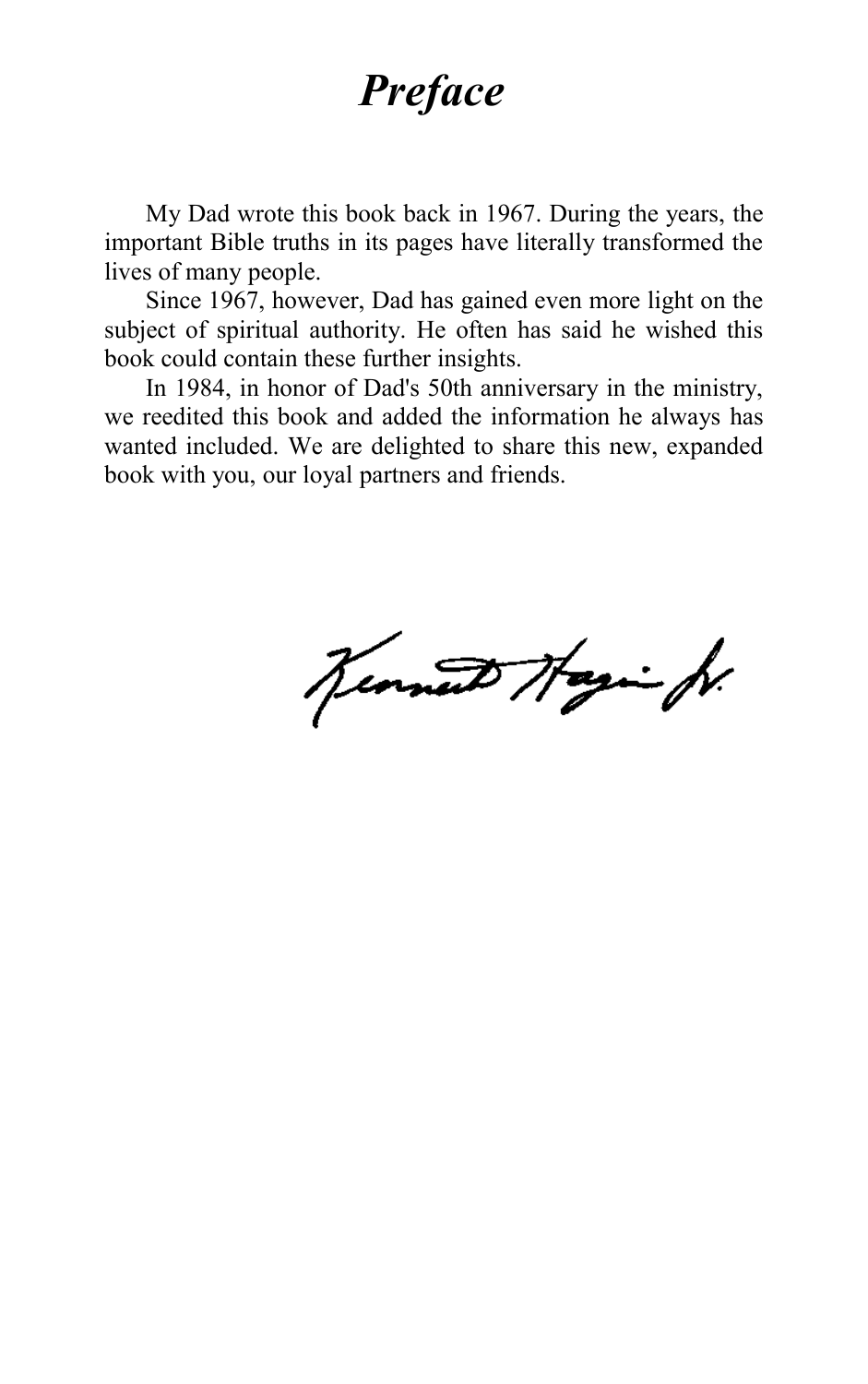### *Foreword*

Back in the 1940s, I asked myself the question, "Do we have authority that we don't know about—that we haven't discovered —that we're not using?"

I had had little glimpses of spiritual authority once in a while. Like others, I had stumbled upon it and had exercised it without knowing what I was doing. I wondered, "Is the Spirit of God trying to show me something?" So I began to study along this line, think along this line, feed along this line—and I began to see more and more light.

An article in *The Pentecostal Evangel* prompted my study on the words "power" and "authority." Then I came across a wonderful pamphlet entitled *The Authority of the Believer* by John A. MacMillan, a missionary to China who later edited *The Alliance Weekly.* (His pamphlet was reissued several years ago and is available from Christian Publications, Camp Hill, Pennsylvania.)

As a result of my studies, I concluded that we as a Church have authority on the earth that we've never yet realized authority that we're not using.

A few of us have barely gotten to the edge of that authority, but before Jesus comes again, there's going to be a whole company of believers who will rise up with the authority that is theirs. They will know what is theirs, and they will do the work that God intended they should do.

Kennett E. Hagin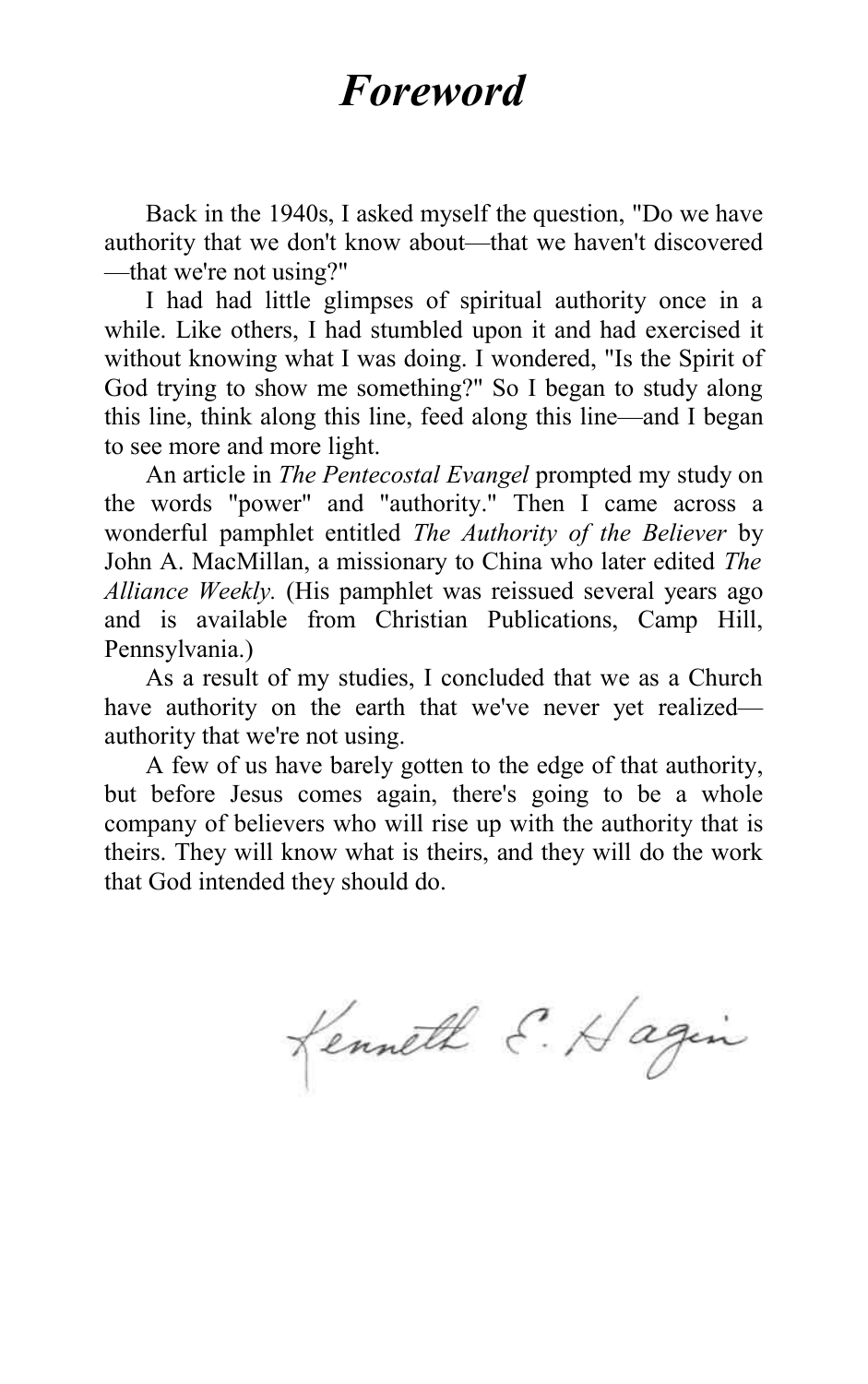# *Chapter 1 The Prayers of Paul*

The authority of the believer is unveiled more fully in the Book of Ephesians than any other epistle written to the churches. Because this book is based on Ephesians, let me encourage you to read the first three chapters over and over again for several days.

You will notice there are Spirit-anointed prayers at the end of the first and third chapters. However, Paul didn't pray these prayers only for the Church at Ephesus. These prayers apply to us today just as much as they did to the believers at Ephesus, because they were given by the Holy Spirit.

#### **EPHESIANS 1:16-20**

**16 [I] Cease not to give thanks for you, making mention of you in my prayers,**

**17 That the God of our Lord Jesus Christ, the Father of glory, may give unto you the spirit of wisdom and revelation in the knowledge of him:**

**18 The eyes of your understanding being enlightened; that ye may know what is the hope of his calling, and what the riches of the glory of his inheritance in the saints,**

**19 And what is the exceeding greatness of his power to usward who believe, according to the working of his mighty power,**

**20 Which he wrought in Christ, when he raised him from the dead, and set him at his own right hand in the heavenly places....**

#### **EPHESIANS 3:14-19**

**14 For this cause I bow my knees unto the Father of our Lord Jesus Christ,**

**15 Of whom the whole family in heaven and earth is**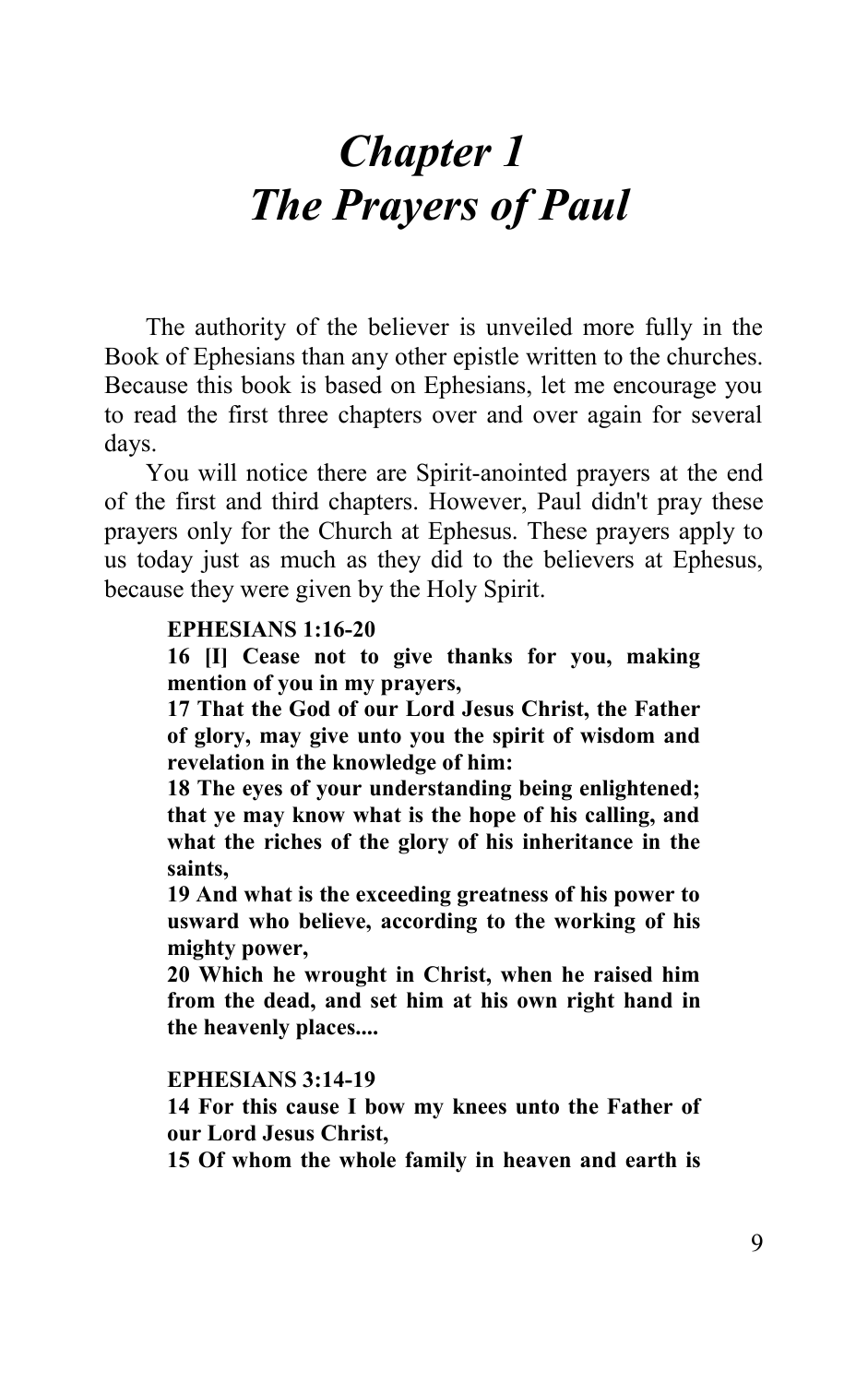**named,**

**16 That he would grant you, according to the riches of his glory, to be strengthened with might by his Spirit in the inner man;**

**17 That Christ may dwell in your hearts by faith; that ye, being rooted and grounded in love,**

**18 May be able to comprehend with all saints what is the breadth, and length, and depth, and height;**

**19 And to know the love of Christ, which passeth knowledge, that ye might be filled with all the fulness of God.**

*The turning point in my life came when I prayed these prayers for myself more than a thousand times.* I started by reading them aloud, beginning with the first chapter. I personalized the prayers by saying "me" wherever Paul said "you."

For example, reading Ephesians 3:14-17, I would say, "For this cause I bow my knees unto the Father of *my* Lord Jesus Christ, Of whom the whole family in heaven and earth is named, That he would grant *me,* according to the riches of his glory, to be strengthened with might by his Spirit in the inner man; That Christ may dwell in *my* heart by faith ...."

I spent much time praying these two prayers on my knees at the altar of the last church I pastored in East Texas. I kept my Bible open before me to these prayers and prayed them for myself several times a day. Sometimes I told my wife I was going next door to the church to pray and didn't want to be bothered except in an emergency. Sometimes I stayed in prayer two or three days at a time.

I spent about six months praying this way during the winter of 1947-48. Then the first thing I was praying for started to happen. I had been praying for "the spirit of wisdom and revelation" (Eph. 1:17), and the spirit of revelation began to function! I began to see things in the Bible I had never seen before. It just began to open up to me.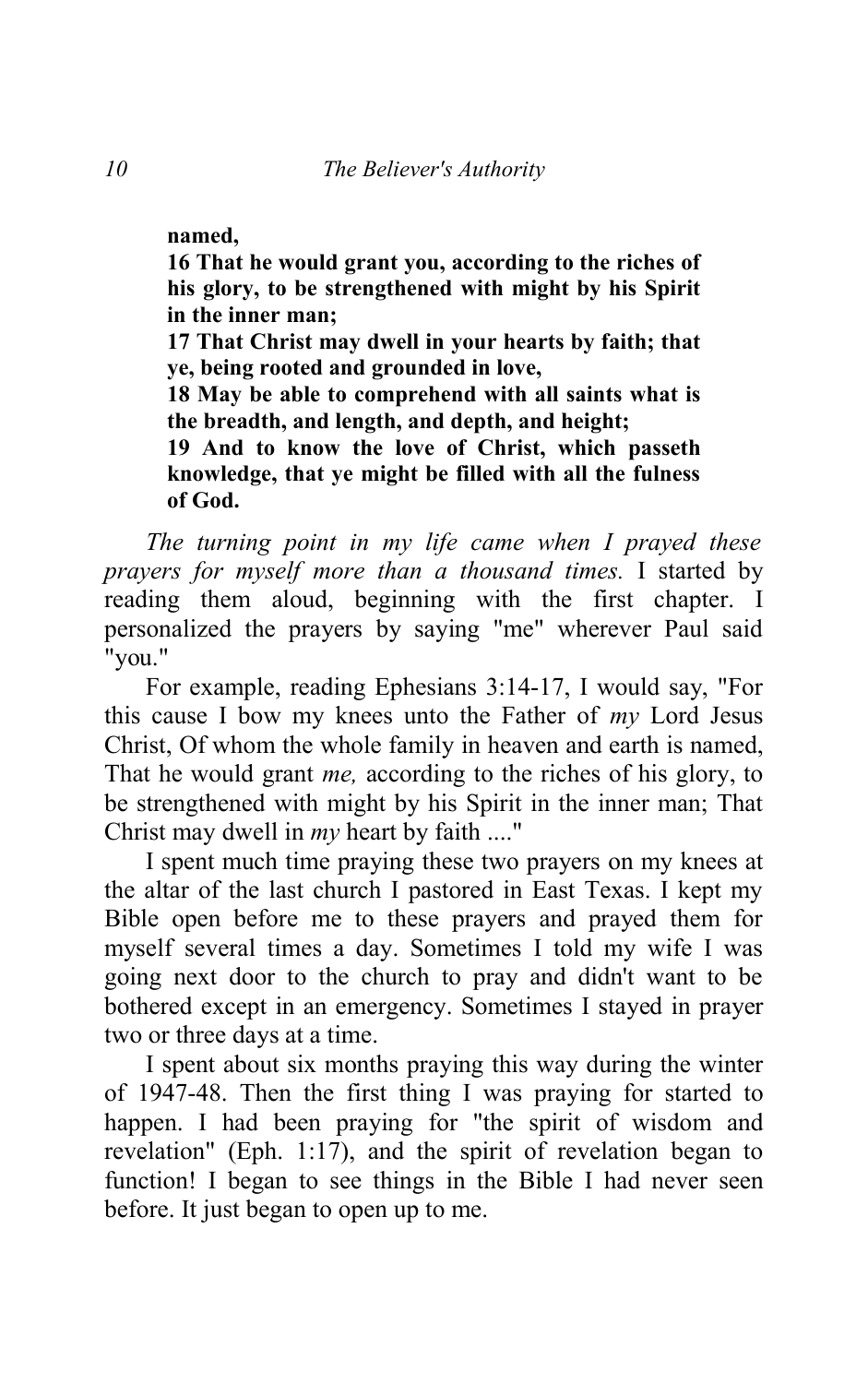I advanced more in spiritual growth and knowledge of the Word in those six months than I had in 14 years as a minister and in more than 16 years as a Christian.

That was one of the greatest spiritual discoveries I ever made.

I said to my wife, "What in the world have I been preaching? I was so ignorant of the Bible, it's a wonder the deacons didn't have to come by and tell me to get in out of the rain!"

We must have this spirit of wisdom and revelation of Christ and His Word if we are to grow. It is not going to be imparted to us through our intellect, either. The Holy Spirit must unveil it to us.

People often want to know how to pray for fellow Christians. If you start praying these Ephesian prayers for them, you'll see results in their lives. I suggest you pray the prayers for yourself, too.

Years ago, I prayed these prayers twice a day, morning and evening, for a family member. He needed healing desperately, yet he couldn't seem to grasp what the Bible teaches about divine healing.

When I prayed, I inserted this person's name in the prayers as I had previously inserted my own. Within 10 days, he wrote me, saying, "I'm beginning to see things I never saw before." (The minute you get scriptural, things happen.)

It was surprising how fast my kinfolks changed once I started praying for them scripturally. (I had been praying for some of them for years with no results.)

#### *The Authority of the Believer*

#### **EPHESIANS 6:12**

**12 For we wrestle not against flesh and blood, but against principalities, against powers, against the rulers of the darkness of this world, against spiritual**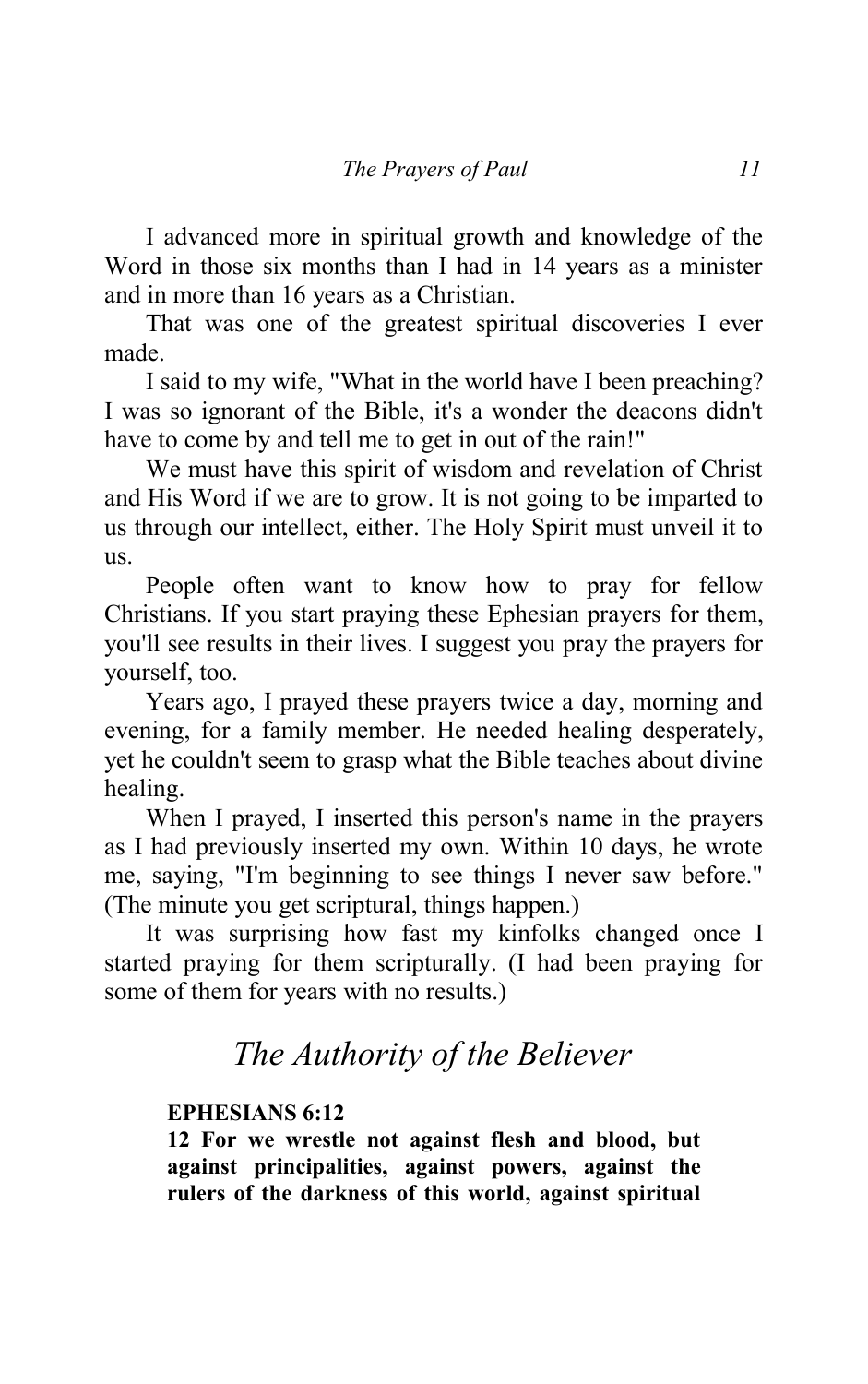#### **wickedness in high places.**

Thank God we have authority over such evil spirits through Jesus Christ. We need to understand what Paul said here in the light of what he wrote in previous chapters. We need to realize that we have authority through Christ. *Our combat with the devil always should be with the consciousness that we have authority over him* because he is a defeated foe—the Lord Jesus Christ defeated him for us.

However, the authority of the believer is an aspect of the Christian walk that few believers know much about. Some think that authority over the devil belongs to only a few chosen people to whom God has given special power. It doesn't; it belongs to all the children of God!

We receive this authority when we are born again. *As we are made new creatures in Christ Jesus, we inherit the Name of the Lord Jesus Christ, and we can use it in prayer against the enemy.*

But the devil doesn't want Christians to learn about the authority of the believer. He wants to continue to defeat us anytime he wants. That's why he will do everything he can to keep Christians from learning the truth about authority; he will fight us more on this subject than anything else. He knows that when we learn the truth, his heyday will be over. We will dominate him, enjoying the authority that is rightfully ours.

Ephesians 1:3 reads, *"Blessed be the God and Father of our Lord Jesus Christ, who hath blessed us* [the whole Church] *with all spiritual blessings in heavenly places in Christ." The American Standard Version* renders *"all* spiritual blessings" as "every spiritual blessing." This means every spiritual blessing there is. In Christ, all spiritual blessings belong to us. *Authority belongs to us whether we realize it or not.* But just knowing this isn't enough. It's knowledge acted upon that brings results! It's a tragedy for Christians to go through life and never find out what belongs to them.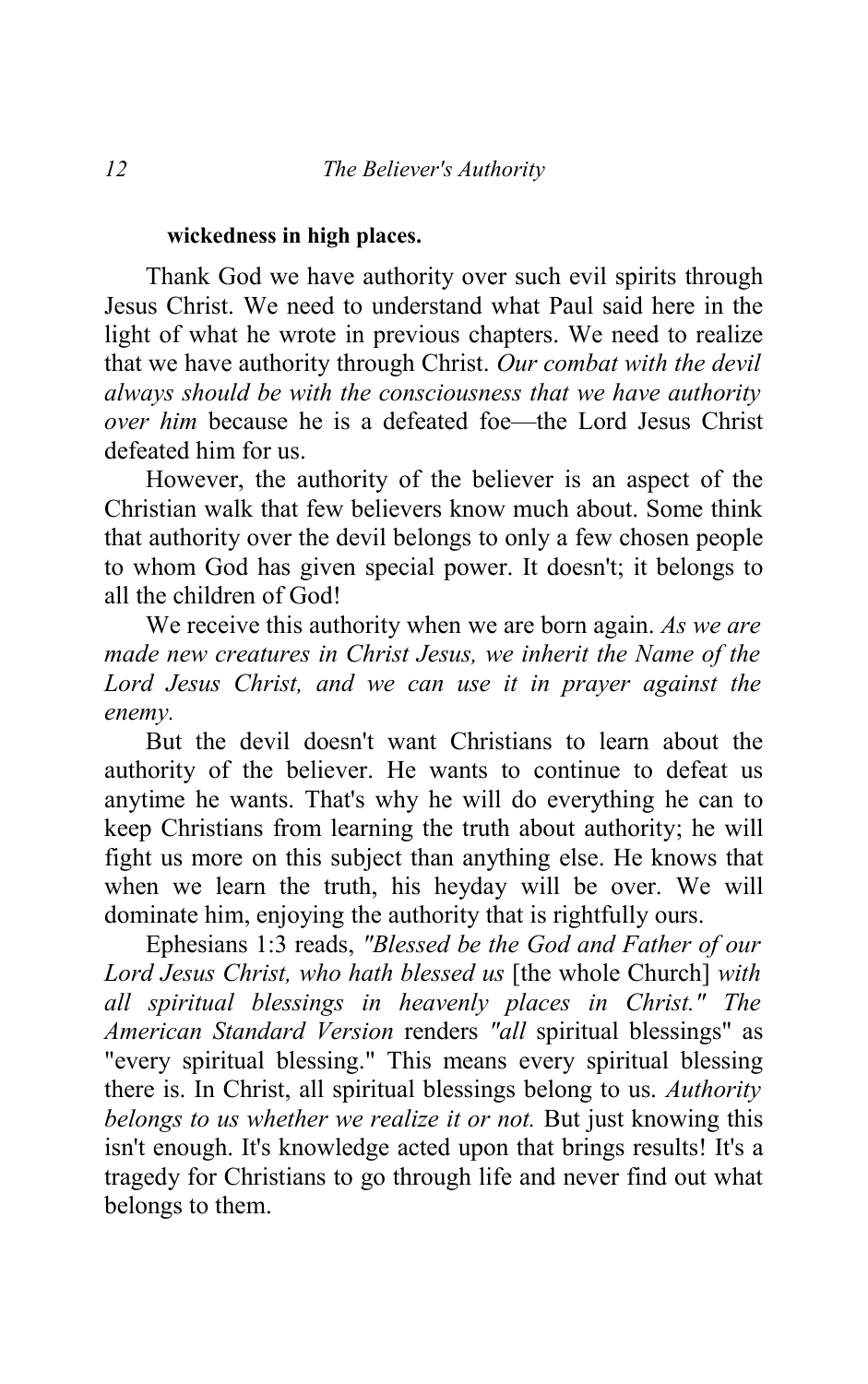Did you ever stop to think about it: Salvation belongs to the sinner. Jesus already has bought the salvation of the worst sinner, just as He did for us. That's the reason He told us to go tell the Good News; go tell sinners they're reconciled to God.

But we've never really told them that. We've told them God's mad at them and is counting up everything they've done wrong. Yet the Bible says God isn't holding anything against the sinner! God says He has canceled it out.

That's what's so awful: The poor sinner, not knowing this, will have to go to hell even though all of his debts are cancelled! Second Corinthians 5:19 will tell you that.

There's no sin problem. Jesus settled that. There's just a sinner problem. Get the sinner to Jesus, and that cures the problem. Yes, that's a little different from what people have been taught, but it's what the Bible says.

The sinner doesn't know what belongs to him, so it won't do him any good. By the same token, if Christians don't know the things that belong to them, they won't do them any good. They need to find out about what belongs to them. That's why God put teachers in the Church. That's why God gave us His Word: to tell us what's ours.

In the natural world, too, things can be ours, yet if we don't know about them, they won't do us any good.

I've told about the time I hid a \$20 bill in my billfold and forgot about it. Then I ran out of gasoline one day, started searching through my billfold, and found the \$20 bill. I couldn't say I didn't have it, because I had it all the time—I had carried it around for months right in my hip pocket. Because I didn't know what I had, I couldn't spend it, but it was just as much mine when I didn't know about it as it was when I did.

Years ago I read about a man who was found dead in the small, shabby room he rented for \$3 a week. He had been a familiar sight on the streets of Chicago for about 20 years, always dressed in rags and eating out of garbage cans.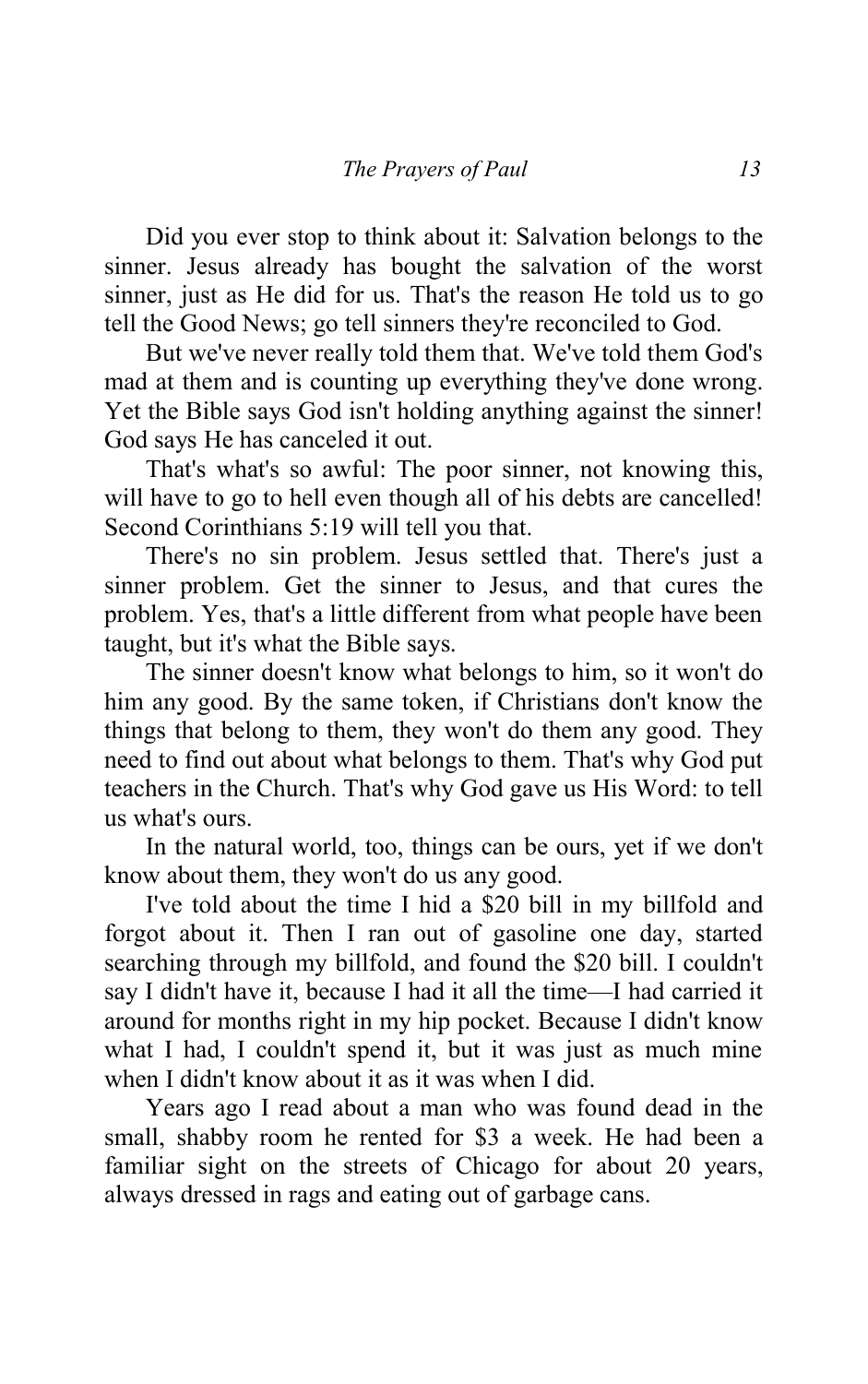When he wasn't seen for two or three days, concerned neighbors went to look for him and found him dead in bed. An autopsy revealed that he had died of malnutrition, yet a money belt found around his waist contained more than \$23,000.

That man had lived in abject poverty, peddling newspapers for a living, yet he had money. He could have lived in the finest hotel in town instead of that little, rundown room. He could have eaten the best food instead of garbage. But he didn't use what belonged to him.

We need to know what belongs to us. Jesus said, *"And ye shall know the truth, and the truth shall make you free"* (John 8:32). In Hosea God says, *"My people* [not sinners, not the world] *are destroyed for lack of knowledge*...." (Hosea 4:6). People actually perish who wouldn't have to.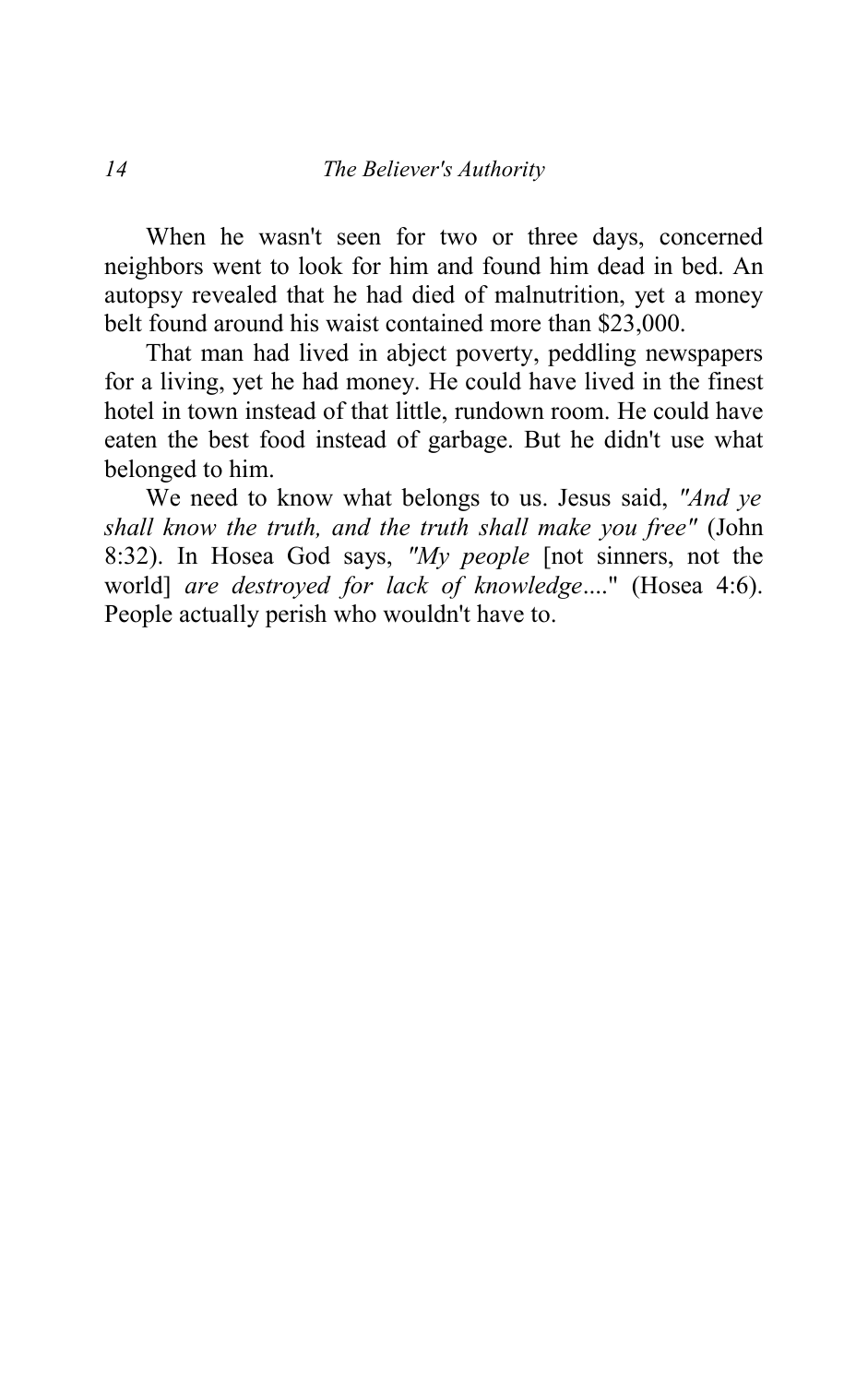# *Chapter 2 2. What Is Authority?*

The translators of the *King James Version* translated many words consistently, but not the Greek words for "power" and "authority."

For example, in the *King James Version,* Jesus says in Luke 10:19, *"Behold, I give unto you POWER to tread on serpents and scorpions, and over all the POWER of the enemy: and nothing shall by any means hurt you.*"

Although the word "power" is used twice in this verse, two different words are found in the original Greek. What Jesus actually said was, "I have given you AUTHORITY to tread on serpents and scorpions, and over all the POWER of the enemy...."

In speaking about "serpents and scorpions," Jesus is talking about the power of the devil—demons, evil spirits, and all his cohorts. We need to realize that we've got authority over them!

Does the Church of the Lord Jesus Christ have (or need) any less authority today than it had in the first century? It would be preposterous to think so, wouldn't it?

The value of our authority rests on the power that is behind that authority. *God Himself is the power behind our authority! The devil and his forces are obliged to recognize our authority!*

The believer who thoroughly understands that the power of God is backing him can exercise his authority and face the enemy fearlessly.

What is authority?

*Authority is delegated power.*

Policemen who direct traffic during the rush hour just raise their hands and the cars stop. These men don't have the physical *power* to stop the vehicles if the drivers choose not to stop. But they don't use their own strength to stop traffic; they are strong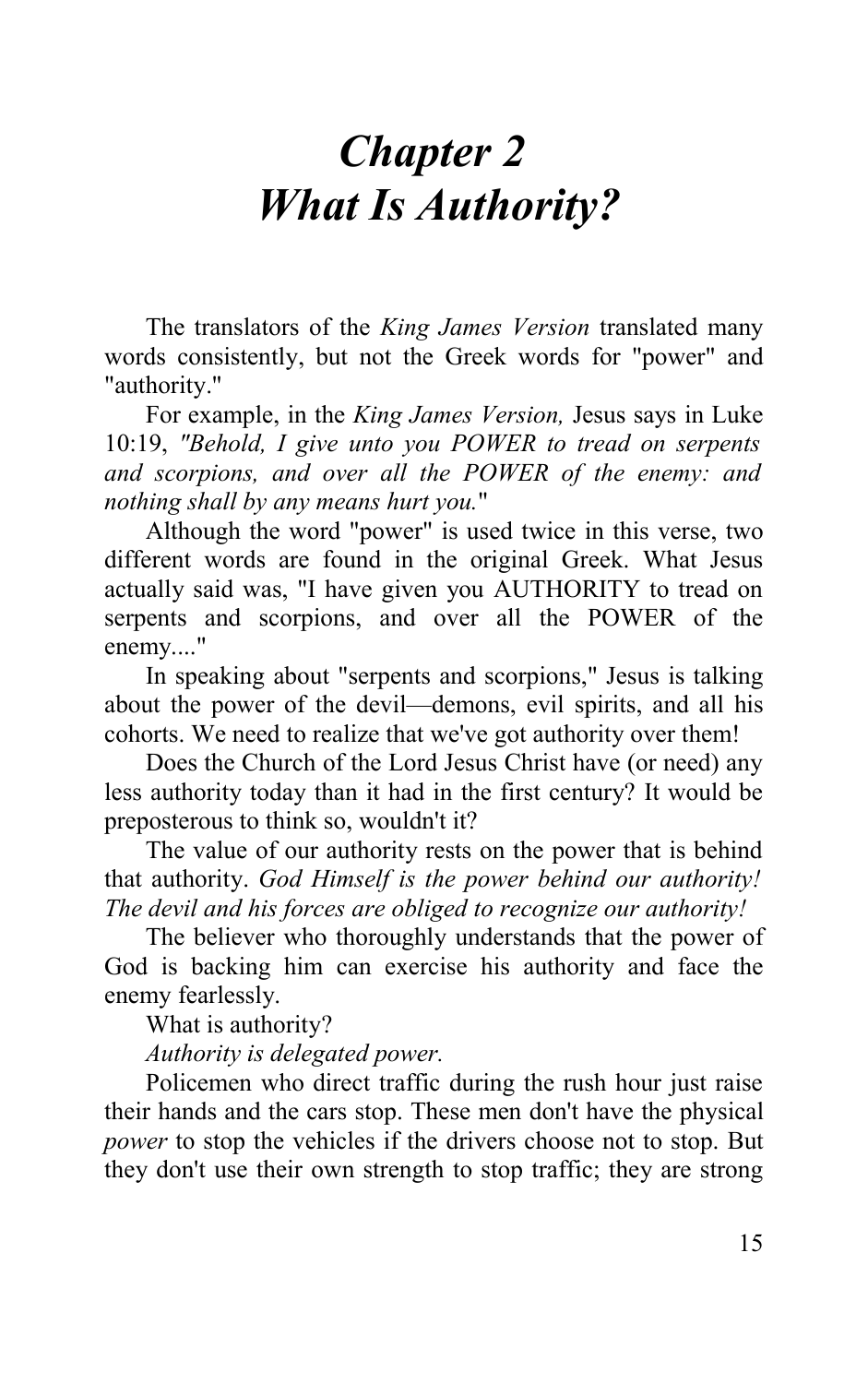in the *authority* that is invested in them by the government they serve. People recognize that authority and stop their cars. Blessed be God, there's authority that's vested in us by the Lord Jesus Christ!

Paul told believers to be strong in the Lord, and in the power of His might (Eph. 6:10). That means you can step out in front of the devil, hold up your hand, and tell him not to come any closer. Use your authority!

Once in England Smith Wigglesworth was standing on a street corner waiting for a bus. A woman came out of an apartment house, and a little dog ran out behind her. She said, "Honey, you're going to have to go back."

The dog didn't pay any attention to her. He just wagged his tail and rubbed up against her affectionately.

She said, "Now, dear, you can't go." The little dog wagged his tail and rubbed up against her again.

About that time, the bus arrived. The woman stomped her foot and yelled, "Get!" The dog tucked his tail between his legs and took off.

Wigglesworth said he hollered out loud without even thinking, "That's the way you've got to do with the devil!"

#### *As a Roaring Lion*

In 1942, while pastoring in East Texas, I had a test in my body. I didn't tell anyone about it except the Lord. I prayed and believed He would heal me. Then I stood my ground.

In the nighttime I would be awakened with alarming heart symptoms, and I would get up and pray. I battled that thing for about six weeks.

One night I had great difficulty in getting to sleep. Finally, after praying, I drifted off, and I had a dream. I am satisfied that God has spoken to me only four times in my life through dreams, but a dream like this one was no coincidence. It was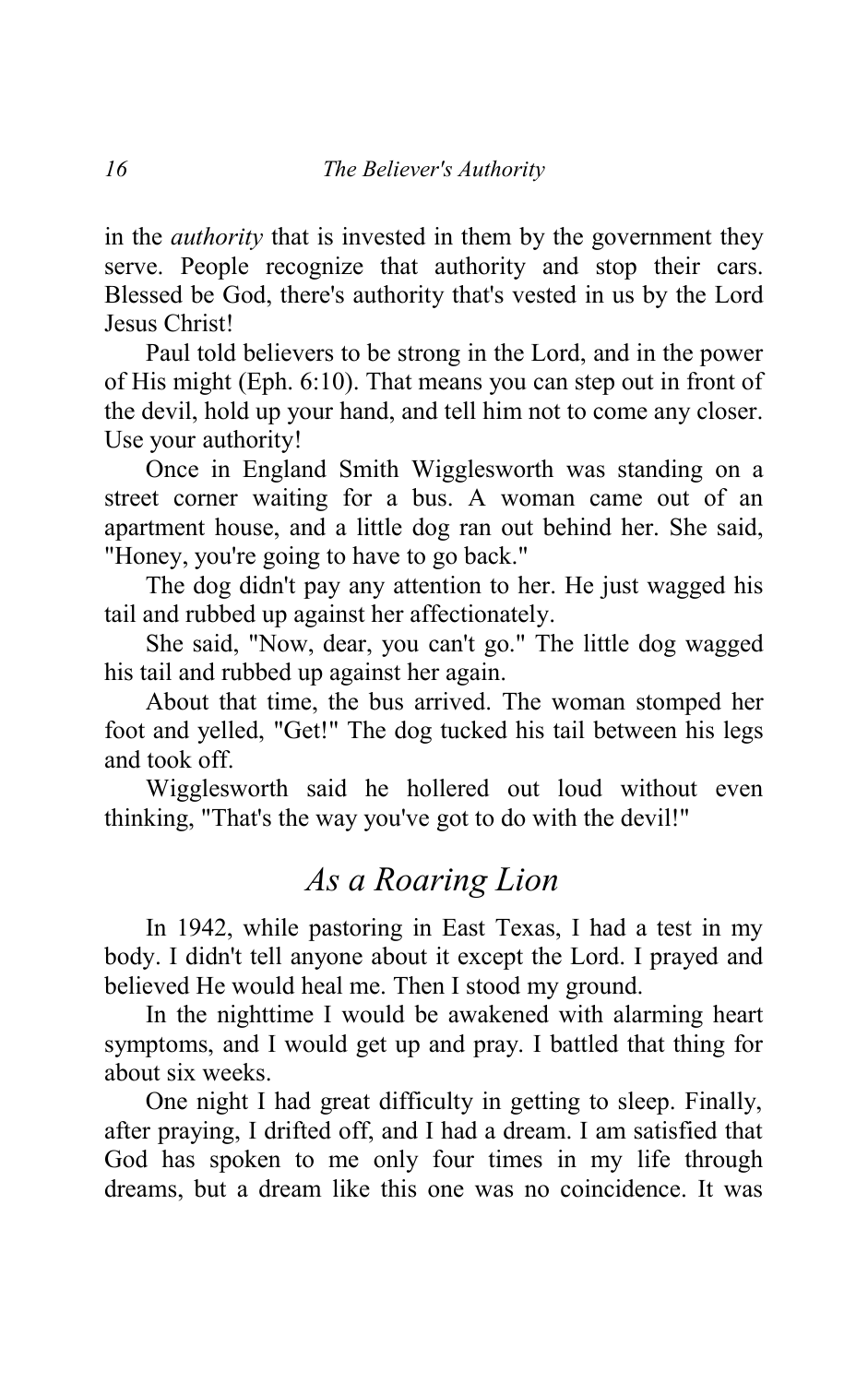from the Lord. When I woke up, I knew immediately what it meant. (If you don't know the meaning of a dream immediately, forget it.)

In this dream it seemed that another minister and I were walking on some kind of parade ground or ball field. There were stands on either side of us. As we were walking along talking, the man jumped and exclaimed, "Look!"

I turned and saw two ferocious, roaring lions. The man started running. I started running with him. Then I stopped and told him we were too far away from the stands to reach safety. We'd never escape those lions.

I stopped dead still, turned around, and went back to meet the lions. They came toward me with their fangs bared, roaring.

I was trembling. I told them, "I resist you in the Name of Jesus. In Jesus' Name you can't hurt me." I just stood there. They ran right up to me like a couple of kittens, sniffed around my ankles, and finally frolicked off, paying no attention to me.

Then I woke up. I knew exactly what God was saying to me. The Scripture in First Peter 5 came to me. It says, *"Be sober, be vigilant; because your adversary the devil, as a roaring lion, walketh about, seeking whom he may devour: Whom resist stedfast in the faith*\_\_\_" (vv. 8,9).

The physical battle I had been fighting was won right then. Instantly the symptoms disappeared and I was all right. I had stood my ground. I wouldn't give in. I had won.

Ephesians 6:10 says, *"Finally, my brethren, be strong in the Lord, and in the power of his might.*" Many people read that verse and think the Lord is telling them to be strong in themselves. But the Scripture doesn't say a word about being strong in yourself. It says to be strong in the Lord.

"I don't know whether I can make it or not," people say.

Certainly you can make it. Don't even think about it. Be strong in the Lord. Be strong in the power of *His* might, not your power or might.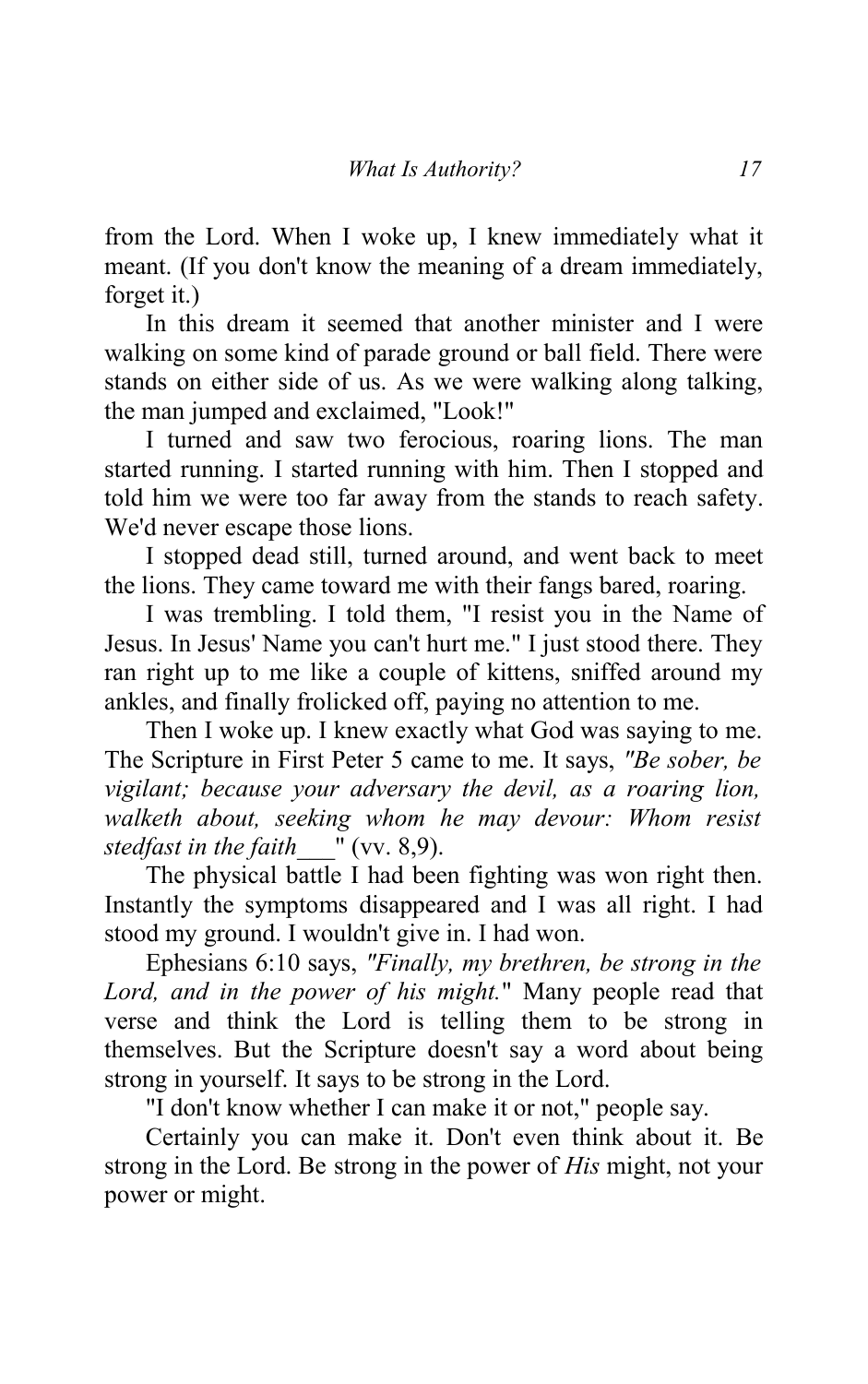First John 4:4 says, *"Ye are of God, little children, and have overcome them: because greater is he that is in you, than he that is in the world."*

*"He that is in the world"* is Satan, the god of this world and the head of principalities, powers, and rulers of the darkness of this world.

But the power that's in you is greater than the power that's in the world, because the power that backs our authority is greater than that which backs our enemies.

#### *Prophecy*

The Holy Spirit says, *"Power on earth invested in the Name of Jesus Christ and obtained by Him through His overcoming the enemy belongeth unto the Church. Therefore, exercise that authority, for it belongs to you on the earth, and in this life ye shall reign by Christ Jesus.*"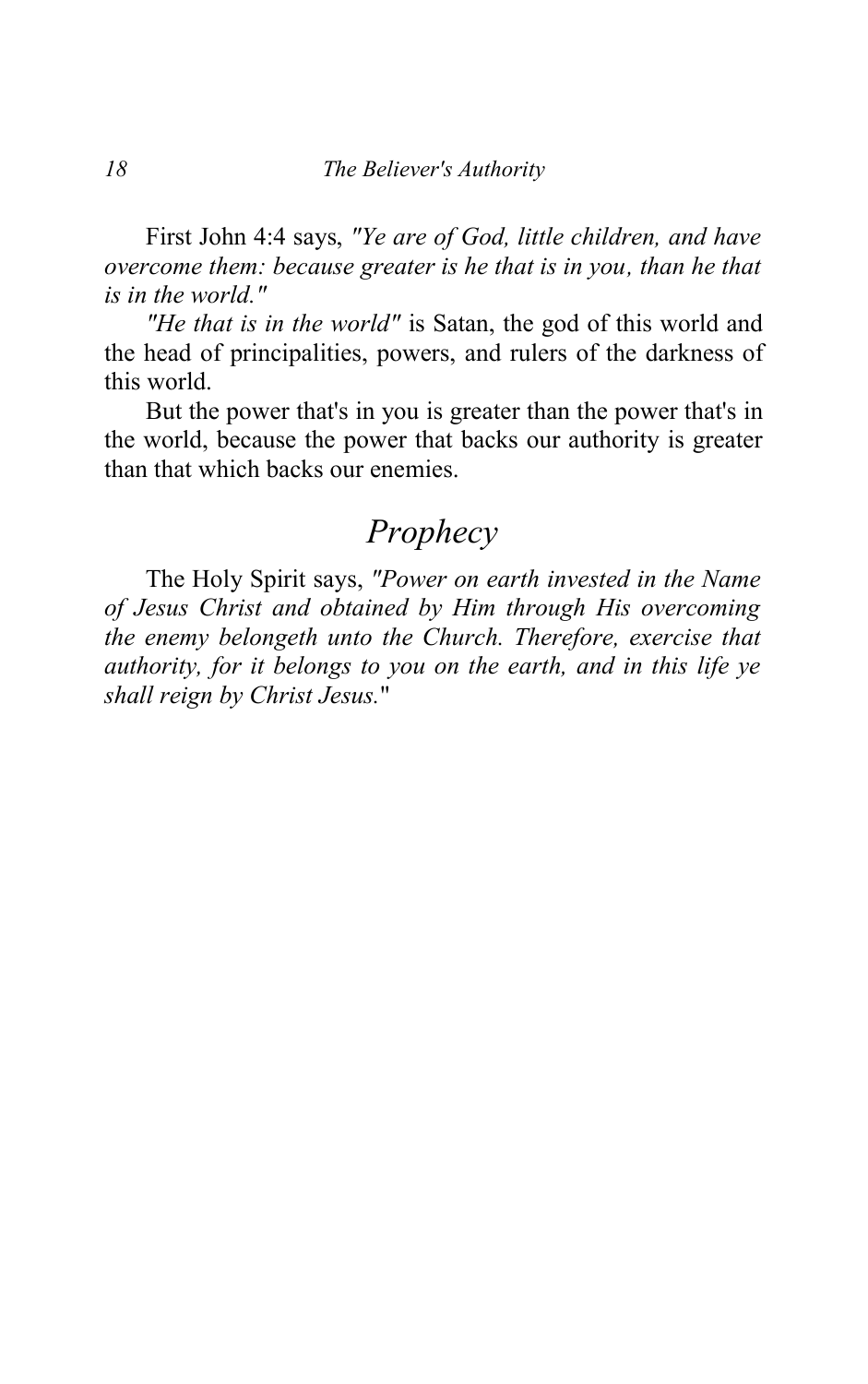# *Chapter 3 3. Seated With Christ*

Matthew 28:18 is another verse where the word "authority" should have been used instead of "power." In the *King James Version* it reads, *"And Jesus came and spake unto them, saying, ALL POWER is given unto me in heaven and in earth.*" It should read, "ALL AUTHORITY is given unto me in heaven and in earth."

When Christ ascended, He transferred His authority to the Church. He is the Head of the Church, and believers make up the Body. Christ's authority has to be perpetuated through His Body, which is on the earth. (Throughout Ephesians and elsewhere in the epistles, Paul uses the human body as an illustration of the Body of Christ.)

Christ is seated at the right hand of the Father—the place of authority—and we're seated with Him. If you know anything about history, you know that to sit at the right hand of the king or pope means authority. We died with Christ, and we were raised with Him. This is not something God is going to do in the future; He already has done it!

#### *God's Mightiest Work*

#### **EPHESIANS 1:18-23**

**18 The eyes of your understanding being enlightened; that ye may know what is the hope of his calling, and what the riches of the glory of his inheritance in the saints,**

**19 And what is the exceeding greatness of his power to usward who believe, according to the working of his mighty power,**

**20 Which he wrought in Christ, when he raised him from the dead, and set him at his own right hand in**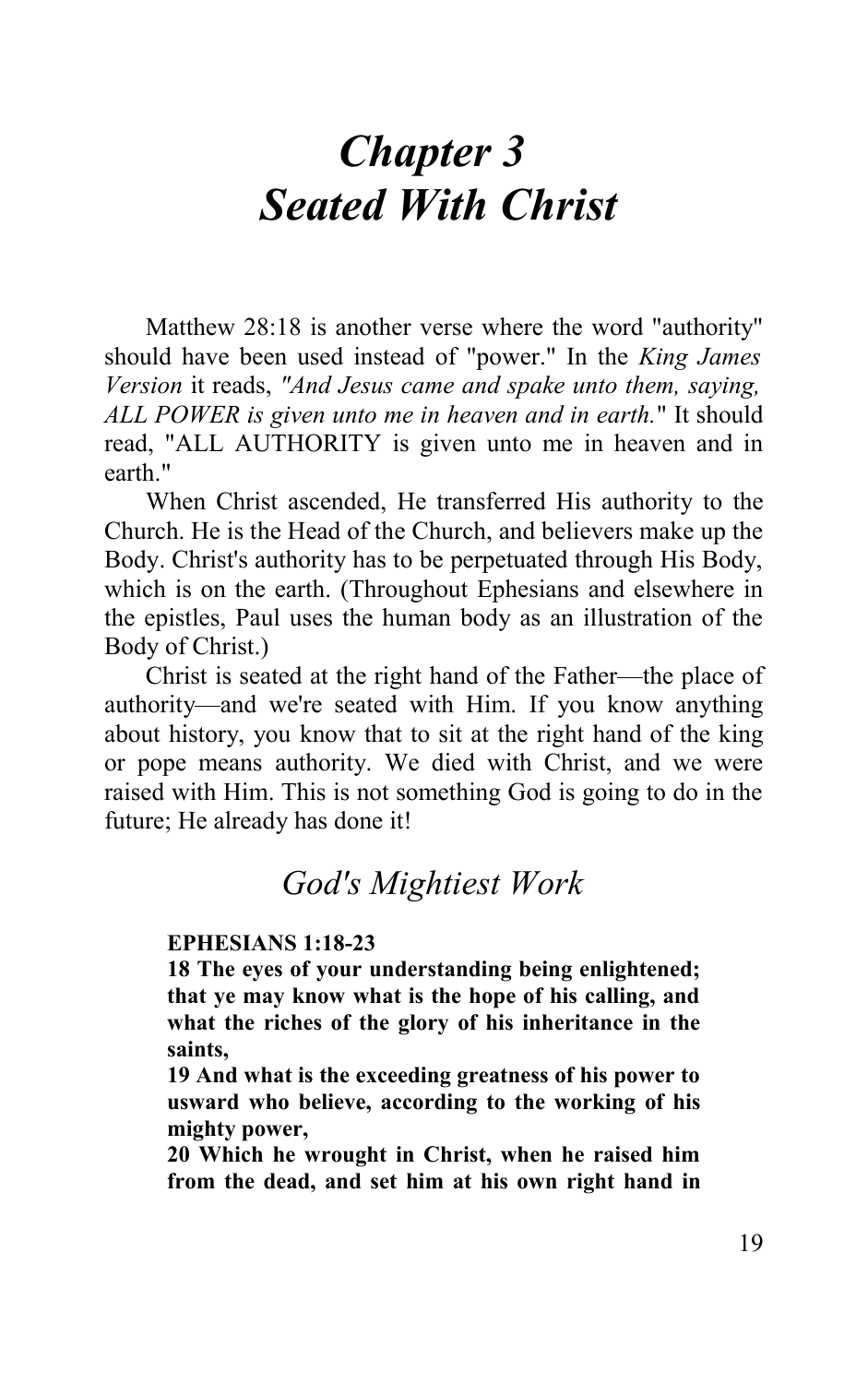**the heavenly places,**

**21 Far above all principality, and power, and might, and dominion, and every name that is named, not only in this world, but also in that which is to come: 22 And hath put all things under his feet, and gave him to be the head over all things to the church, 23 Which is his body, the fulness of him that filleth all in all.**

Notice especially the nineteenth verse: *"And what is the exceeding greatness of his power to usward who believe, according to the working of his mighty power.* " In other words, there was such an overwhelming display of God's power in raising Jesus from the dead that *this actually was the mightiest work of God ever recorded!*

The Resurrection was opposed by Satan and all his cohorts. However, his forces were confused and defeated by our Lord Jesus Christ, who arose, ascended, and is now seated at the right hand of the Father, far above them.

Remember the text in Colossians 2:15? *"And having spoiled principalities and powers, he* [Christ] *made a shew of them openly, triumphing over them in it* [His death, burial, and resurrection]."

These are the same demonic powers we have to deal with, but, thank God, Jesus defeated them. Other translations say He "put them to nought" or "paralyzed them."

In ancient times, victorious kings bringing back captives would have a parade, making a show of them openly. Jesus did this with the devil, putting him on display before three worlds heaven, hell, and earth—after He defeated him. God gave us this account in the Scriptures so we in this world would know what had happened.

God wants us to know what happened in the death, burial, resurrection, and seating of Jesus Christ. He wants us to know that He has set Christ *"Far above all principality, and power,*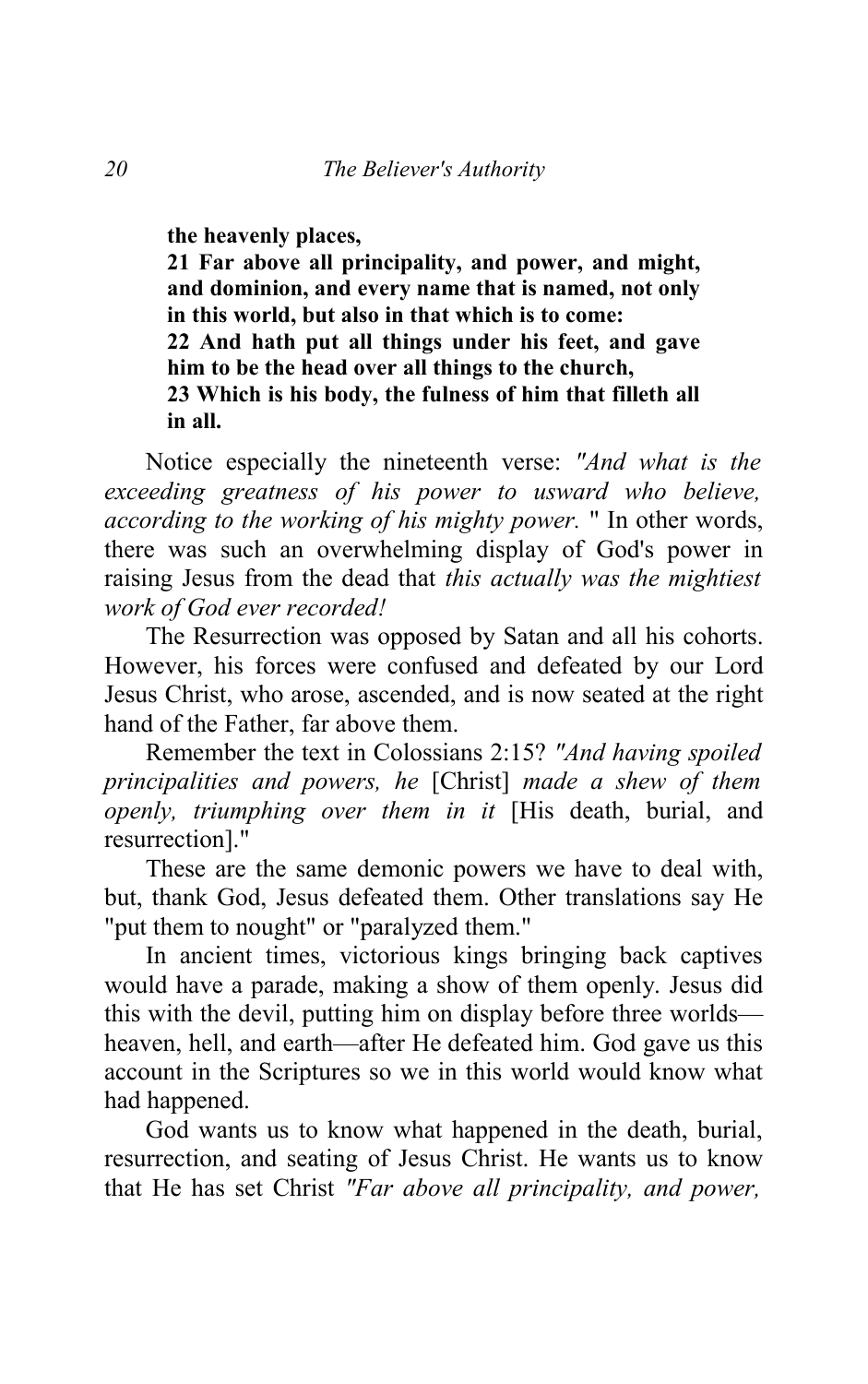*and might, and dominion, and every name that is named....*" (Eph. 1:21).

#### *The Source of Our Authority*

The source of our authority is found in this resurrection and exalting of Christ by God. Notice in the eighteenth verse that the Holy Spirit through Paul prays that the eyes of the Ephesians' understanding—their spirits—might be opened to these truths. He wanted all churches—all believers—to be enlightened. The truth of the authority of the believer, however, is overlooked by many Christians. In fact, most churches don't even know the believer has any authority!

You never will understand the authority of the believer only with your intellect; you must get the spiritual revelation of it. You must believe it by faith.

#### **EPHESIANS 2:1-7**

**1 And you hath he quickened, who were dead in trespasses and sins;**

**2 Wherein in time past ye walked according to the course of this world, according to the prince of the power of the air, the spirit that now worketh in the children of disobedience:**

**3 Among whom also we all had our conversation in times past in the lusts of our flesh, fulfilling the desires of the flesh and of the mind; and were by nature the children of wrath, even as others.**

**4 But God, who is rich in mercy, for his great love wherewith he loved us,**

**5 Even when we were dead in sins, hath quickened us together with Christ, (by grace ye are saved;)**

**6 And hath raised us up together, and made us sit together in heavenly places in Christ Jesus:**

**7 That in the ages to come he might shew the exceeding riches of his grace in his kindness toward us through Christ Jesus.**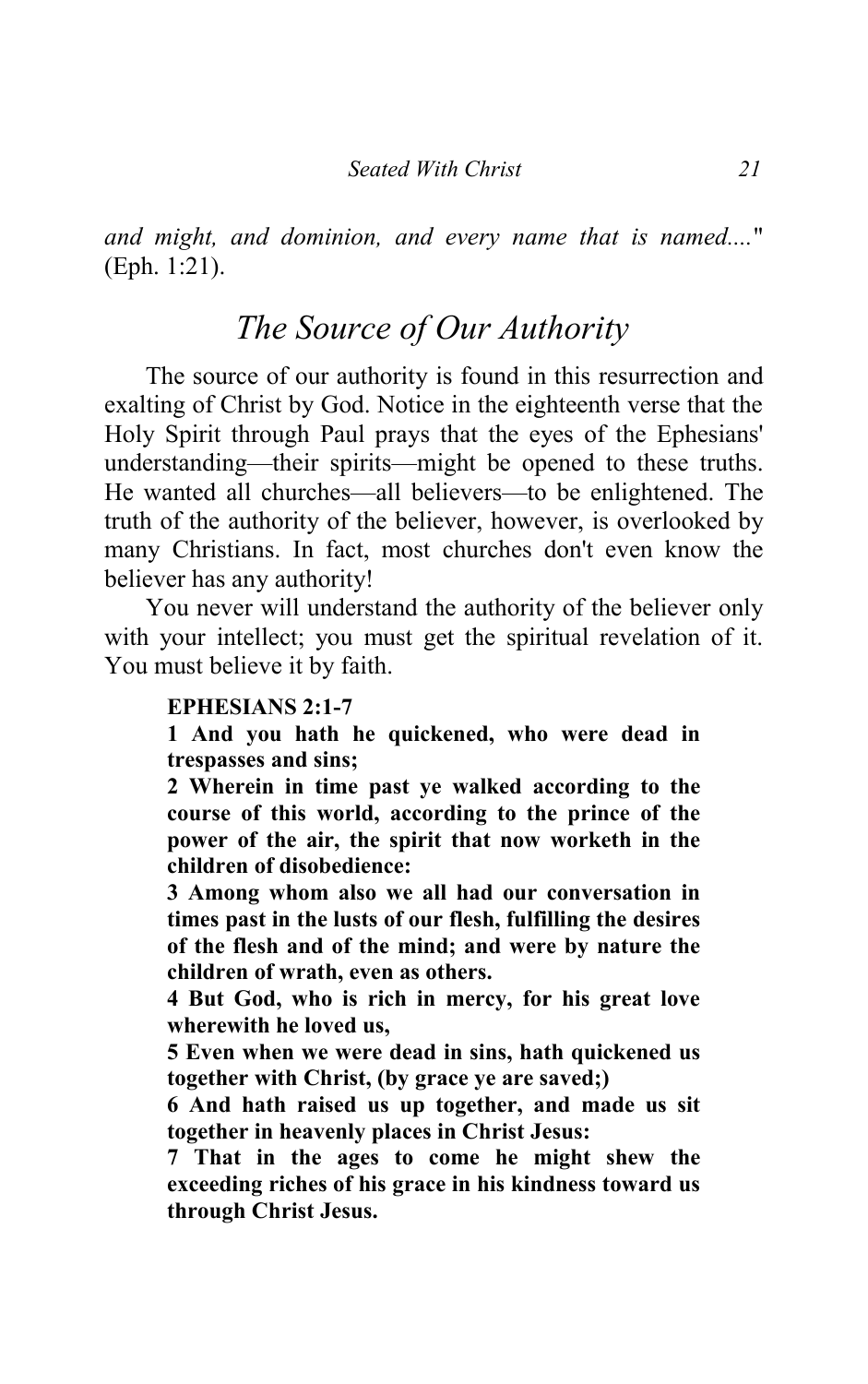In the first verse we read, *"And you hath he quickened, who were dead in trespasses and sins.*" Here the Holy Spirit is saying through Paul, "According to the working of the strength of His might *when He raised Him* from the dead *and you* when you were dead."

You see, the same verb in Ephesians 1:20 that expresses the reviving of Christ from the dead expresses the reviving of His people in Ephesians 2:1. In other words, *the act of God that raised Christ from the dead also raised His Body.* In the mind of God, when Jesus was raised from the dead, we were raised from the dead!

Further into the second chapter we read, *"Even when we were dead in sins,* [He] *hath quickened us together with Christ,.. .And hath raised us up together, and made us sit together in heavenly places in Christ Jesus"* (vv. 5,6). This passage deals with the conferring of this authority.

Notice that the Head (Christ) and the Body (the Church) were raised together. Furthermore, this authority was conferred not only upon the Head, but also upon the Body, because the Head and the Body are one. (When you think of a person, you think of his head and body as one.)

As far as I know, churches believe that we were raised up together with Christ. Why don't they believe that we've been made to sit together with Him? If part of this verse is so, the whole verse is so.

If the Church ever gets the revelation that we are the Body of Christ, we'll rise up and do the works of Christ! Until now, we've been doing them only limitedly.

*When we realize that the authority that belongs to Christ also belongs to individual members of the Body of Christ and is available to us, our lives will be revolutionized!*

#### **1 CORINTHIANS 12:12-14,27**

**12 For as the body is one, and hath many members, and all the members of that one body, being many, are**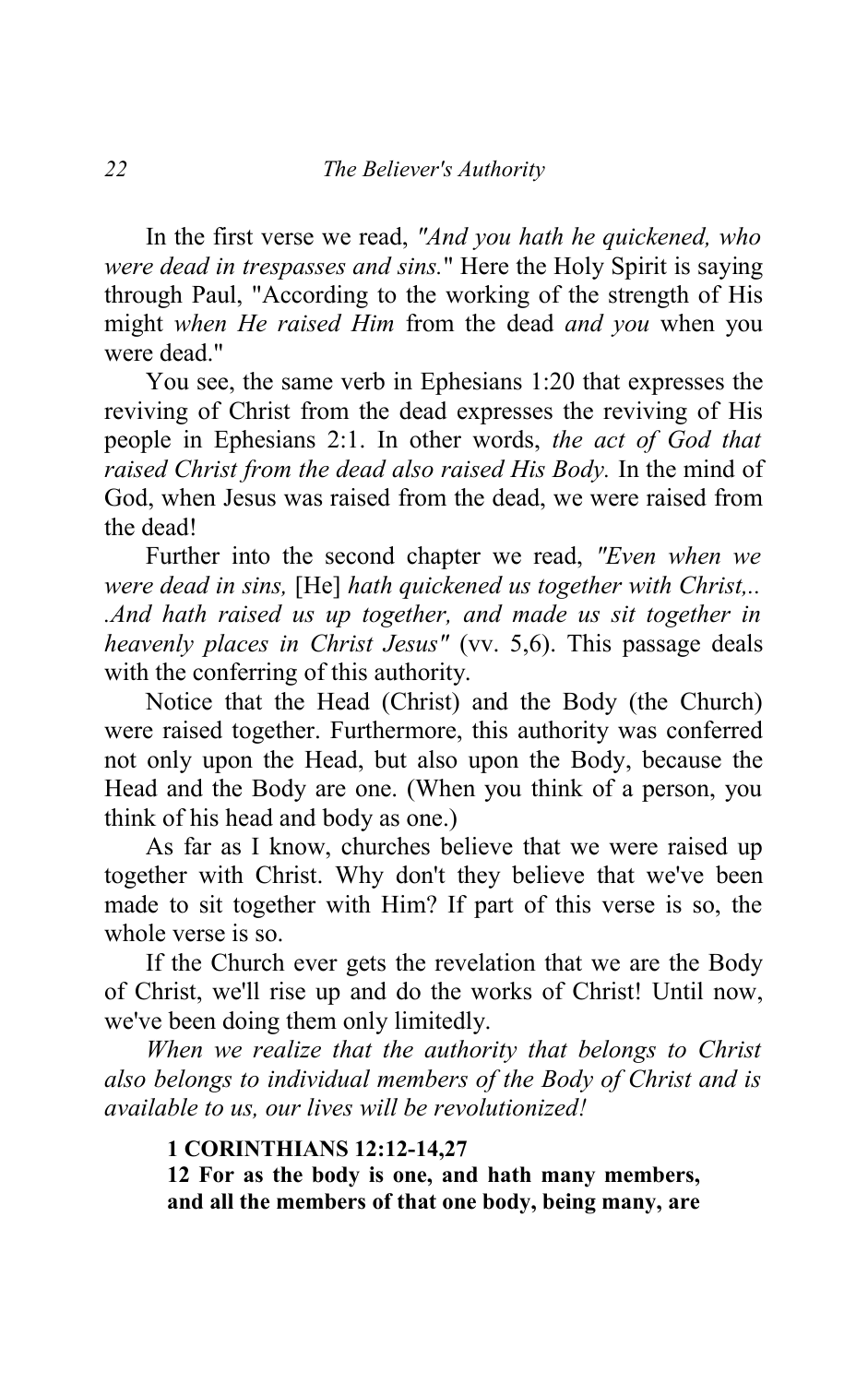**one body: so also is Christ. [We are Christ. He's calling the Body, which is the Church, Christ.]**

**13 For by one Spirit are we all baptized into one body, whether we be Jews or Gentiles, whether we be bond or free; and have been all made to drink into one Spirit.**

**14 For the body is not one member, but many ...**

**27 Now ye are the body of Christ, and members in particular.**

Thank God we are the Body of Christ!

#### **2 CORINTHIANS 6:14,15**

**14 Be ye not unequally yoked together with unbelievers: for what fellowship hath righteousness with unrighteousness? and what communion hath light with darkness?**

**15 And what concord hath Christ with Belial? or what part hath he that believeth with an infidel?**

The believer is called "righteousness," and the unbeliever is called "unrighteousness." The believer is called "light," and the unbeliever, "darkness." The believer is called "Christ," and the unbeliever, "Belial."

#### *Seated With Christ*

First Corinthians 6:17 says, *"But he that is joined unto the Lord is one spirit.*" We are one with Christ. We are Christ. We are seated at the right hand of the Majesty on High. All things have been put under our feet.

The trouble with us is that we've preached a "cross" religion, and we need to preach a "throne" religion. By that I mean that people have thought they were supposed to remain at the cross. Some have received the baptism in the Holy Spirit, have backed up to the cross, and have stayed there ever since.

We've sung "Near the cross, near the cross." Yes, we need to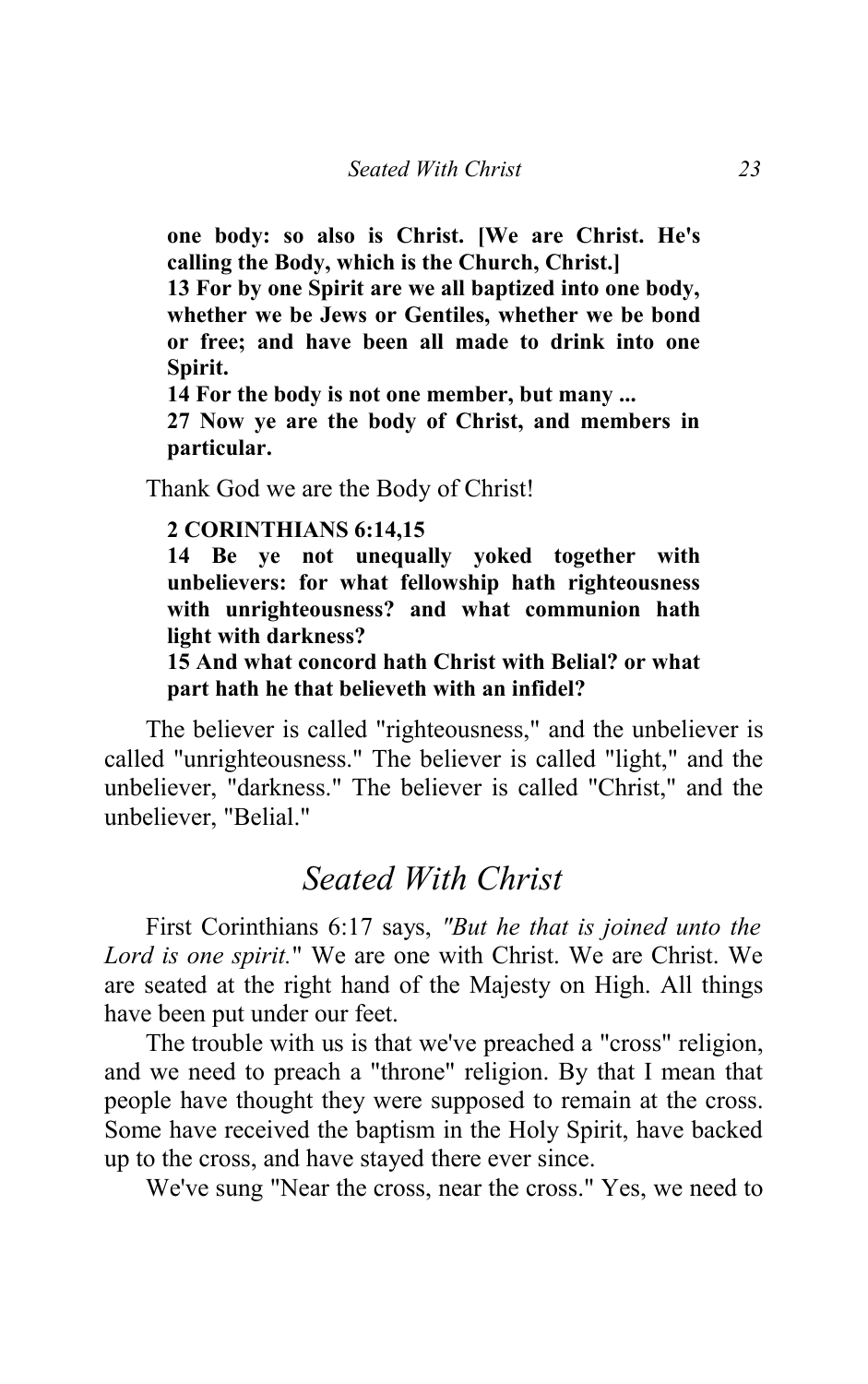come by the cross for salvation, but we don't need to remain there; let's go on to Pentecost, the Ascension, and the throne!

The cross is actually a place of defeat, whereas the Resurrection is a place of triumph. When you preach the cross, you're preaching death, and you leave people in death. We died all right, but we're raised with Christ. We're seated with Him. Positionally, that's where we are right now: We're seated with Christ in the place of authority in heavenly places.

Many Christians know nothing about the authority of the believer. They really don't believe we have any authority. They believe they're barely saved and they must go through life being dominated by the devil while living on Barely-Get-Along Street. They magnify the devil more than they do God.

We need to be delivered from the bondage of death and walk in the newness of life. We're not at the cross. We died with Christ, but He has raised us up together with Him. Glory to God, learn how to take your place of authority.

*The right hand of the throne of God is the center of power of the whole universe!* Exercising the power of the throne was committed to the resurrected Lord.

We know that Christ with His resurrected physical body is there in full possession of His rights, awaiting the Father's time when His enemies shall be made His footstool. Hebrews 1:13 says, *"But to which of the angels said he at any time, Sit on my right hand, until I make thine enemies thy footstool?"*

The elevation of Christ's people with Him into the heavenlies clearly points to the fact that we are to sit with Him, sharing not only His throne but also His authority. That authority belongs to us!

No wonder Paul said, writing to the Romans, *"For if by one man's offence* [spiritual] *death reigned by one; much more they which receive abundance of grace and of the gift of righteousness shall reign in life by one, Jesus Christ"* (Rom. 5:17).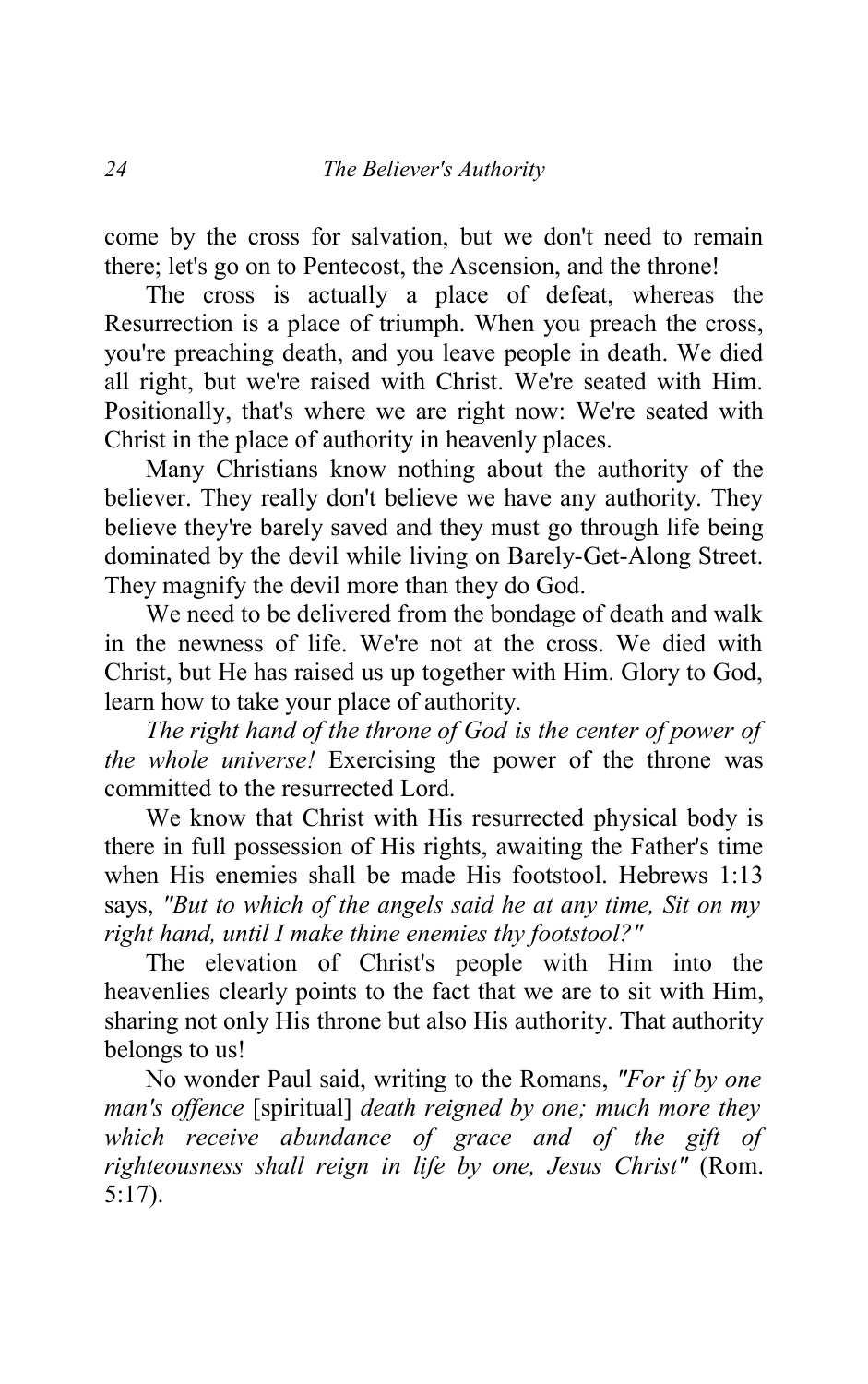Several translations, including *The Amplified Bible,* say "reign as kings in life." Are we just going to reign when we get to heaven? No! We're to reign as kings *in life* by Jesus Christ. That's authority, isn't it? Whatever the king said was law; he was the last authority. We partake of the authority that Christ's throne represents.

Some of us have exercised a little more authority over the powers of the air than others because we have a little more spiritual comprehension, but God wants all of us to have that spiritual comprehension.

#### *Maintaining Balance*

The Holy Spirit prayed through Paul that we all might have wisdom, understanding, and authority over the demonic powers and the problems they create through their constant manipulation of men's minds.

It seems like it's the most difficult thing in the world for the Church to stay balanced. You can take any subject—including the authority of the believer—push it to the extreme, and it becomes harmful and ceases to bless.

"Father Divine" was once saved and filled with the Holy Spirit. He had the real thing. Then he began studying these very Scriptures we have been studying. He reasoned, "If we are Christ, then I am Christ. Christ is God, so I am God." He founded a cult that was very popular. The people worshiped him.

It's easy to get into the ditch on either side of the road—into excess, wild fire, and fanaticism. Let's go down the middle of the road and maintain balance.

John Alexander Dowie, a Scotsman who received a revelation about divine healing while ministering before the turn of the century in Australia, crossed the ocean many times during his lifetime. He encountered many storms, but said every time a storm came up, he did what Jesus did: He rebuked the storm and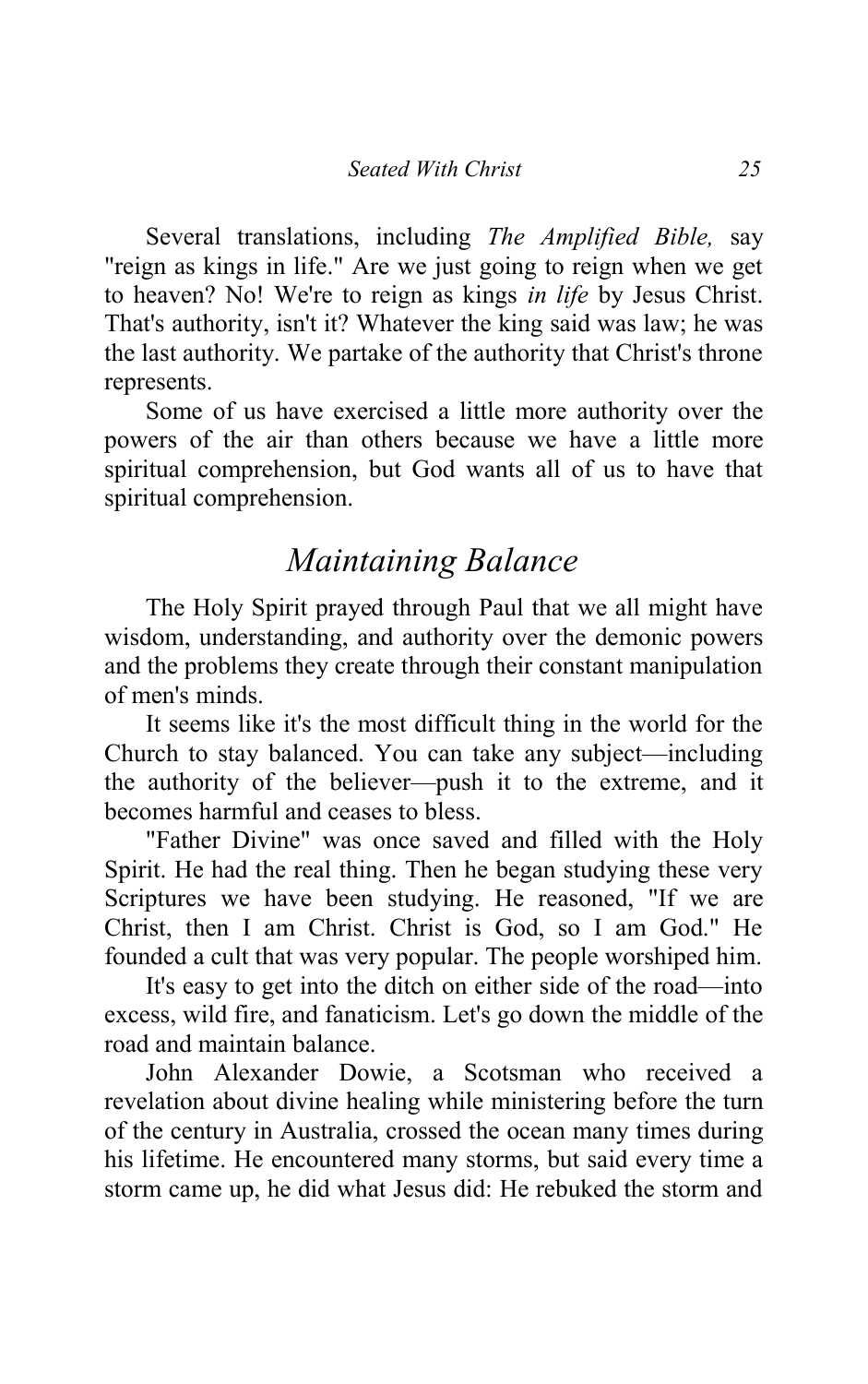it always ceased.

We should not be amazed by this, because Jesus said, ".. *.He that believeth on me, the works that I do shall he do also; and greater works than these shall he do; because I go unto my Father"* (John 14:12). Someone will ask what the "greater works" are. Well, let's just do the works Jesus did first and then think about the "greater works"!

Jesus didn't say that only a select few would do these works; He said those who believe on Him would.

As we study what the Word of God teaches and educate our spirits about the authority of the believer, I believe we'll be able to walk in this great truth more and more.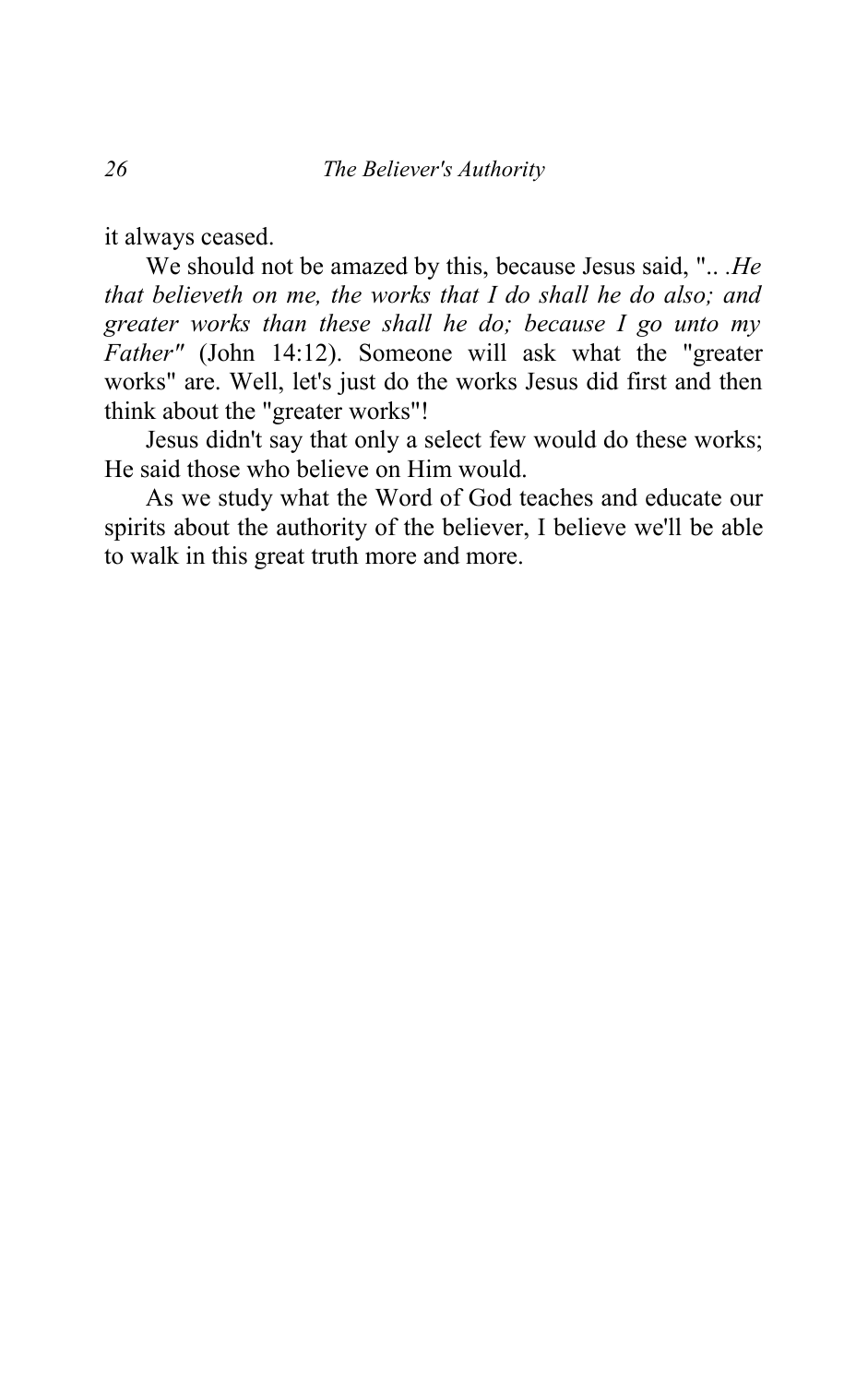# *Chapter 4 4. Breaking the Power of the Devil*

We see in Ephesians 6:12 that ".. *.we wrestle not against flesh and blood, but against principalities, against powers, against the rulers of the darkness of this world, against spiritual wickedness in high places"* [a marginal note calls them "wicked spirits in the heavenlies"].

The Word of God teaches us that these evil spirits are fallen angels who have been dethroned by the Lord Jesus Christ. Our contact with these demons should be with the knowledge that Jesus defeated them, spoiled them, put them to nought (Col. 2:15). And now that Jesus has dethroned them, we can reign over them!

#### *Adam's Treason*

Originally, God made the earth and the fullness thereof, giving Adam dominion over all the works of His hands. In other words, Adam was the god of this world. Adam committed high treason and sold out to Satan, and Satan, through Adam, became the god of this world. Adam didn't have the moral right to commit treason, but he had the legal right to do so.

Now Satan has a right to be here and be the god of this world until "Adam's lease" runs out. Satan had the right to rule over us until we became new creatures and got into the Body of Christ, as we see in Colossians 1: *"Giving thanks unto the Father... Who hath delivered us from the power of darkness, and hath translated us into the kingdom of his dear Son*...." (vv. 12,13).

That's why Satan has no right to rule us or dominate us. Yet the average Christian has more faith in Satan's authority and power than in God's!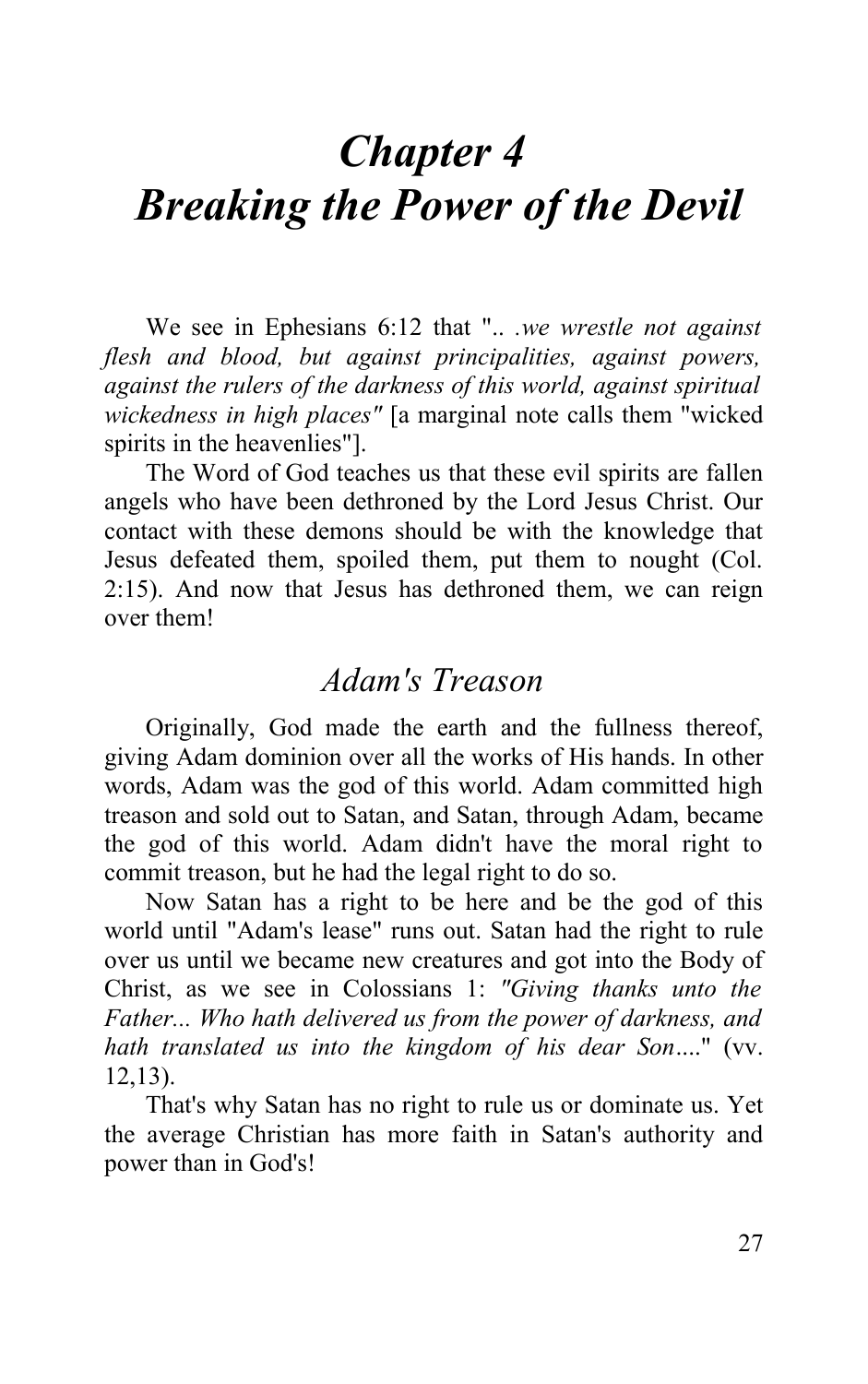The Bible not only talks about the first man Adam, but also about the second Adam, Jesus Christ, who became our Substitute. In First Corinthians 15:45, He's called "the *last* Adam," and in the 47th verse He's called "the *second* man." All that Jesus did He did for us.

Our trouble is that we relegate everything to the future! Most church people believe we will exercise our spiritual authority sometime in the Millennium. If that is so, why does the Bible say Satan will be bound during the Millennium? There won't be any *need* to exercise authority then, because there will be nothing here that will hurt or destroy.

#### *Authority Now*

It's now, when there is something that will hurt and destroy, that we have authority. But many people believe we can't have much of anything now. They think Satan's running everything down here. We must remember, however, that although we are *in* the world, we are not *of the* world. Satan's running a lot of what is here on earth, but he's not running me. He's not running the Church. He's not dominating us. We can dominate him. We have authority over him!

Jesus said, *''Behold, I give unto you power to tread on serpents and scorpions, and over ALL the power of the enemy: and nothing* [nothing, nothing, nothing, nothing, nothing] *shall by any means hurt you"* (Luke 10:19).

Does the Church in this century have less authority than it did right after Jesus' death, burial, resurrection, ascension, and seating at the Father's right hand? If it has less authority today, it would have been better for Jesus not to have died. But no, bless God, we *have* authority.

We need to build these truths into our lives by meditating and feeding upon them until they become a part of our consciousness. Naturally speaking, we eat certain foods every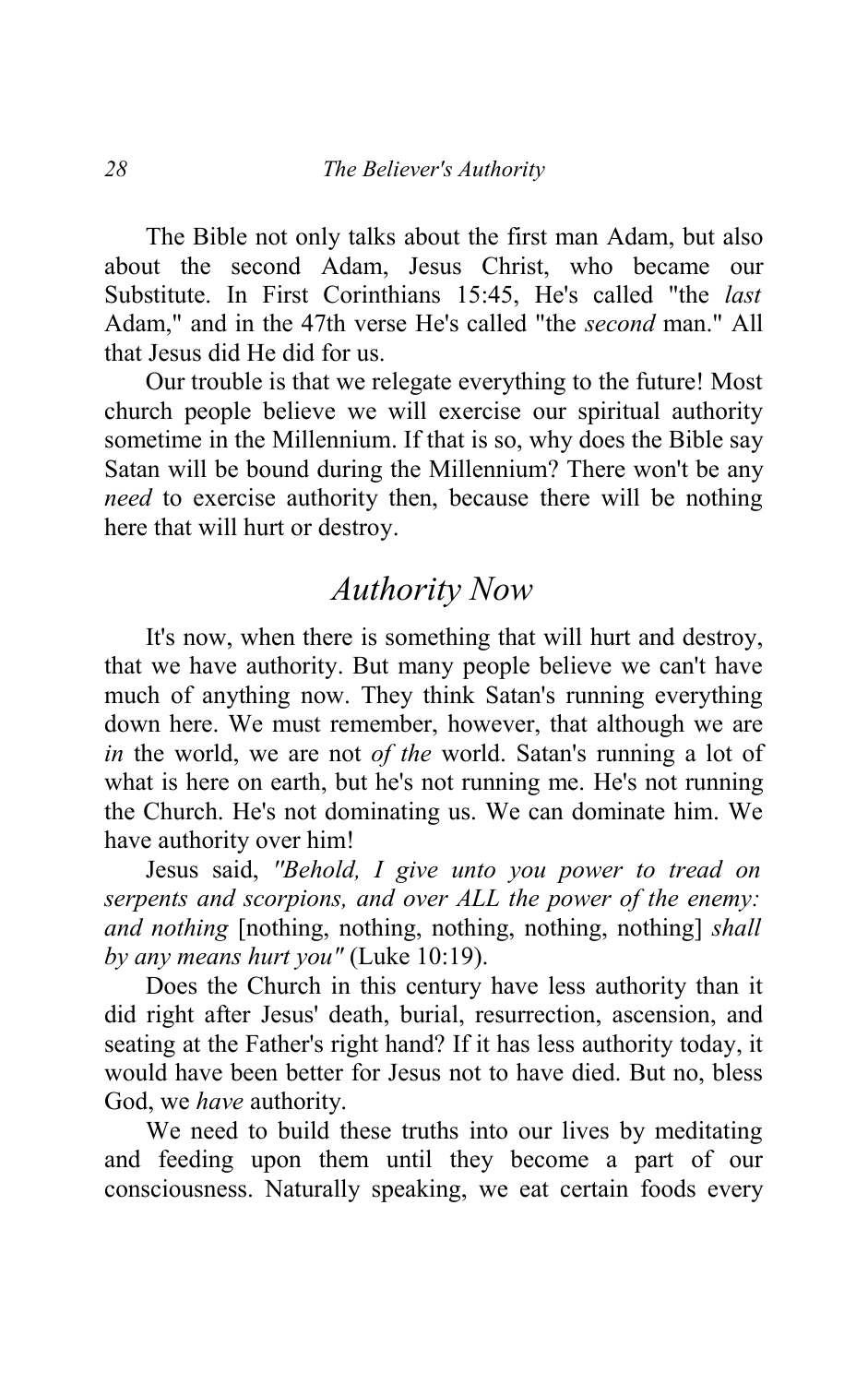day because doctors tell us we need certain vitamins, minerals, etc., to build strong bodies. There are spiritual "vitamins" and "minerals," so to speak, we need to take every day, too, to be healthy Christians.

Jesus said in Matthew 28:18, "..*.ALL POWER is given unto ME in heaven and in earth.*" All the authority that can be exercised upon the earth has to be exercised through the Church, because Christ is not here in person—in His physical body.

We are the Body of Christ. Even though we have prayed, "Now, Lord, You do this and that," leaving everything up to Him, He has conferred His authority on the earth to His Body, the Church. Thus, many problems exist because we *permit* them to—we're not doing anything about them. We're the ones who are supposed to do something about them, but we're trying to get someone else, including God, to do something about them.

This became real to me years ago when I was studying along this line. I couldn't explain it in my mind, but I knew it in my spirit. I began to understand this authority we have. While praying for my older brother's salvation, I heard the Lord, in my spirit, challenge me. He said, *"You* do something about it!"

I had been praying for my brother's salvation for many years. He was what you would call the "black sheep" of the family. In spite of my prayers, he seemed to get worse instead of better.

I always had prayed, "God save him." I'd even fasted. I was prone to slip back into praying this way, but after the Lord challenged *me* to do something about it—after He told me I had the authority—I said, "In the Name of Jesus, I break the power of the devil over my brother's life, and I claim his salvation!"

I gave the order. I didn't keep saying it or praying it. When a king gives an order, he knows it's going to be carried out.

The devil tried to tell me my brother never would be saved, but I shut my mind off and started laughing. I said, "I don't *think* he'll be saved—I *know* it! I took the Name of Jesus and broke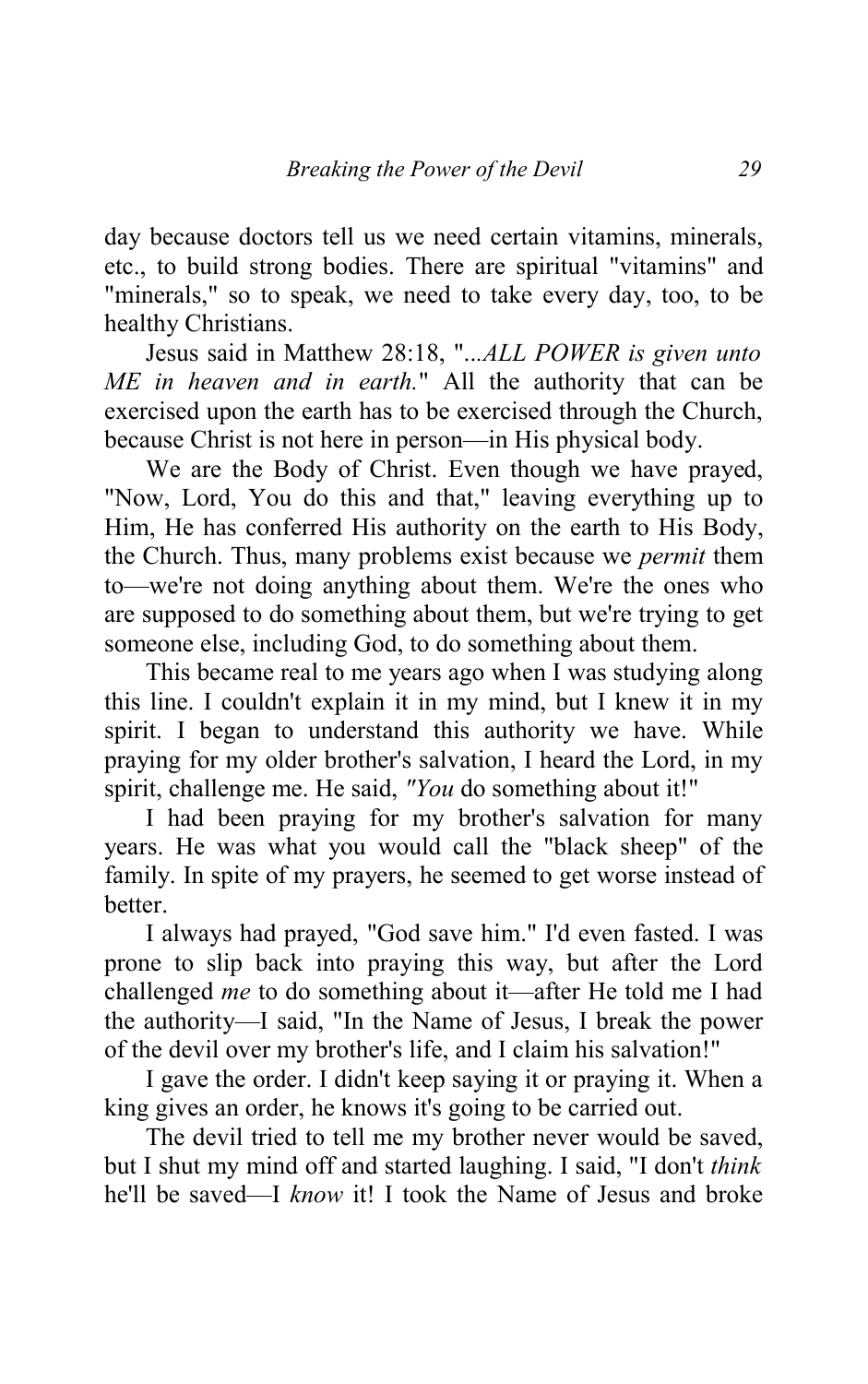your power over him and claimed his deliverance and salvation." I went my way whistling. Within ten days, my brother was saved. The Word works!

#### *How To Deal With the Devil*

As long as Satan can keep you in unbelief or hold you in the arena of reason, he'll whip you in every battle. But if you'll hold him in the arena of faith and the Spirit, you'll whip him every time. He won't argue with you about the Name of Jesus—he's afraid of that Name.

I have found that the most effective way to pray can be when you demand your rights. That's the way I pray: "I demand my rights!"

Peter at the Gate Beautiful did not pray for the lame man; he *demanded* that he be healed (Acts 3:6). You're not demanding of God when you demand your rights; you're demanding of the devil.

Jesus made this statement in John 14: *"And whatsoever ye shall ask in my name, that will I do.*.. *If ye shall ask any thing in my name, I will do it"* (vv. 13,14). He's not talking about prayer. The Greek word here is "demand," not "ask."

On the other hand, John 16:23,24 is talking about prayer: *"And in that day ye shall ask me nothing. Verily, verily, I say unto you, Whatsoever ye shall ask the Father in my name, he will give it you. Hitherto have ye asked nothing in my name: ask, and ye shall receive, that your joy may be full.*" (The Father is mentioned here in connection with prayer, but He isn't mentioned in the passage from John 14.)

The Greek actually reads, "Whatever you *demand* as your rights and privileges ...." You've got to learn what your rights are.

Many years ago when I was pastoring a little church in Texas, a woman brought her violently insane sister to the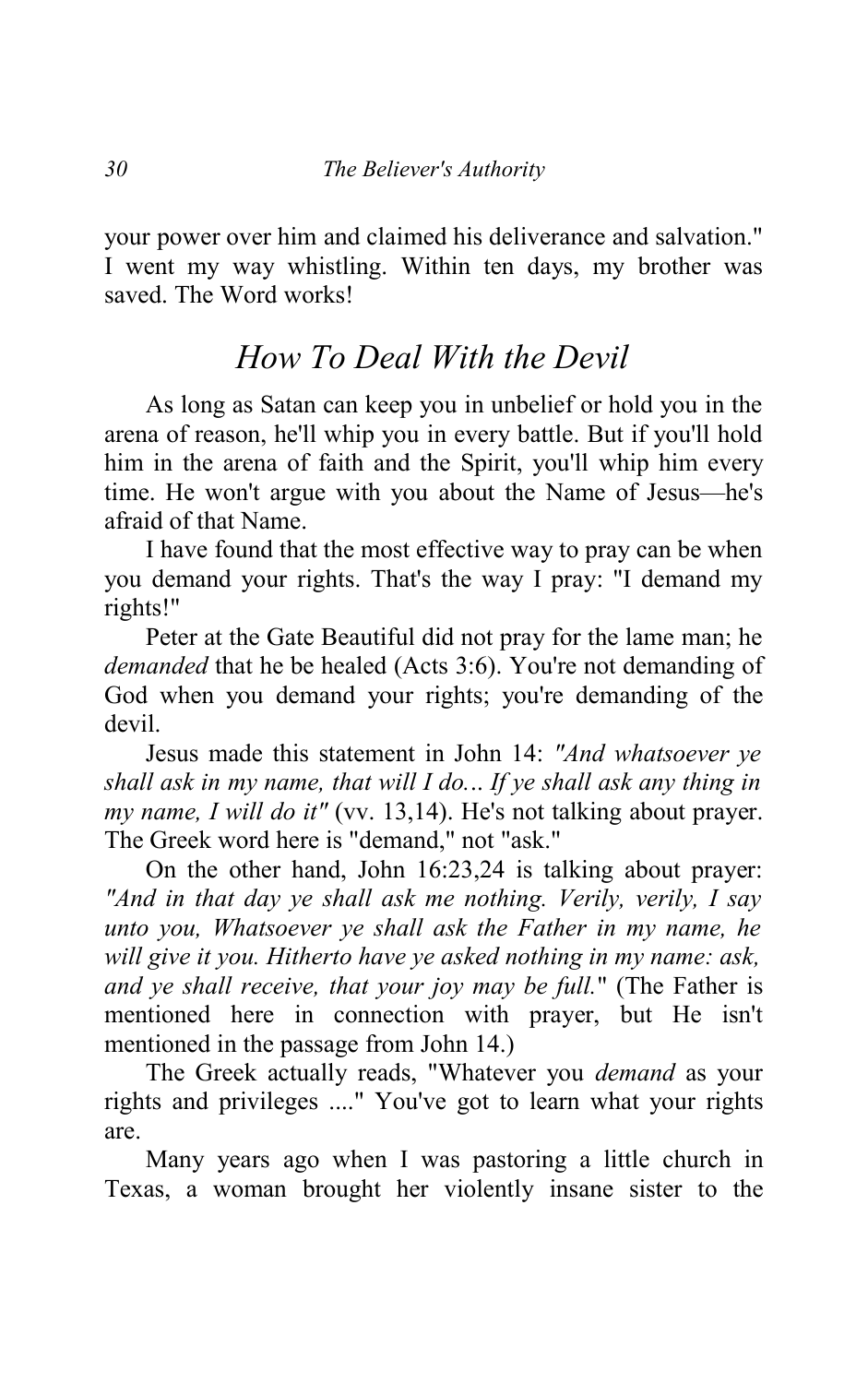parsonage to be prayed for. Because this woman had tried to kill herself and others, she had been in a padded cell for two years. However, her health had deteriorated, and doctors had recommended a furlough at home for her, because she was no longer considered dangerous.

When her sister introduced me as a "preacher," Scriptures started to roll out of this woman's mouth. She thought she had committed the unpardonable sin. The Lord told me to stand in front of her and say, "Come out, thou unclean devil, in the Name of Jesus!" I did that, but nothing happened. She just sat there looking like a statue.

I knew I had spoken the word of faith. You don't have to stand there all day long and command devils to come out. They're going to do it when you tell them to if you know your authority. They have to go once the command is given in faith.

Two days later I was told the woman was having a violent attack similar to the kind she had had when she first lost her mind. This news didn't disturb me. In the Bible we read that when Jesus rebuked the devil in such cases, people would fall and the devil would tear them. I knew the devil was just tearing this woman before he left her for good. I knew she wouldn't have any more spells, and she didn't. The doctors pronounced her normal and sent her home for good. Twenty years later she was happy and healthy, teaching a Sunday School class and working in a business.

#### *Faith's Role in Authority*

Faith is involved in exercising spiritual authority. Yes, there are times when evil spirits come out immediately, but if they don't when you speak the word of faith, don't get disturbed about it.

I base my faith on what the Word says. Some people's faith is not based on the Bible, however, it's based on a manifestation.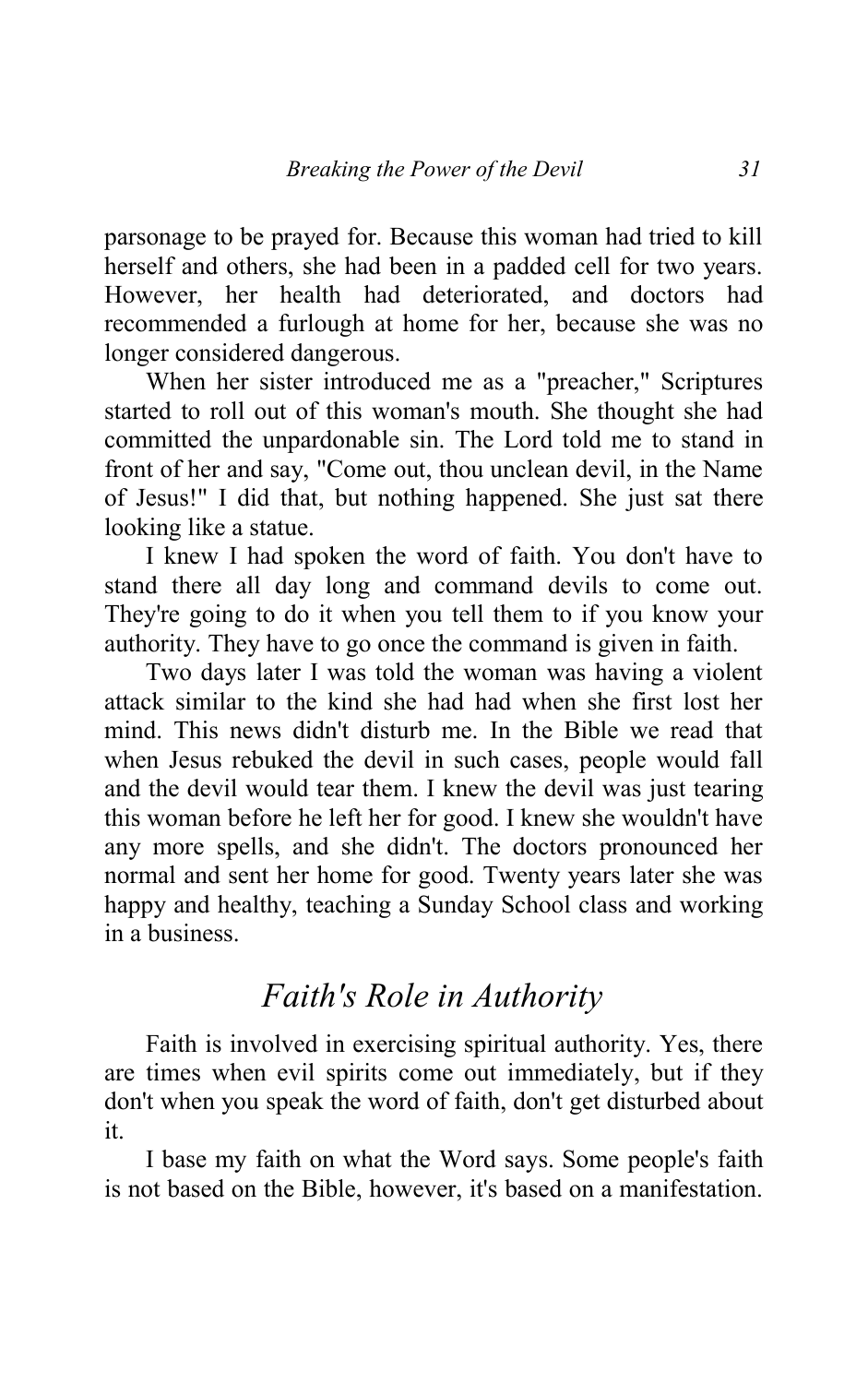They operate outside faith in the sense realm. If they get certain manifestations, they think the devil's gone. But he isn't gone just because you get a manifestation. He's still there, and you need to know that and exercise your authority.

When circumstances don't change immediately, some people become discouraged and slip back into the natural. They start talking unbelief and they defeat themselves. They give the devil dominion over them.

As Smith Wigglesworth often said, "I'm not moved by what I see. I'm not moved by what I feel. I'm moved only by what I believe." So stand your ground.

Before I received the baptism in the Holy Spirit, I was a young Baptist pastor. This was during the Depression, and I had a mother and a little brother to help support. My mother's small income paid the utilities, taxes, and insurance. My income bought our food.

I owned only one suit and an extra pair of pants. During those Depression days, much stealing went on, and someone stole both pairs of my pants. They were stolen on a Monday, and I was to preach that Thursday. So I prayed Tuesday as I left my job, "Lord, all I've got is a pair of khakis, and I can't preach in them. They are old work pants." I told the Lord that by Thursday I expected to see my stolen pants hanging right where they had been. I prayed that the person who had stolen them would be so miserable he would have to bring them back.

You see, it's a wrong spirit that makes someone steal. I was dealing with that *spirit* and not the person, because we have authority over spirits. I commanded the spirit to stop this action.

When I came home on Thursday afternoon, I knew those pants would be there, and they were there. So we can—and should—rise up against the devil.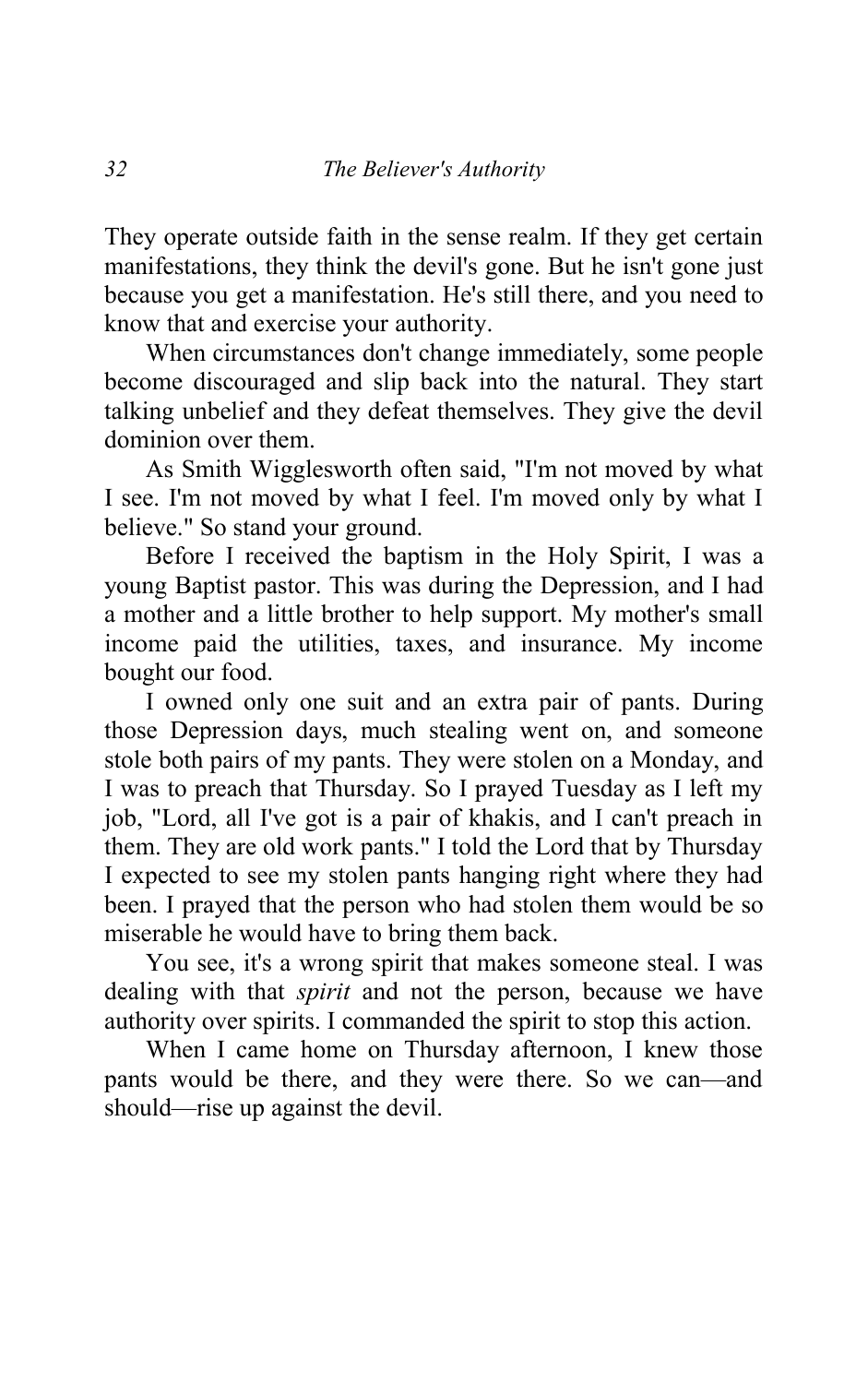# *Chapter 5 5. Exercising Authority*

The door to exercising authority pivots upon two phrases Paul prayed for the Ephesians: ".. *.and set him at his own right hand in the heavenly places*'' (Eph. 1:20), and ".. *.hath raised us up together"* (Eph. 2:6).

Meditate on these two prayers. Learn to pray them for yourself. Feed on their truths until they become a part of your inner consciousness. Then they will dominate your life. But don't try to accept them mentally; you've got to get the revelation of them in your spirit.

Notice that not only is Christ seated at the right hand of the Father, above all the powers in Satan's realm, but we're there, too, because God *"hath raised us up together.*" Not only have we been made to sit, but notice *where* we are sitting: *"Far above all principality, and power, and might, and dominion*...." (Eph. 1:21).

In the mind of God, we were raised when Christ was raised. When Christ sat down, we sat down, too. That's where we are now, positionally speaking: We're seated at the right hand of the Father with Christ. (The act of Christ's being seated implies that, for the time being, at least, certain aspects of His work are suspended.)

*All the authority that was given to Christ belongs to us through Him, and we may exercise it.* We help Him by carrying out His work upon the earth. And one aspect of His work that the Word of God tells us to do is to conquer the devil! In fact, Christ can't do His work on the earth without us!

Someone will argue, "Well, He can get along without me, but I need Him."

No, He can't get along without you any more than you can get along without Him. You see, *the truth that Paul is bringing*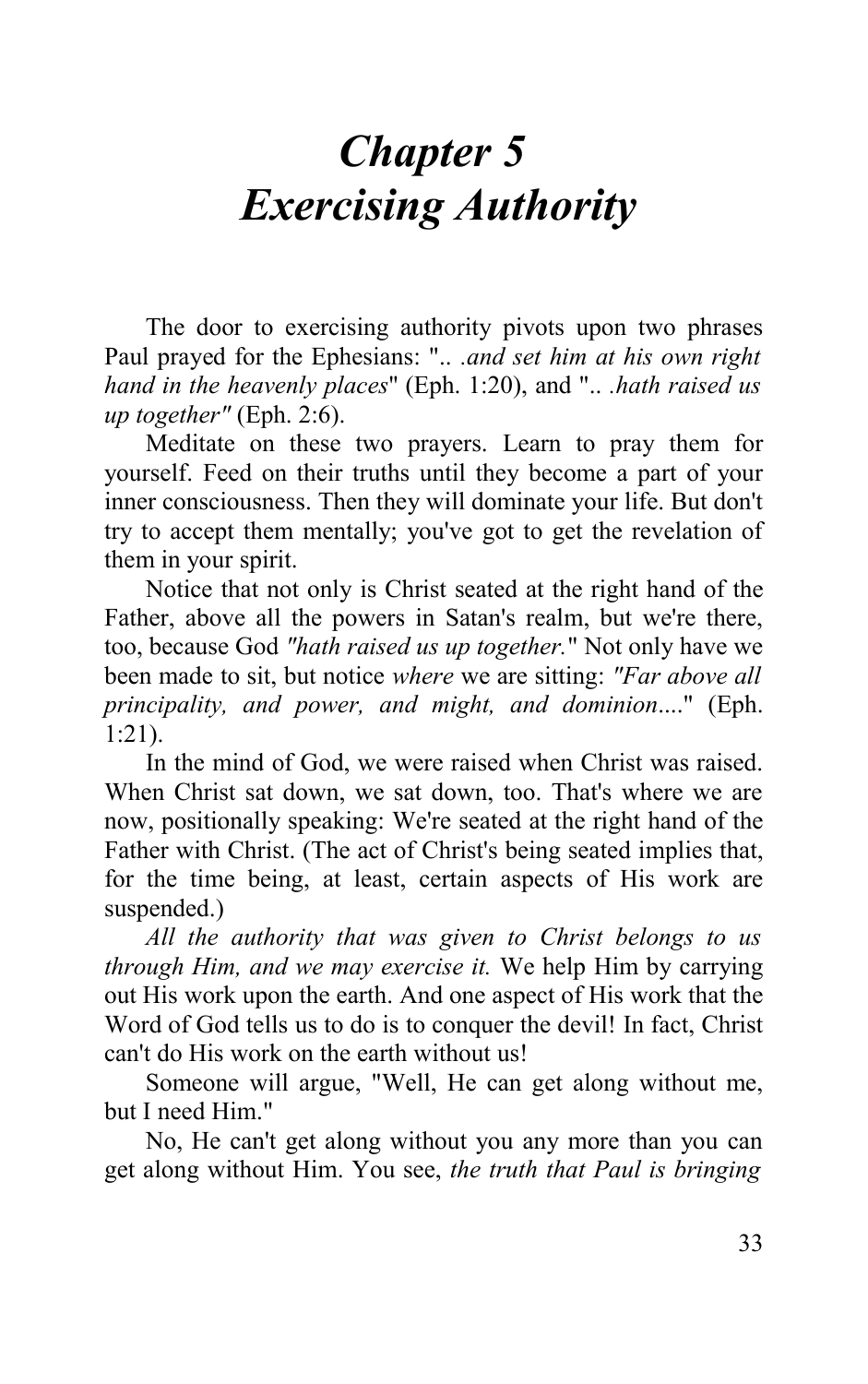*out here in Ephesians is that Christ is the Head and we are the Body.*

What if your body said, "I can get along without the head. I don't need my head."

No, your body can't get along without your head. And what if your head said, "Well, I can get along without my body. I don't need it; I can get along without hands and feet." No, you can't.

Likewise, Christ can't get along without us, because the work of Christ and God is carried out through the Body of Christ. His work never will be done apart from us—and we never can get along without Him.

Ephesians 6:12 says, *"For we wrestle not against flesh and blood, but against principalities, against powers*...." If you take this verse out of its setting and go on talking about this awful fight we're in against the devil and describing how powerful the devil is, you've missed the whole point Paul was making because that's not what he's saying in Ephesians.

Remember, when Paul wrote this letter to the Church at Ephesus, he didn't divide it into chapters and verses. Scholars did that at a much later date to help us in making reference. You can do great harm sometimes by picking one verse out of a chapter, taking it out of its setting, and making it say something it doesn't say.

The Holy Spirit through Paul already has said in the second chapter that we are seated *above* these powers that we have to deal with. Not only is Christ seated at the right hand of the Father, far above all these powers, but we're there, too, because God has made us sit together with Christ.

Therefore, in our battle against the enemy and his forces, we need to keep in mind that we're above them and we have authority over them. The Word tells us that Jesus has conquered them. Our job is to enforce His victory. His victory belongs to us, but we are to carry it out.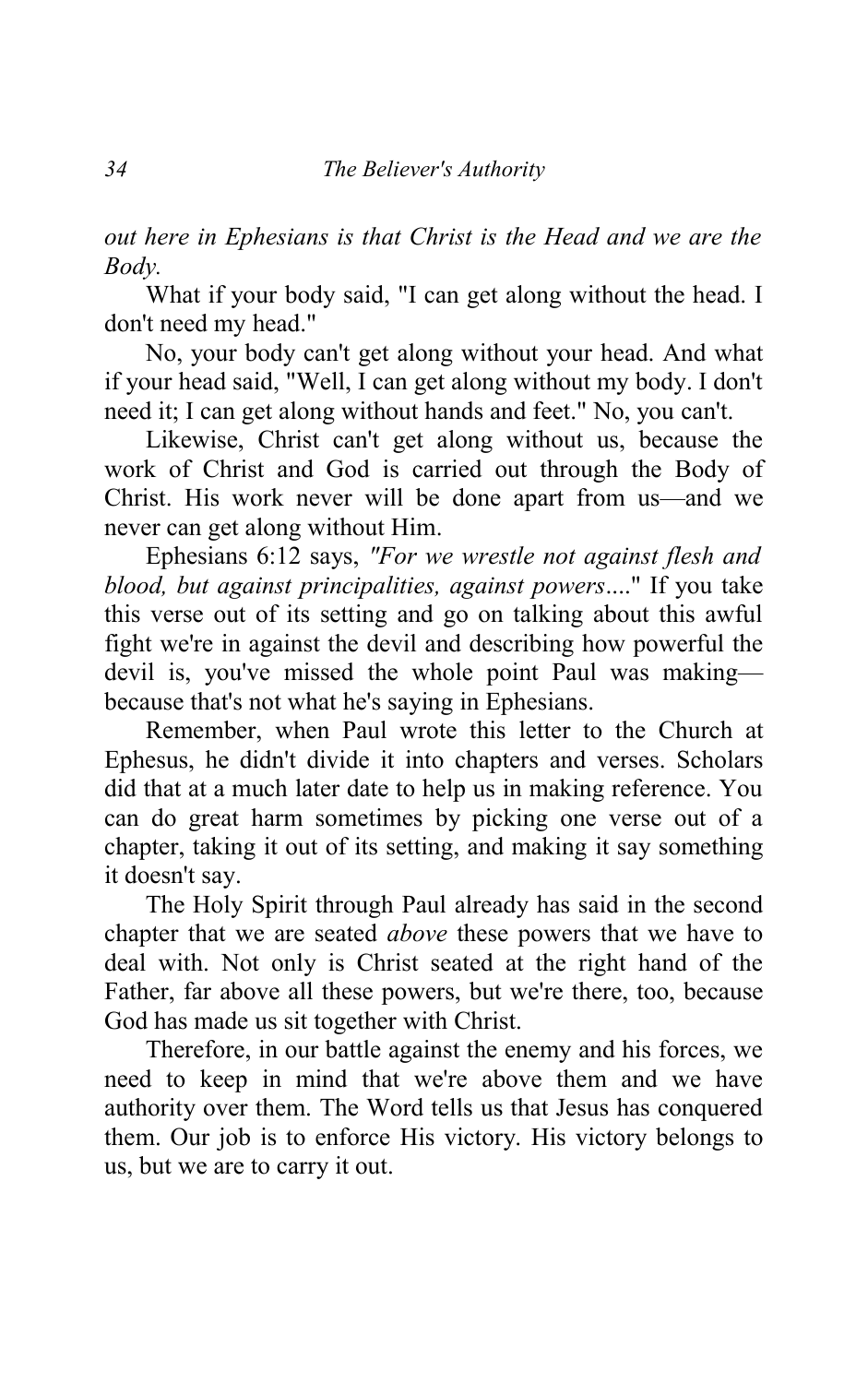#### *The Demon Jesus Refused To Deal With*

In 1952, the Lord Jesus Christ appeared to me in a vision<sup>[\\*](#page-34-0)</sup> and talked to me for about an hour and a half about the devil, demons, and demon possession.

At the end of that vision, an evil spirit that looked like a little monkey or elf ran between Jesus and me and spread something like a smoke screen or dark cloud.

Then this demon began jumping up and down, crying in a shrill voice, "Yakety-yak, yakety-yak, yakety-yak." I couldn't see Jesus or understand what He was saying.

(Through this entire experience, Jesus was teaching me something. And if you'll be attentive, you'll find the answer here to many things that have troubled you.)

I couldn't understand why Jesus allowed the demon to make such a racket. I wondered why Jesus didn't rebuke the demon so I could hear what He was saying. I waited a few moments, but Jesus didn't take any action against the demon. Jesus was still talking, but I couldn't understand a word He was saying—and I needed to, because He was giving instructions concerning the devil, demons, and how to exercise authority.

I thought to myself, *Doesn't the Lord know I'm not hearing what He wanted me to? I need to hear that. I'm missing it!*

I almost panicked. I became so desperate I cried out, "In the Name of Jesus, you foul spirit, I command you to stop!"

The minute I said that, the little demon hit the floor like a sack of salt, and the black cloud disappeared. The demon lay there trembling, whimpering, and whining like a whipped pup. He wouldn't look at me. "Not only shut up, but get out of here in Jesus' Name!" I commanded. He ran off.

The Lord knew exactly what was in my mind. I was thinking, *Why didn't He do something about that? Why did He permit it?* Jesus looked at me and said, "If you hadn't done

<span id="page-34-0"></span><sup>\*</sup> See Rev. Kenneth E. Hagin's book *I Believe in Visions.*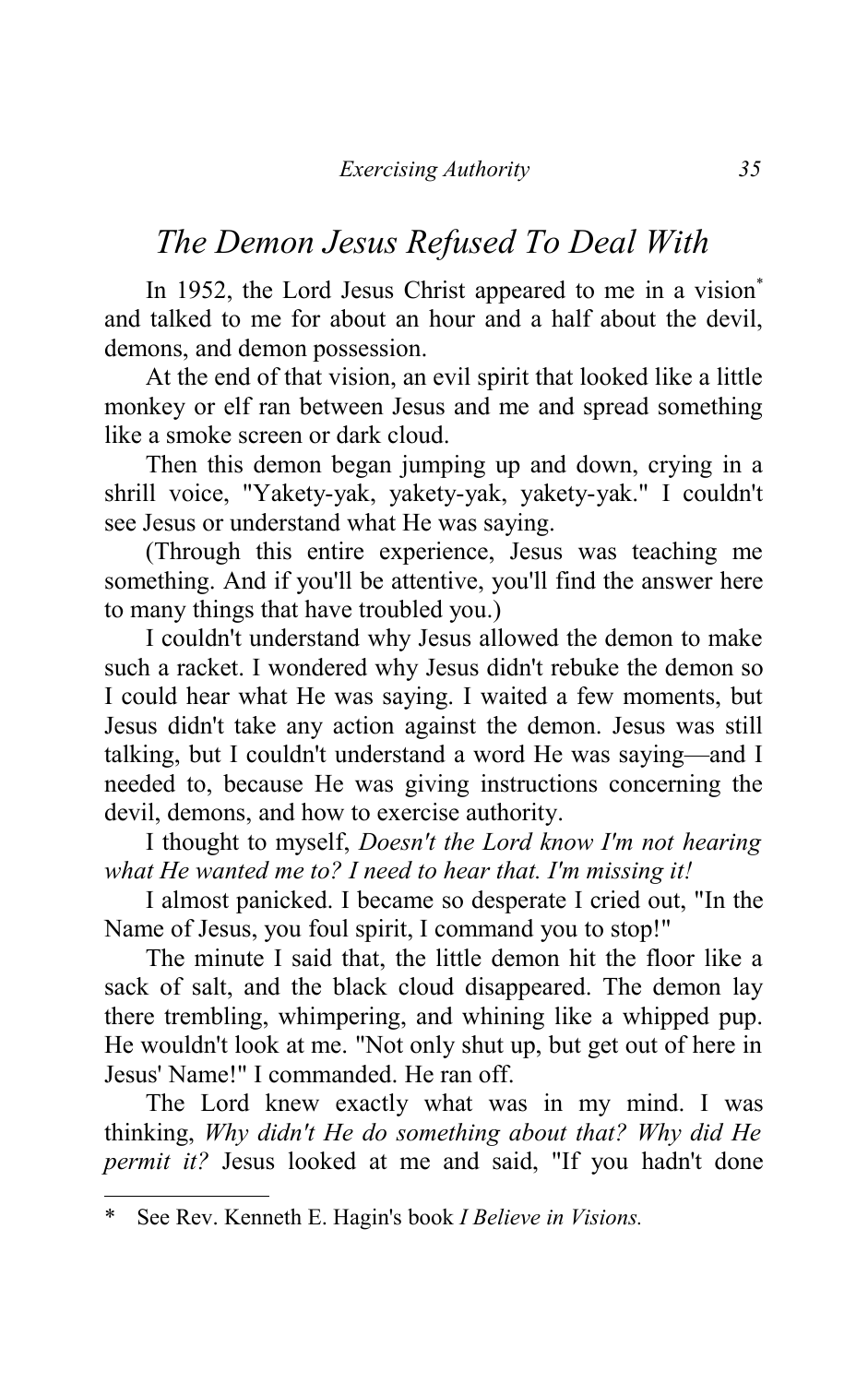something about that, I couldn't have."

That came as a real shock to me—it astounded me. I replied, "Lord, I know I didn't hear You right! You said You *wouldn't,* didn't You?"

He replied, "No, if you hadn't done something about that, I *couldn't* have."

I went through this four times with Him. He was emphatic about it, saying, "No, I didn't say I *would* not, I said I *could* not."

I said, "Now, dear Lord, I just can't accept that. I never heard or preached anything like that in my life!"

I told the Lord I didn't care how many times I saw Him in visions—He would have to prove this to me by at least three Scriptures out of the New Testament (because we're not living under the Old Covenant, we're living under the New). Jesus smiled sweetly and said He would give me four.

I said, "I've read through the New Testament 150 times, and many portions of it more than that. If that is in there, I don't know it!"

#### *Dealing With the Devil*

Jesus replied, "Son, there is a lot in there you don't know."

He continued, "Not one single time in the New Testament is the Church ever told to pray that God the Father or Jesus would do anything against the devil. In fact, to do so is to waste your time. *The believer* is told to do something about the devil. The reason is because you have the authority to do it. The Church is not to pray to God the Father about the devil; the Church is to exercise the authority that belongs to it.

"The New Testament tells believers themselves to do something about the devil. The least member of the Body of Christ has just as much power over the devil as anyone else, and unless believers do something about the devil, nothing will be done in a lot of areas."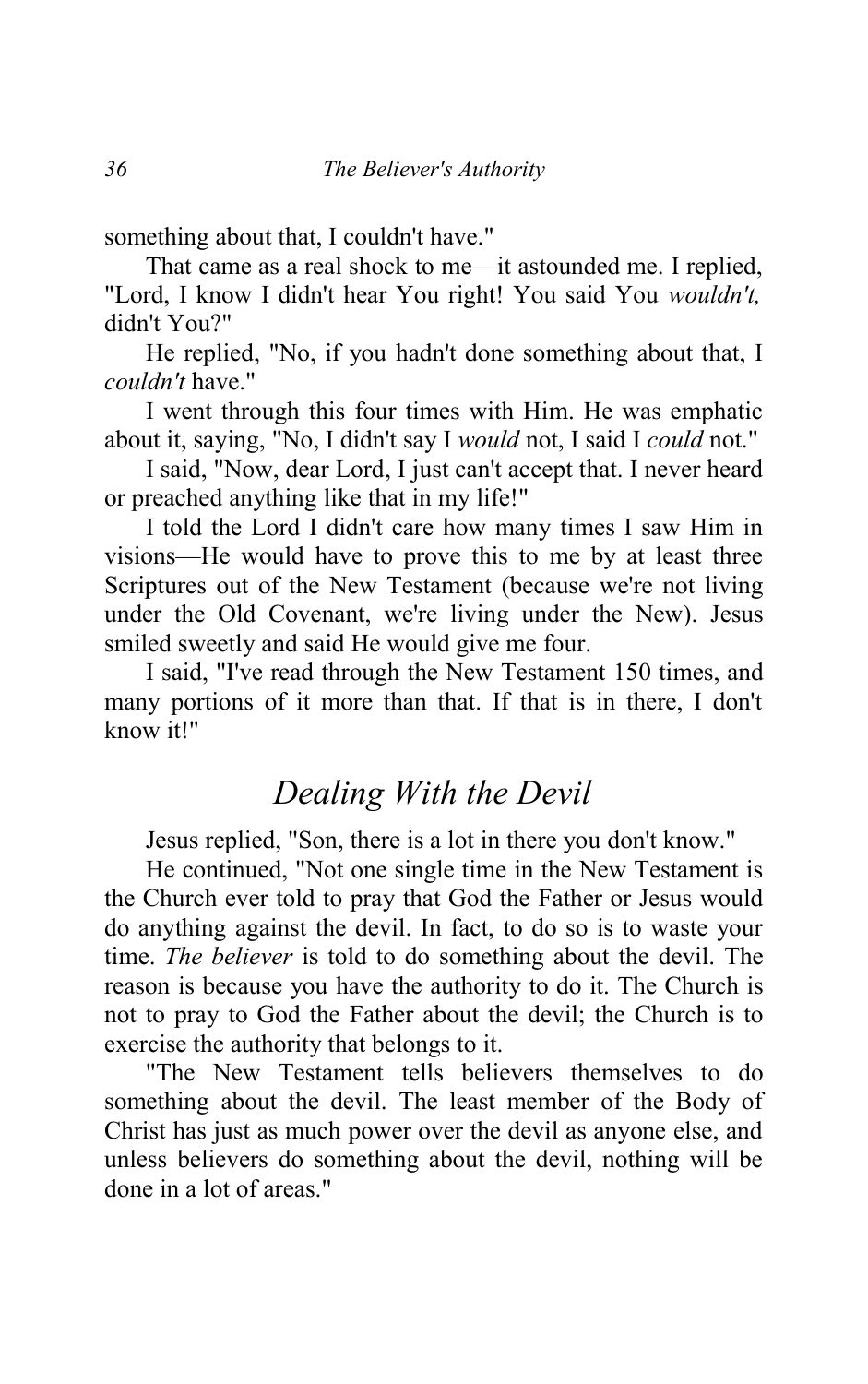We believe that certain people have power. No, Jesus said *the least member of the Body of Christ has just as much power over the devil as anyone else;* and when we start believing that, that's when we're going to get the job done.

Jesus continued, "I've done all I'm going to do about the devil until the angel comes down from heaven, takes the chain and binds him, and puts him into the bottomless pit [Rev. 20:1- 3]."

That came as a real shock to me.

"Now," He said, "I'll give you the four references that prove that. First of all, when I arose from the dead, I said, *'All power* [authority] *is given unto me in heaven and in earth'* (Matt. 28:18). The word 'power' means 'authority.' But I immediately delegated my authority on earth to the Church, and I can work only *through* the Church, for I am the Head of the Church."

(Your head cannot exercise any authority anywhere except through your body.)

The second reference Jesus gave me was Mark 16:15-18:

**MARK 16:15-18**

**15 And he said unto them, Go ye into all the world, and preach the gospel to every creature.**

**16 He that believeth and is baptized shall be saved; but he that believeth not shall be damned.**

**17 And these signs shall follow them that believe; In my name shall they cast out devils; they shall speak with new tongues;**

**18 They shall take up serpents; and if they drink any deadly thing, it shall not hurt them; they shall lay hands on the sick, and they shall recover.**

He said, "The very first sign mentioned as following *any believer—*not any pastor or any evangelist—is that they shall cast out devils. That means that in my Name they shall exercise authority over the devil, because I have delegated my authority over the devil to the Church."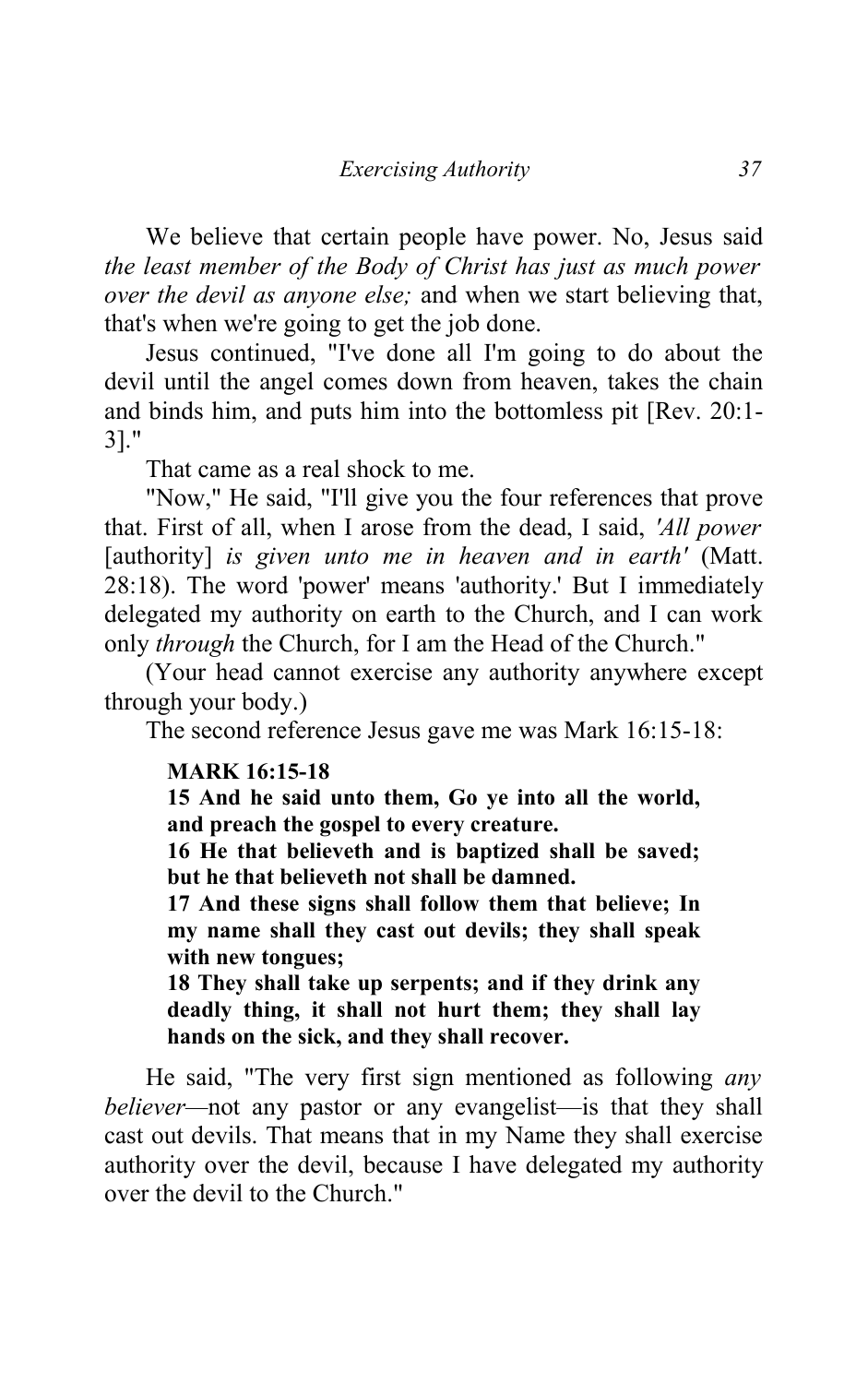Remember, Colossians 1:13 says, *"Who hath delivered us from the power of darkness, and hath translated us into the kingdom of his dear Son*...." (One translation says *"the Father* hath delivered us from the power of darkness.") Again that's the Greek word 'power' here for 'authority.'

The verse should read, "The Father hath delivered us from the *authority* of darkness, and hath translated us into the kingdom of his dear Son." God already has delivered us from the authority of darkness! Therefore, we've got a right to speak to darkness—that is, Satan and his kingdom—and tell them what to do!

### *Exercising Authority Over Others*

Believers have authority over the devil. They can break the power of the devil if he raises his head anywhere in their own life or the lives of their immediate family or loved ones. They have authority there. They'll be free from the enemy because they've got the right to exercise their authority over him.

That doesn't mean, however, that they'll go down the street casting the devil out of everyone they meet. It primarily means they will exercise authority over the devil in their own lives.

You've got to realize that you've got authority over your own household that you don't have in my household. Spiritual authority is much like natural authority. For example, you don't have authority over my money. You can't tell me what to do with my money unless I give you permission to. You don't have authority over my children.

You can make the devil desist in some of his maneuvers in somebody else's life, but you can't *always* cast him out, because you don't have authority in that "household." That's one place we've missed it.

The next reference Jesus gave me was James 4:7: ".. *.Resist the devil, and he will flee from you"* (the understood subject of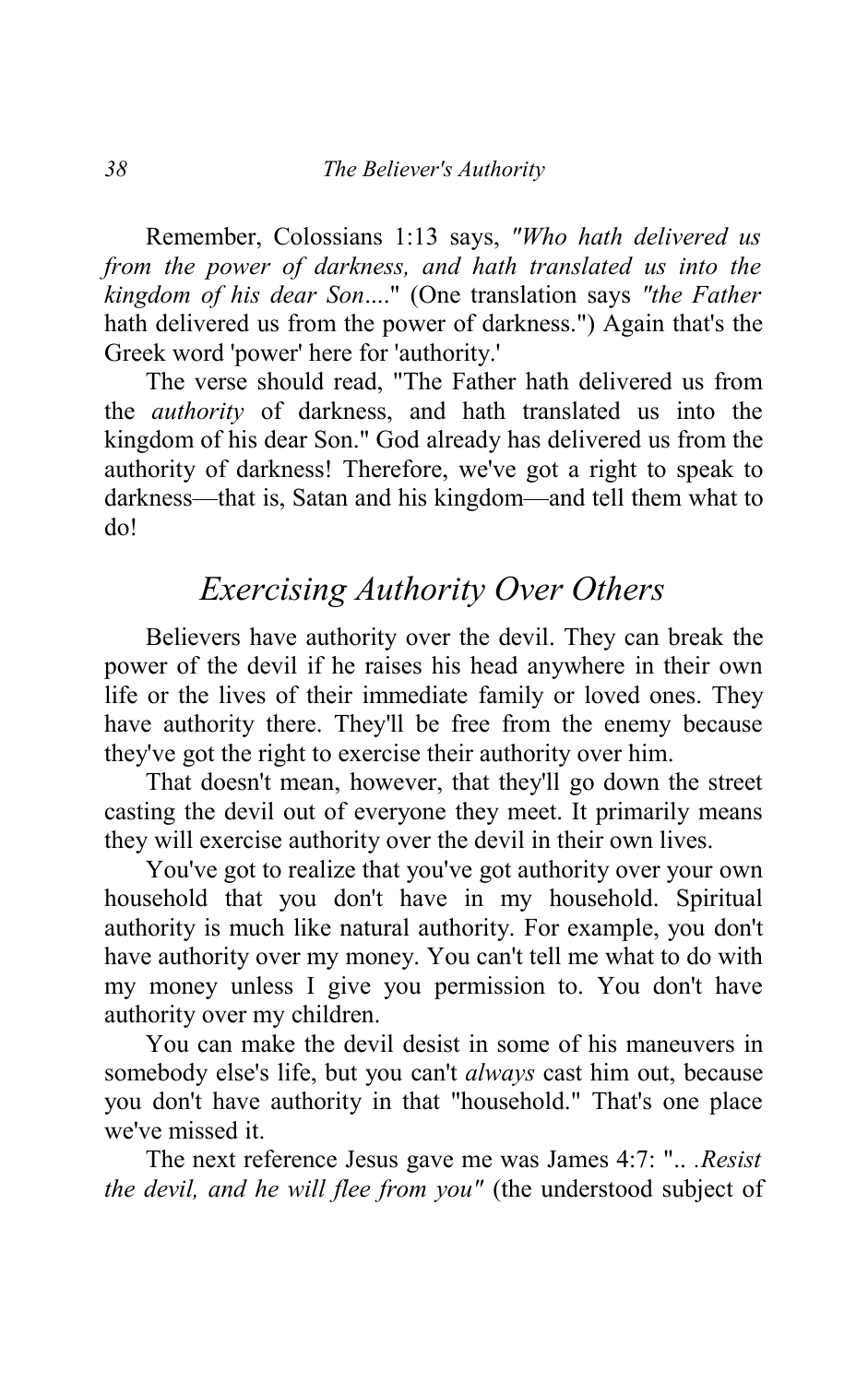this sentence is "you").

The believer has to have authority over the devil, or the Bible wouldn't tell him to do something about the devil. This Scripture doesn't say that the devil will flee from Jesus; it says he'll flee from *you!*

Similarly, you don't pray that Jesus will lay hands on the sick; *you* do it. Notice, too, that the hands are not in the Head; the hands are in the Body: *"They ... shall lay hands on the sick, and they shall recover.*" When you lay hands on the sick, you are exercising authority over the devil.

*That authority is yours whether you feel like you've got it or not. Authority has nothing to do with feelings. But you must exercise it.*

After that vision, and after Jesus gave me that verse from James, my spirit told me the word "flee" was significant. I looked it up in the dictionary and found one of the shades of meanings was "to run from as if in terror." The devil will run from you in terror! Then I knew why the demon in my vision had begun to whimper and cry—he was terrified.

Since then I have seen other demons quake and quiver in fear as I exercised my God-given authority over them. They were not afraid of me, but of Jesus, whom I represent.

In the vision Jesus gave me another Scripture that tells us to do something about the devil. This third reference was from First Peter. Peter wrote, *"Be sober, be vigilant; because your adversary the devil, as a roaring lion, walketh about, seeking whom he may devour"* (1 Peter 5:8). Your adversary means your opponent.

This is as far as a lot of people read. They say, "Oh, the devil's after me!" They ask for prayer so the devil won't get them —but the devil's already got them if they talk that way. It's too late to pray then.

What are we going to do about him: Roll over and play dead? Hide our head in the sand and hope he'll disappear? No,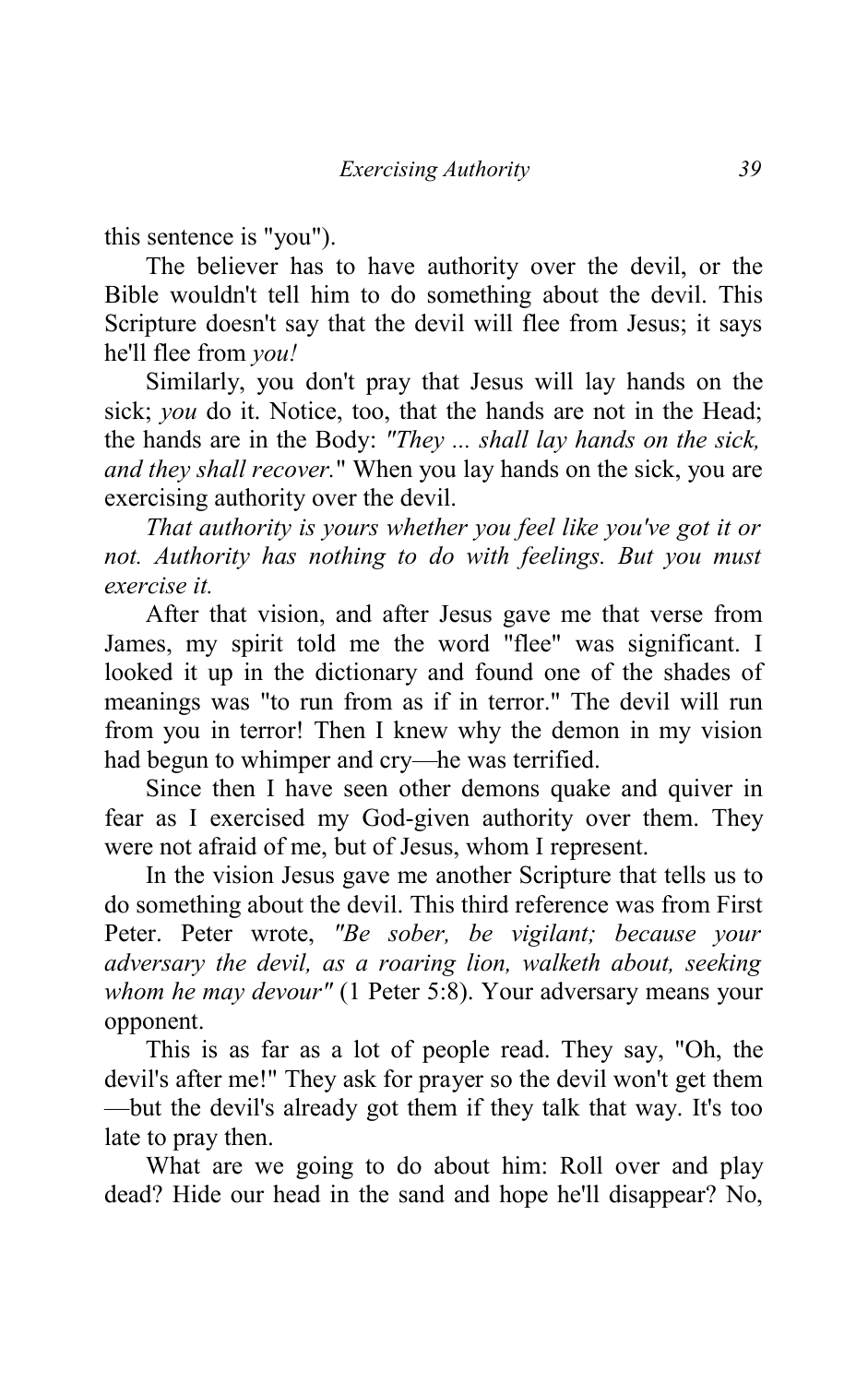thank God, notice what it says as we go on reading. The next verse reads, *"Whom resist stedfast in the faith, knowing that the same afflictions* [tests and trials] *are accomplished in your brethren that are in the world.*" *The American Standard Version* says "your faith" instead of "the faith." I like that better.

Jesus said to me in this vision, "Peter did not write this letter and tell Christians, 'Now, word has come to me that God's using our beloved Brother Paul in casting out devils, and he's sending handkerchiefs or cloths, and the diseases are departing from people, and evil spirits are going out of them, so I would suggest that you write to Paul and get a handkerchief.' "

No, instead of that, he told *them* to do something about the devil. Why? Because they've got authority over him. The Spirit of God through the Apostle Peter wouldn't tell you to do something you couldn't do. The reason you can do it is because *every believer has the same authority Paul had in Jesus Christ.* Peter didn't tell us that only Paul could cast out devils or that Paul would resist the devil for us. (Why get Paul to do it when you can do it for yourself?)

## *Standing for Baby Christians*

People are always asking me why they don't get healed. Some think there is something wrong with the preacher who prayed for them!

I explain that when they were first saved, they were baby Christians, and God permitted others to pray for them and carry them on their faith. But after a while, God expects that baby to grow, walk, and start doing things for himself. God puts the baby down and tells him to walk, but many won't. Too many people still want to be babies and have someone else pray for them all the time.

We want to help those who can't help themselves, but we need to teach people so they can grow and use their own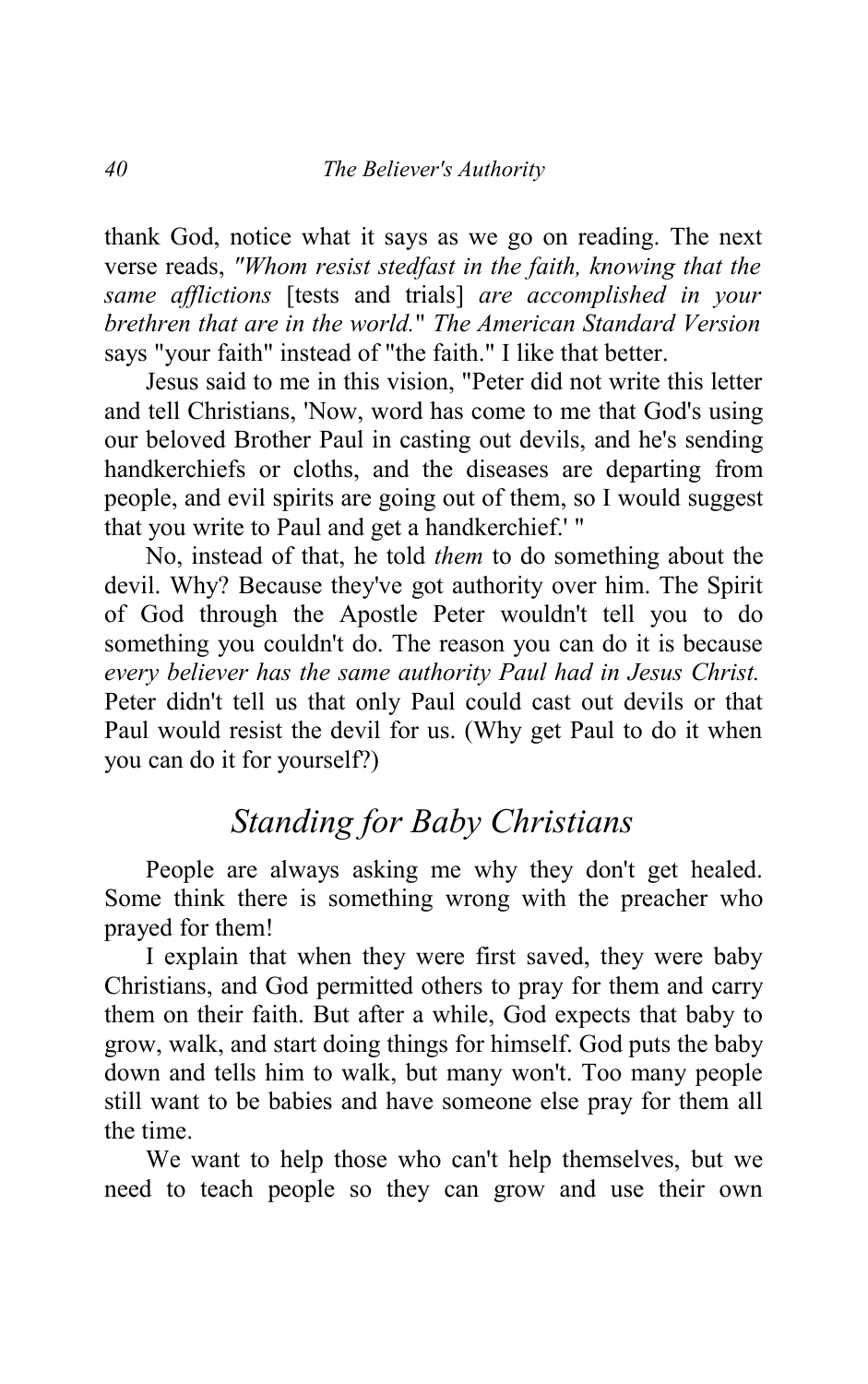authority, because the time will come when they will have to use their own authority if they want their prayers answered.

Once my wife and I stayed in a certain couple's home while attending a convention. The woman had been in our church before she had married. They asked us to pray for their baby boy, just a few months old, who had a rupture. The doctors wanted to operate on him.

We cursed the rupture and commanded it to wither and die. In a matter of a few days, it had disappeared completely and the baby never had to have the operation.

The baby's mother said, "Brother Hagin, I don't mean to be critical, but in our church it seems that we younger people are the only ones who have any faith for healing. I didn't know who to ask to pray for the baby before you came, because no one ever gets healed here."

We ought to grow stronger in faith the older we get, but too often we don't. In her church, as in so many, most of the people were saved when they were younger, and God permitted others to pray for them then. But because of a lack of right teaching, they remained in that babyhood stage of Christian development. They said, "We used to get healed when we were first Christians, but now we don't."

It would make just as much sense for you never to have any clothes of your own—always depending on wearing somebody else's clothes—as it would for you never to exercise your own faith or do your own praying, always depending on somebody else's prayers.

What happens to people who never attempt to exercise any faith of their own, but always rely on other people's faith? We just read that ".. *.your adversary the devil, as a roaring lion, walketh about, seeking whom he may devour...*" But the believer can do something about him.

Jesus, James, and Peter tell us to do something about the devil. Paul says in Ephesians 4:27, *"Neither give place to the*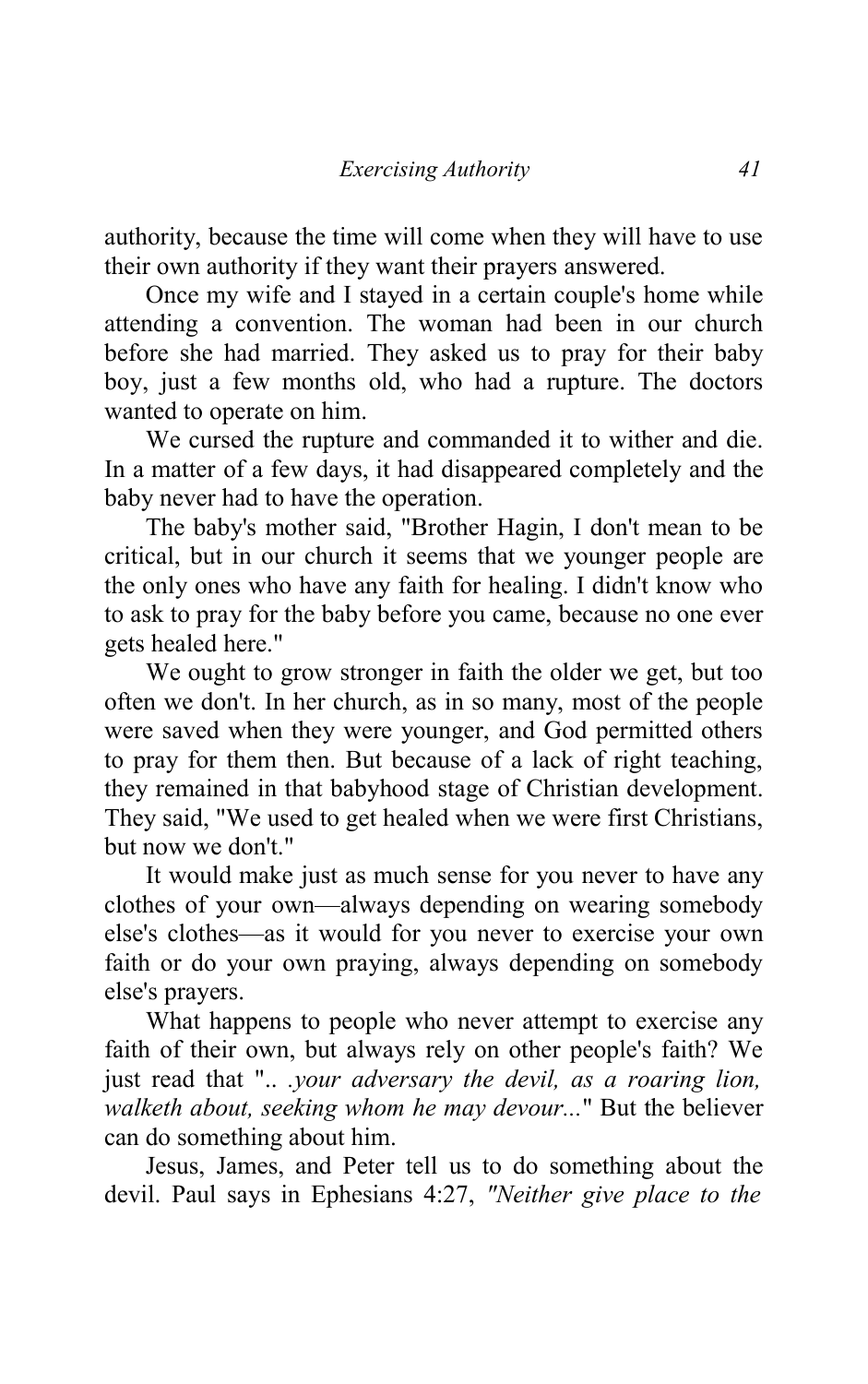*devil.*" This was the fourth Scripture Jesus gave me. He explained, "This means you are not to give the devil any place in you. He cannot take any place unless you give him permission to do so. And you would have to have authority over him or this wouldn't be true."

### *Authority on the Earth*

Jesus added, "Here are your four witnesses. I am the first, James is the second, Peter is the third, and Paul is the fourth. This establishes the fact that the believer has authority on earth, for *I have delegated my authority over the devil to you on the earth.* If you don't do anything about it, nothing will be done. And that is why many times nothing *is* done."

Now you can understand why things have happened as they have. We've permitted them to happen! Not knowing our authority—not knowing what we could do—we have done nothing, and we actually have permitted the devil to keep on doing whatever he wanted to do.

We need to realize this. Let's wake up. We may have to change our way of praying and get after the devil. I did. It won't hurt you to change; it's good for you. We have authority to do this. We're sitting at the right hand of the Father, far above principalities and powers. If we're far above them, then we have authority over them.

Ephesians 1:22,23 goes on to say, *"And hath put all things under his feet, and gave him to be the head over all things to the church* [The feet are members of the body. Feet aren't members of the head.], *Which is his body, the fulness of him that filleth all in all.*" As John A. MacMillan pointed out, how wonderful to know that the least members of the Body of Christ—those who are the very soles of the feet, the little toenail, or the little toe are far above the mighty forces we have been considering.

Remember, Jesus said in Luke 10:19 to the other seventy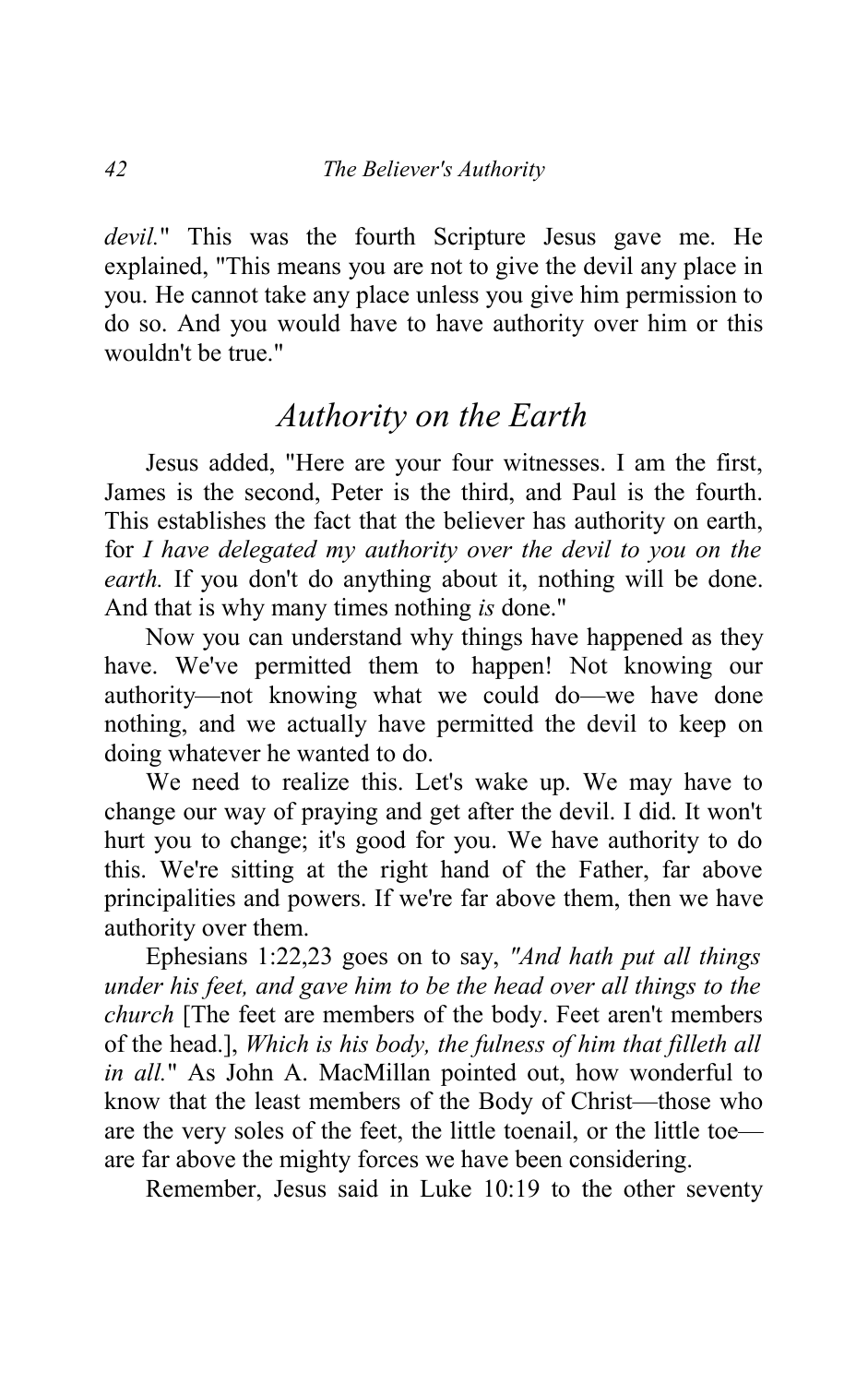disciples that He sent out, *"Behold, I give unto you power* [authority] *to tread on serpents and scorpions, and over all the power of the enemy: and nothing shall by any means hurt you.*" How much authority over the devil does the Church have? Any less than this? No, thank God, no.

Yet if you'd listen to the average Christian talk or hear some preachers preach, you'd get the impression that the devil is bigger than everybody and that he's running everything. Yes, he is the god of this world, so he's running the world system. But we're *in* this world, not *of this* world, the Bible says, so he's not running us. The devil has been walking on us too long.

These things are not joking matters. We're foolish to make light jokes about these things. A preacher once said to me at a convention, "Well, Brother Hagin, I've got the devil on the run. The trouble is, I'm running and he's after me!"

Making a statement like that just shows ignorance. In the first place, you haven't any business running from the devil. The Bible says he'll run from you. You need to put him on the run. Unfortunately, I think that is the picture of preachers and churches too much of the time; in fact, most of the time. We see it everywhere.

### *Reigning as Kings*

Let's look again at Romans 5:17, *"For if by one man's offence death reigned by one; much more they which receive abundance of grace and of the gift of righteousness shall reign in life by one, Jesus Christ.)" The Amplified Bible* says we shall "reign as kings in life through the One, Jesus Christ, the Messiah, the Anointed One."

God's plan for us is that we rule and reign in life as kings: to rule and reign over circumstances, poverty, disease, and everything else that would hinder us. We reign because we have authority. We reign by Jesus Christ. In the next life? No, in *this*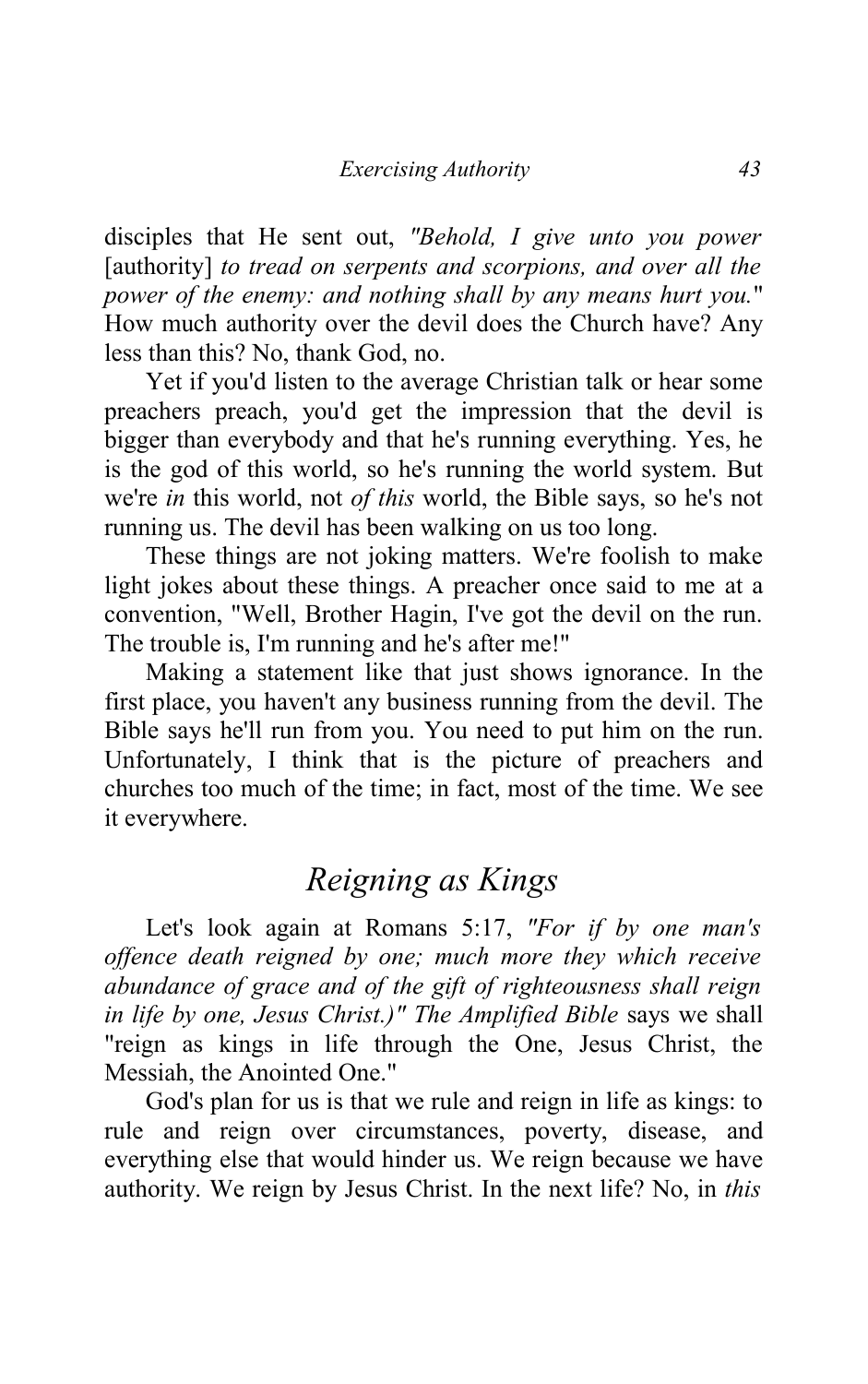life.

If we're going to sing something or say something, let's be sure it's in line with the Word of God. Some people sing, "Here I wander, like a beggar, through the heat and the cold," or "Precious Jesus, don't forget me"—all kinds of unbelief.

We're not wandering like beggars, because we're not beggars. We're children of God, heirs of God, joint-heirs with Jesus Christ (Rom. 8:17). We're the Body of Christ. We're seated with Christ at the right hand of Majesty on High, far above all principalities and power and might and dominion, glory to God!

That doesn't sound like a beggar or "Precious Jesus don't forget me," or "If I can just make it in," or "Standing somewhere in the shadows you'll find Jesus," or "Lord, build me a cabin in the corner of gloryland."

I'd rather hear a donkey bray than listen to such songs, but we've sung them so long we believe they're true. People shed a few tears about "wandering like a beggar" and think they're getting blessed!

Too often we Christians act like young birds, having our eyes shut and our mouths wide open. Anybody can come along and feed us anything, and we re ready to accept it. Well, I'm not going to keep my mouth open and my eyes shut; I'm going to keep my eyes open and my mouth shut!

## *Humility vs. Poverty*

For example, many Christians equate humility with poverty. One preacher once told me how humble another was because he drove a very old car. I replied, "That's not being humble—that's being *ignorant!"* Driving an old car was that preacher's idea of humility.

Another fellow remarked, "You know, Jesus and the disciples never drove a Cadillac!" There weren't any Cadillacs then. But Jesus did ride a donkey. It was the "Cadillac" of that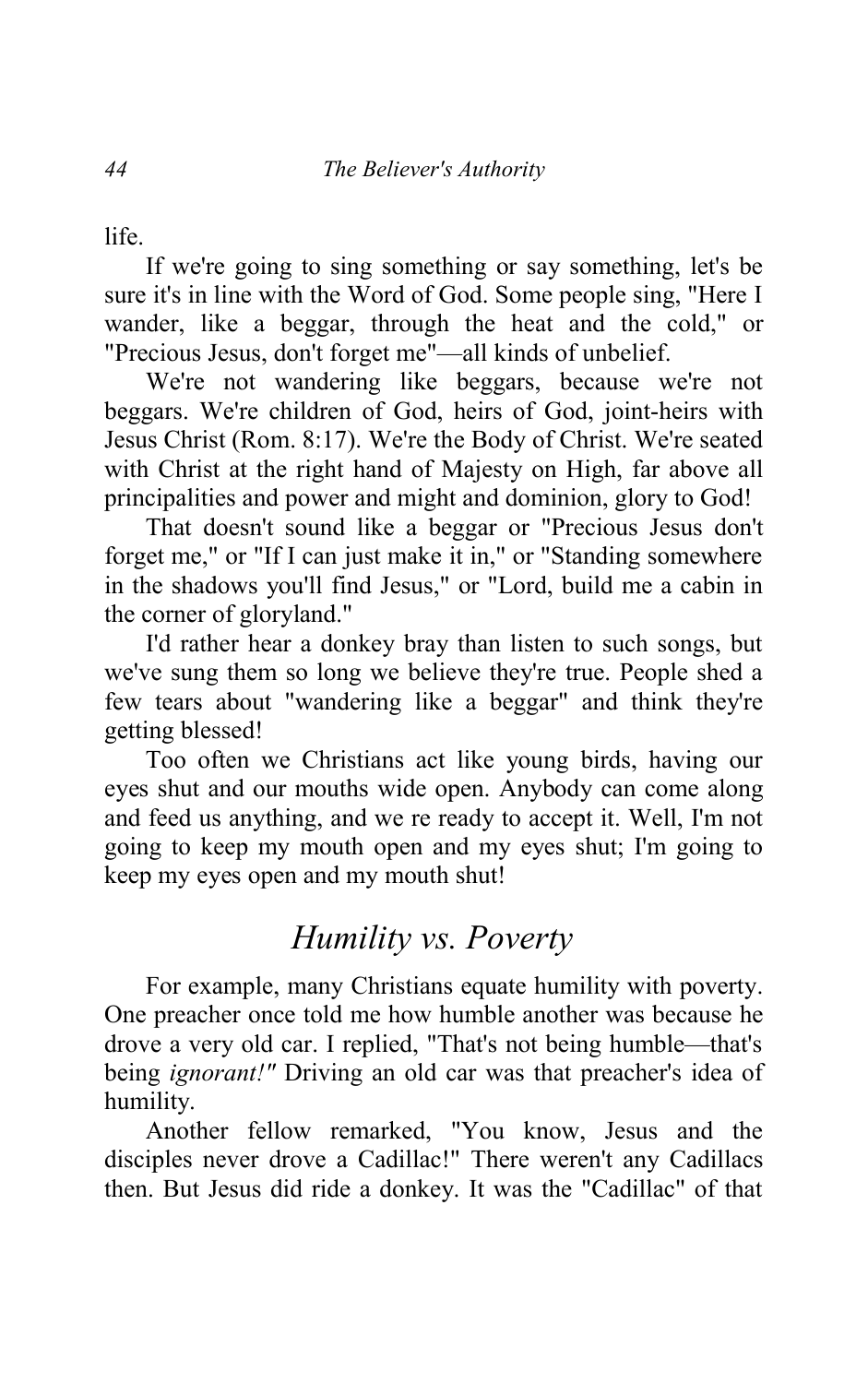day—the best means of transportation they had.

*Believers have allowed the devil to cheat them out of every blessing they could enjoy.* God didn't intend us to be povertystricken. He said we are to reign in life as kings. Who would ever imagine a king being poverty-stricken? The idea of poverty just doesn't go along with kings.

### *Exercising Authority in Your Family*

God didn't intend for the devil to dominate our families. When our children were small and the devil would try to put sickness on them, I would get mad at the devil and tell him to take his hands off my children. I would tell him, "I'm ruling over my domain. You're not ruling in this household; I am through Jesus Christ." I put him on the run, and he ran. You can put him on the run, too.

Years ago I was preaching in the North, and I was awakened in the middle of the night. Somehow I knew in my spirit that somebody was in physical danger, and I began to pray in tongues.

I asked the Lord what was wrong, and He showed me it had to do with my older brother. I knew his life was in danger. I continued praying quietly in tongues for about an hour and a half. My praying didn't disturb my wife, who was asleep in bed beside me. Finally I had a note of victory, and I began to sing very quietly in other tongues. Then I went back to sleep.

Two days later my sister called me from Texas. She was crying and almost in hysterics. "Dub's been in an accident, and he's broken his back," she cried. "He's in terrible shape. He's in Kansas. The doctors don't know whether he'll live or not."

"Wait a minute," I said. "Quiet down. He's not as bad as they think. If he was, God's already touched him, because I prayed about that two nights ago, and I've already got the answer."

"Have you?"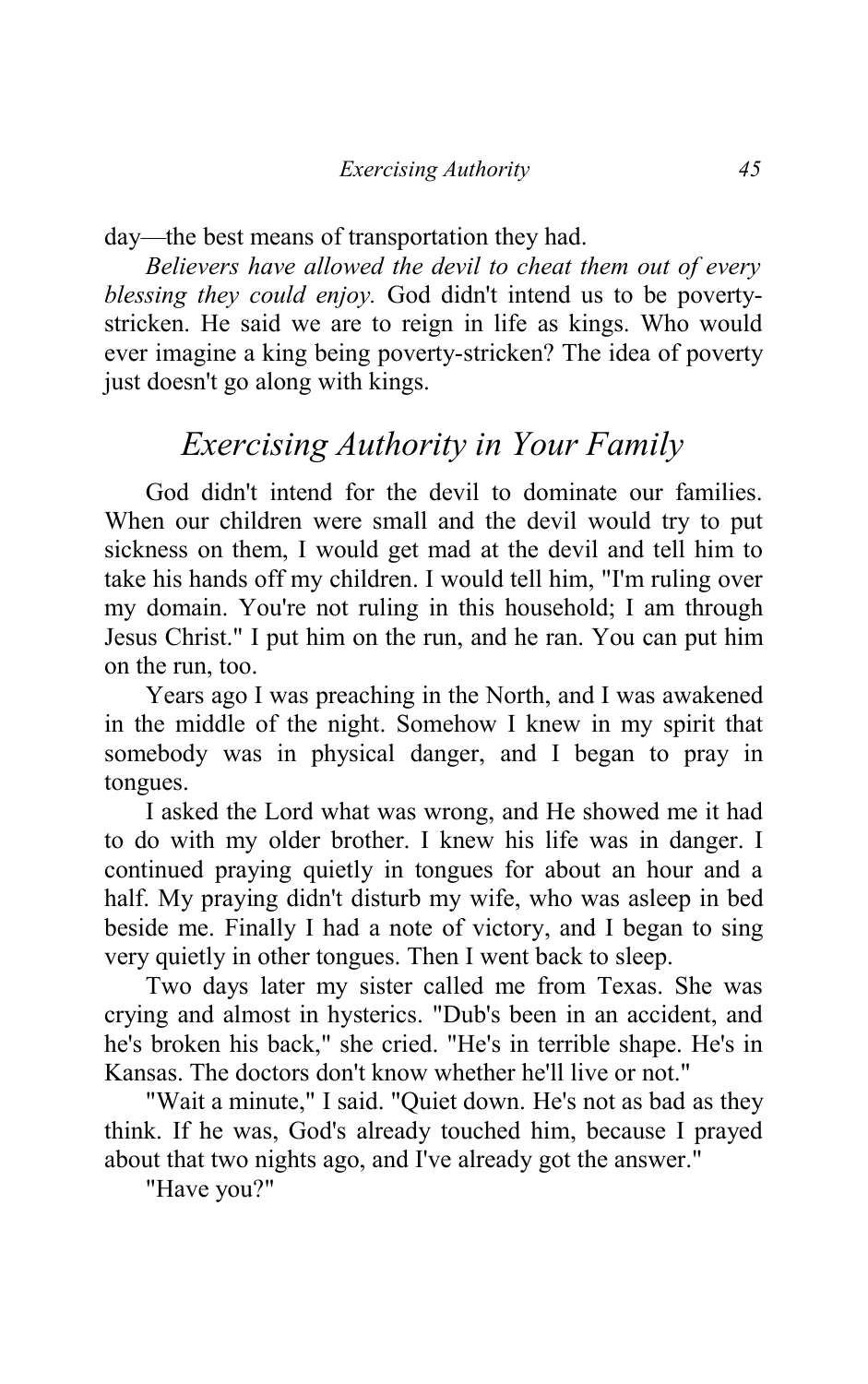"Yes, I have. Don't bother a bit about it. He's all right."

Two days later she called again. She had checked on his condition and had found that Dub had walked out of the hospital with his back in a cast. He hadn't died, like the doctors had predicted, and he wasn't paralyzed.

He came to our home in Garland, Texas, and was very despondent and depressed, because his wife had left him and had taken the children while he was gone. I was preaching in my home church that Sunday morning and I tried to get him to go with us, but he wouldn't. He was a baby Christian, just barely saved.

Right in the middle of my sermon, I suddenly had a vision. I had my eyes wide open, but out in front of me I saw my brother in the city park. I heard him say to himself, *Well, I know what I'm going to do. I'm going to kill her and then I'II kill myself.*

I stopped dead still and said, "Wait a minute. I've got a little matter I've got to take care of here. Then I'll get back to my sermon."

I spoke to that devil that was tormenting him: "Devil, you stop that right now! I adjure you in the Name of Jesus Christ to leave that man" (the congregation didn't know who I was talking about, but the devil did). That's all I said. Then I went back to my sermon.

When we got home, my brother was at the house, and he was obviously in good spirits. He said he had walked to the park and had decided to take matters into his own hands. I told him, "Well, I knew that," and I told him what I had seen.

He said, "Something came over me suddenly, and it was like something lifted up from me. It was as if a cloud lifted from me, and I came back to the house whistling and singing."

Dub didn't know how to touch the Lord for himself because he was just a baby Christian. Sometimes those of us who are older in the Lord have to help baby Christians, and thank God we can. The time will come in their lives, however, when they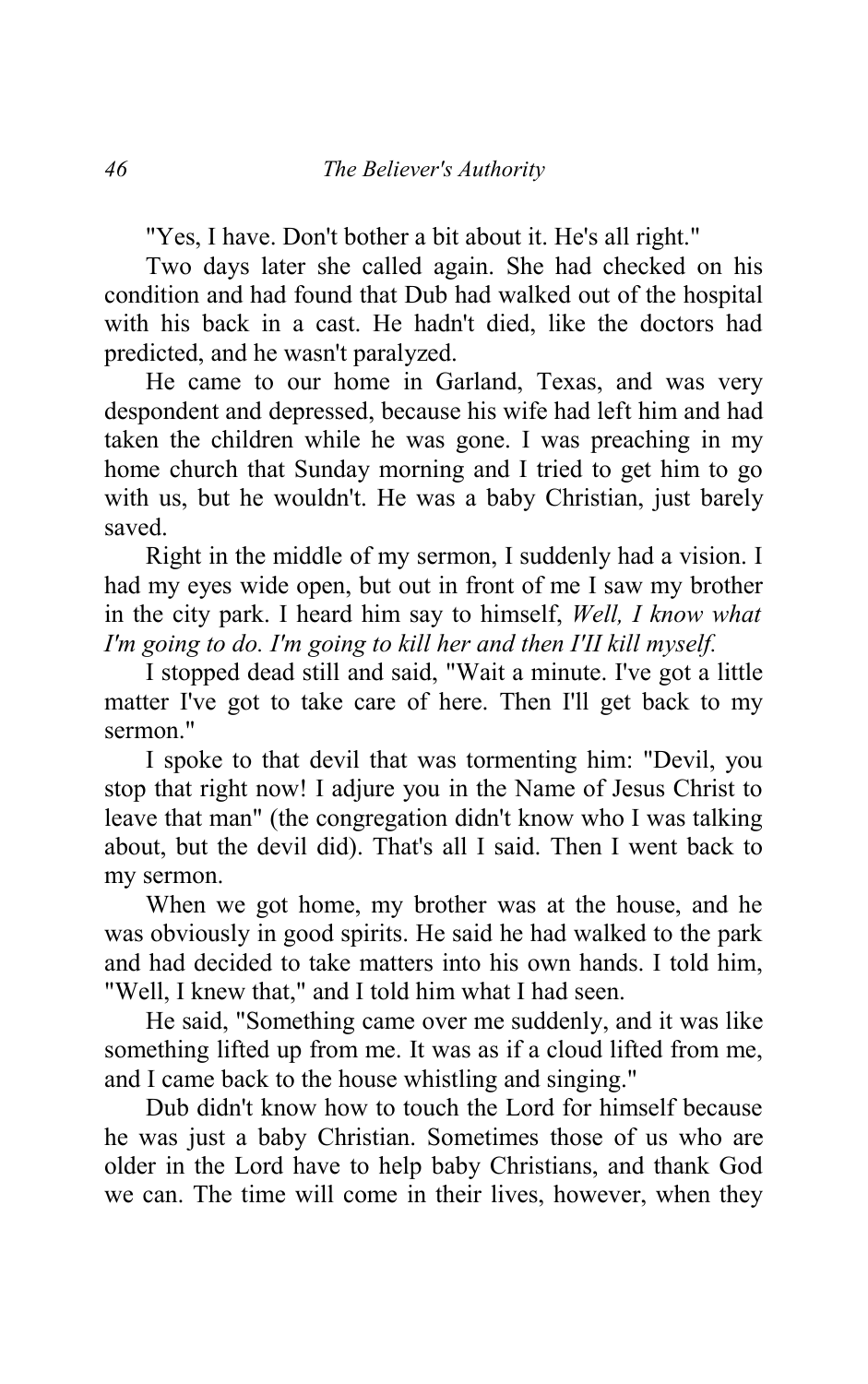will have to know how to do some things for themselves. We won't be able to act for them then.

### *Learn To Be Exalted*

We Christians must learn that we are seated with Christ. We must learn to be exalted to the place where God wants us!

The Church fails too often in this ministry of authority. Instead, She is bowed down in defeat and is overcome with fear.

Ephesians 1:22 says, *"And hath put all things under his* [Jesus'] *feet, and gave him to be the head over all things to the church.*" Jesus is Head over sickness, disease, and anything else that's evil, as He proved when He was here on earth.

By reversing the words, we'll bring out the deepest meaning more clearly: " .. .head to the church over all things." Jesus is Head over all things for the Church's sake.

We need to meditate upon these divine truths so that our spirits may fully understand them. Once we do, we'll reap rich rewards. When we have this reverent attitude, the Spirit of truth, the Holy Spirit, can lift us into a place where we can see the true meaning of God's revelation. In Ephesians, Paul prayed that the Church at Ephesus also might have this spirit of wisdom and revelation.

God made Christ to be the Head over all things to the Church. It is for our sake that He's the Head, so that we through Him might exercise that authority over all things.

When we understand what belongs to us, we will enjoy the victory Christ has for us. The devil will fight to keep us from getting there, but through stubborn faith in Christ, the victory can be ours.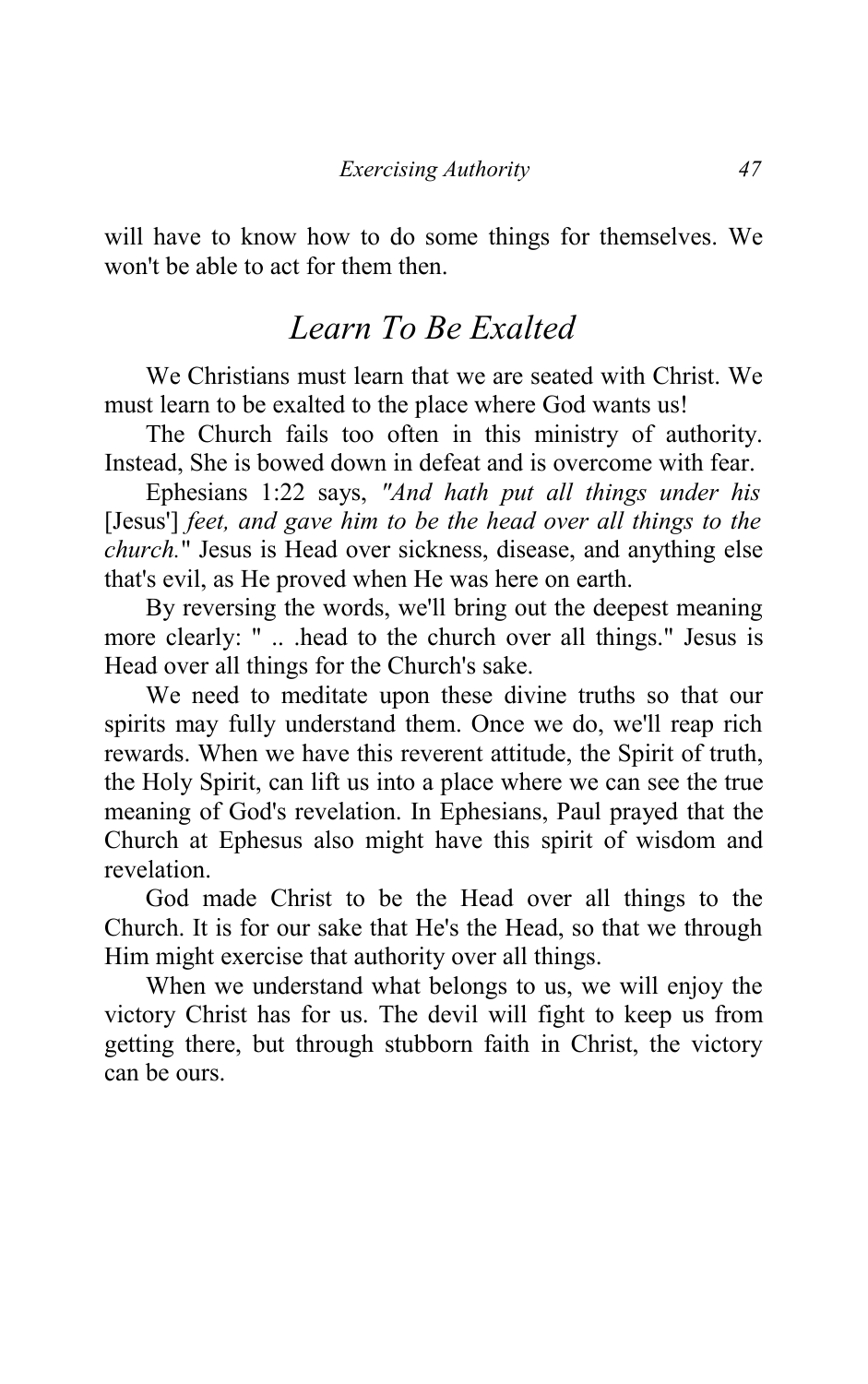# *Chapter 6 6. Risen With Christ*

In the Book of Colossians, Paul is writing to the Church at Colossae. Although he uses slightly different words, he says the same things he has said to the Ephesians about God's plan of redemption. He doesn't preach a new or different message to the Colossians.

#### **COLOSSIANS 1:15-20**

**15 [Jesus] Who is the image of the invisible God, the firstborn of every creature:**

**16 For by him were all things created, that are in heaven, and that are in earth, visible and invisible, whether they be thrones, or dominions, or principalities, or powers: all things were created by him, and for him:**

**17 And he is before all things, and by him all things consist.**

**18 And he is the head of the body, the church: who is the beginning, the firstborn from the dead; that in all things he might have the preeminence.**

**19 For it pleased the Father that in him should all fulness dwell;**

**20 And, having made peace through the blood of his cross, by him to reconcile all things unto himself; by him, I say, whether they be things in earth, or things in heaven.**

In the second chapter, we see that Christ was quickened by God the Father:

#### **COLOSSIANS 2:12-15**

**12 Buried with him in baptism, wherein also ye are risen with him through the faith of the operation of God, who hath raised him from the dead.**

**13 And you, being dead in your sins and the**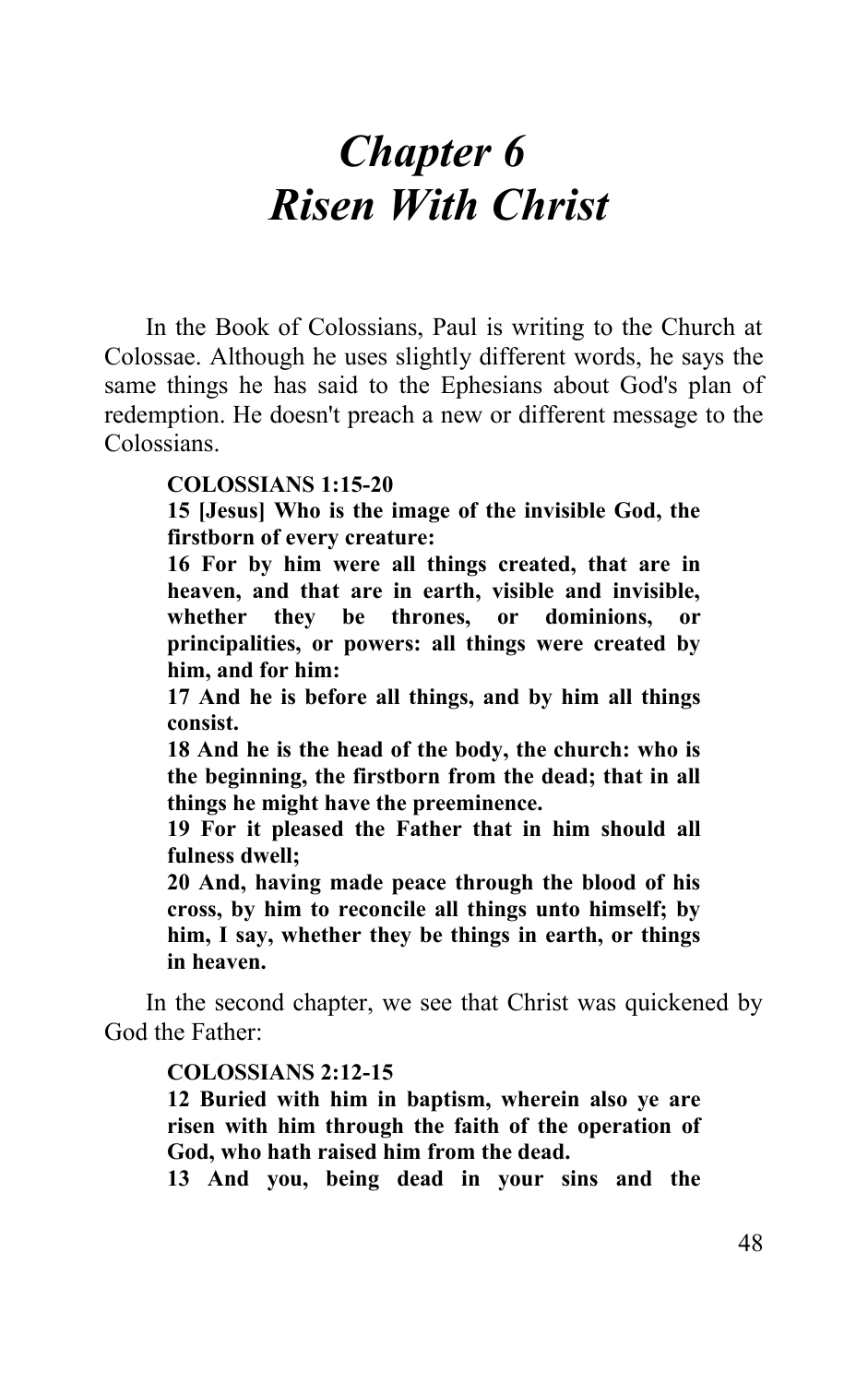**uncircumcision of your flesh, hath he quickened together with him, having forgiven you all trespasses; 14 Blotting out the handwriting of ordinances that was against us, which was contrary to us, and took it out of the way, nailing it to his cross;**

**15 And having spoiled principalities and powers, he made a shew of them openly, triumphing over them in it.**

Verse twelve says we were raised with Christ "through the faith of the operation of God." Notice it was the Father who did this work. Verse thirteen tells us that God not only quickened us *at the same time* He quickened Christ, but He also forgave our sins!

When Jesus the Righteous yielded to death, the bond of the law against us was paid. The Father then blotted out the broken laws and commandments which had stood between Him and us. He nailed this canceled bond to His Son's cross.

Paul is saying here in Colossians that it was God who formed the plan of redemption. It was God who raised Jesus from the dead. It was God who gave Him a Name above every other name. And it was God who spoiled the demonic principalities and powers who opposed the resurrection of Christ.

Death is the penalty for sin. Therefore, when Christ bore the world's guilt on the cross, the satanic powers of the air sought to exercise their rights and hold Him under their power.

### *The Keys of Authority*

The Bible says Satan had the power of death—but Jesus conquered him. Jesus says in Revelation 1:18, *"I am he that liveth, and was dead; and, behold, I am alive for evermore, Amen; and have the keys of hell and of death.*" Jesus Christ took the keys away from the devil, glory to God! Keys belong to the Authorized One. Those are the keys of authority.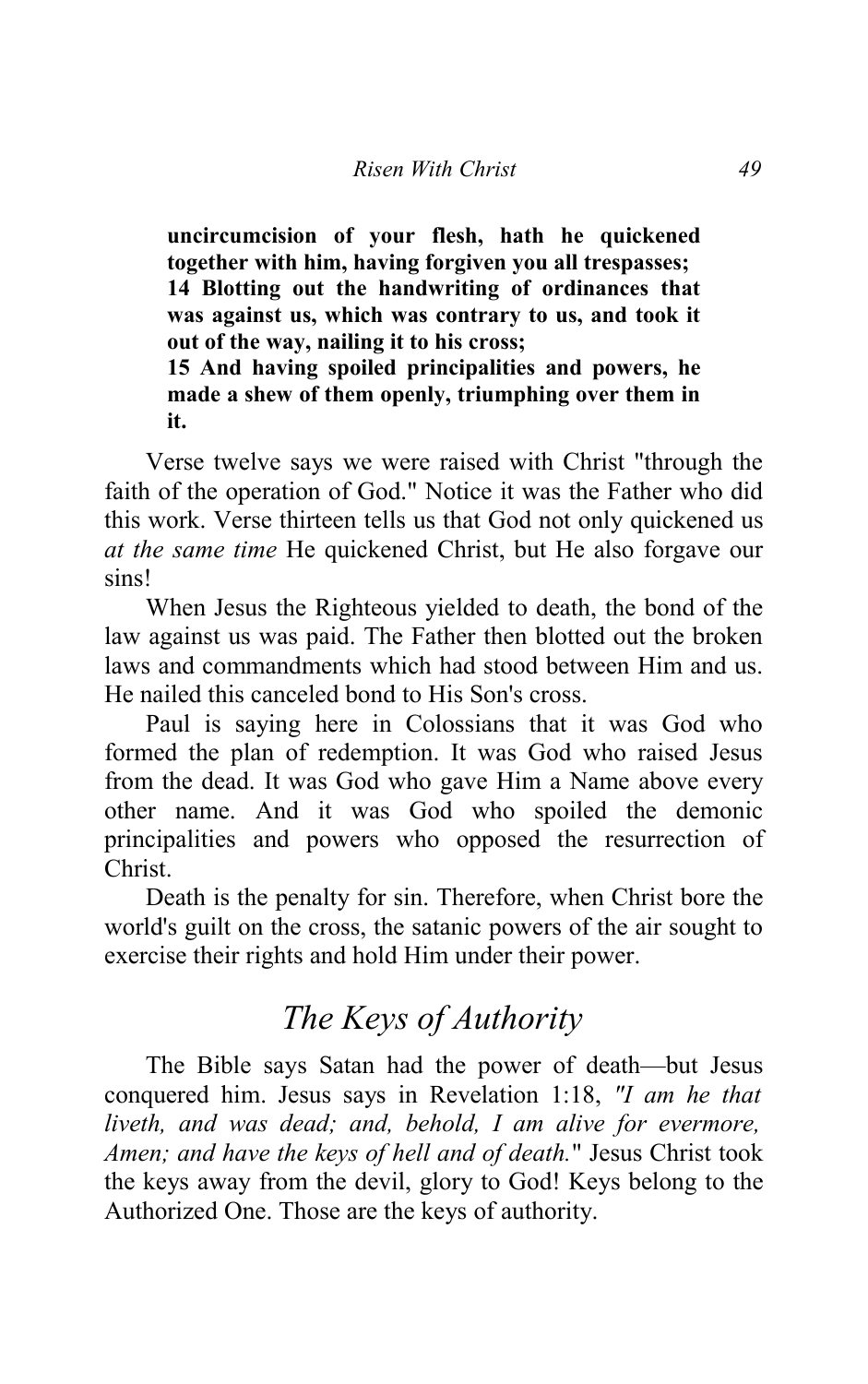We must remember that physical death is not of God; it is of the enemy. Death is still an enemy. The Bible says it is the last enemy that will be put underfoot. Thank God, that day's coming, but you don't have your new body yet. You'll meet people who believe they are going to live forever down here in the flesh, but notice none of them ever do. One fellow argued with me about this belief, and I replied, "If Paul never made it, you might as well forget it."

I can't understand how anybody could be that stupid and believe he's going to live forever in the flesh—in his present body. No, that body's got to be changed. You can't live forever in this present body. The Bible tells us when it will be changed: when Jesus comes. In a moment, in the twinkling of an eye, the bodies of us who are alive then will be changed and become immortal. Until then we have only a limited power over death.

After stripping the demonic powers of the authority that had been theirs, Christ *"made a shew of them openly, triumphing over them in it"* (Col. 2:15). Paul's statement here refers to the fact that Christ was elevated above His enemies to the right hand of the Father, a subject that Paul writes about in the Book of Ephesians, as we saw earlier. Again Paul is stressing the Father's work in the overthrow of satanic powers and the defeat of Satan himself.

In Ephesians we also saw that the Son is seated above these powers and has the authority of the throne of God. But this is precisely where the church world as a whole has failed. It has understood that Jesus Christ is the Supreme Head of the Church, but it has failed to understand that the Head is totally dependent on the Body for carrying out His plans; that we are seated with Christ in heavenly places; and that His exercising authority over the powers of the air has to be through the Body.

Now we can understand as never before what Jesus meant when He said, "..*.Whatsoever ye shall bind on earth shall be bound in heaven: and whatsoever ye shall loose on earth shall*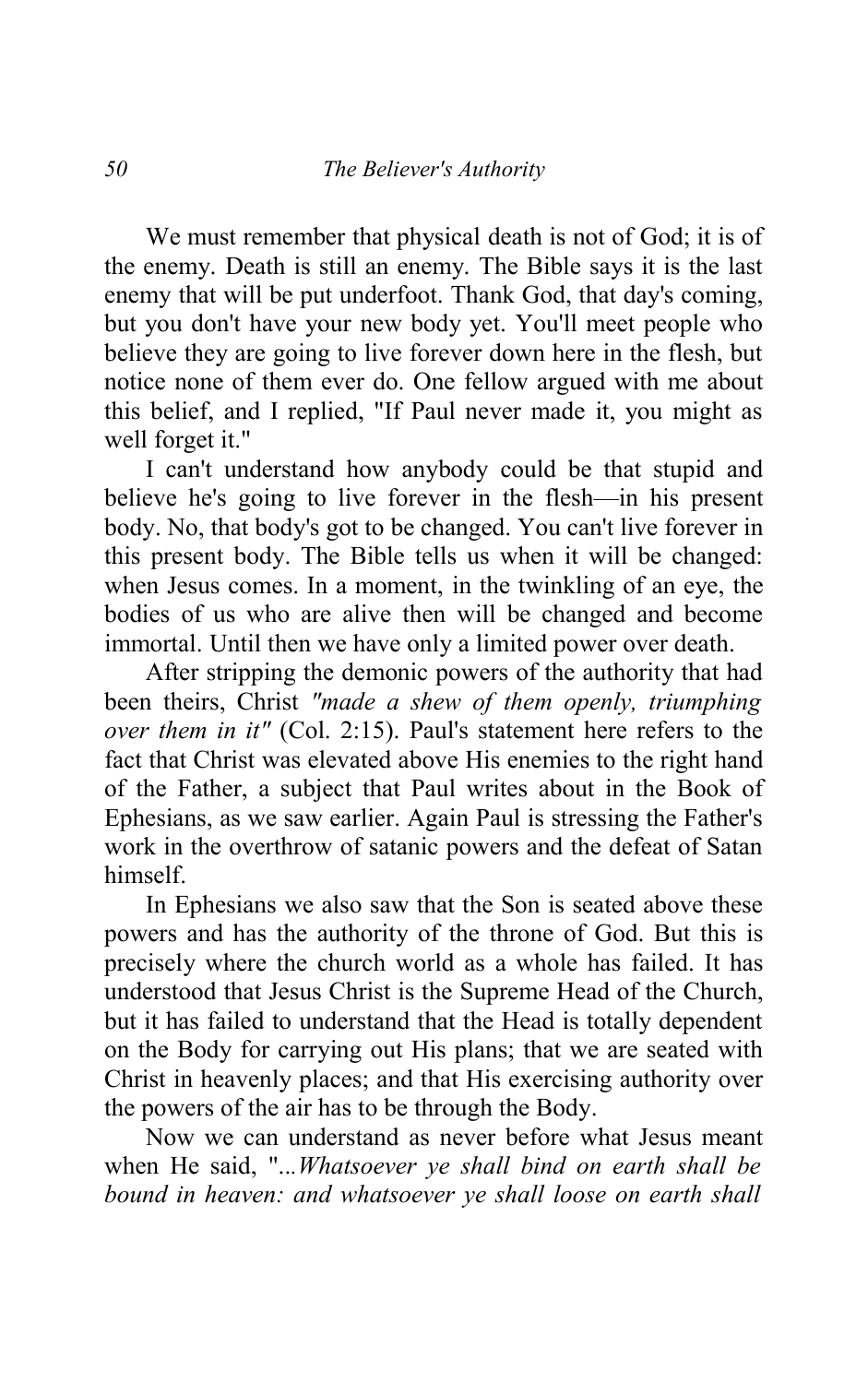*be loosed in heaven"* (Matt. 18:18). That's using His authority upon the earth.

A few of us get a little glimpse of authority once in a while; some of us have sort of stumbled upon it and exercised it without realizing what we were doing. The thing that got me started studying along this line was when I asked myself the question: "Do we have authority that we don't know we have?"

When I began to study the subject, I found that we do have authority, thank God. I also found that heaven will back us up on what we refuse and what we allow. We've allowed a lot of things, but we just haven't exercised our authority. That's why things are as they are many times: We haven't done anything about the situation. We're waiting on God, and He's waiting on us, and He won't do anything until we act.

There have been times when I have been praying about a loved one near death, and the Lord has said to me, "I'll do whatever you tell Me to do." In one instance I asked the Lord to give the person two or three more years. He replied He would, just because I had asked Him to. He told me, "No earthly father desires to do more for his children than I do, if my children would just let Me!"

Some people think that God's a tyrant sitting on His throne holding a giant flyswatter in His hand. The minute you do something wrong, they believe He's ready to smash you to smithereens. But that's not a true picture of the Father.

The Lord is hindered in His plans because His Body has failed to appreciate the meaning of Christ's exaltation and the fact that we are seated with Him at the right hand of the Father. We have a part to play in this: We must cooperate with the Lord in faith.

Jesus said that the Holy Spirit, who comes to dwell in us when we are born again, would guide us into all truth. A preacher once picked up a Bible and threw it to the floor, declaring he didn't need it because he had the Holy Spirit. But he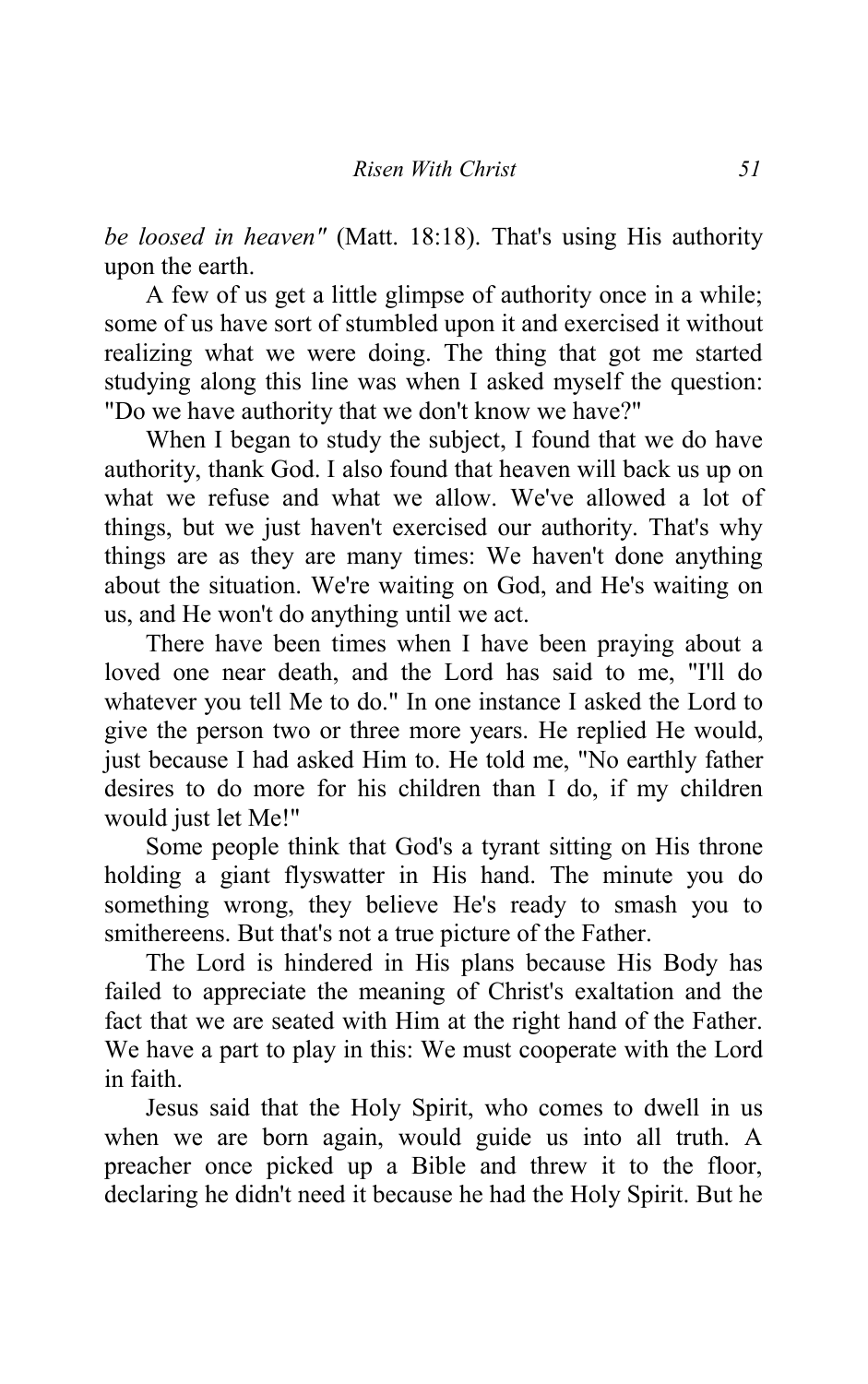did need the Bible, because you can't follow the Holy Spirit into truth apart from the Bible.

*When you get out beyond the written Word of God, you're getting out too far. Stay with the Word.*

The Word of God is from the Spirit of God: Holy men of old wrote it. The Word of God is of utmost importance. But you'll never understand it with your head; you must understand it with your heart.

Don't put the Spirit above the Word. Put the Word first and the Spirit second, and you'll be safe.

The well-known Pentecostal editor Stanley Frodsham, the author of Smith Wigglesworth's biography, brought out the fact that Wigglesworth was, first of all, a man of God's Word, and, second, a man filled with the Spirit of God. That's an excellent combination.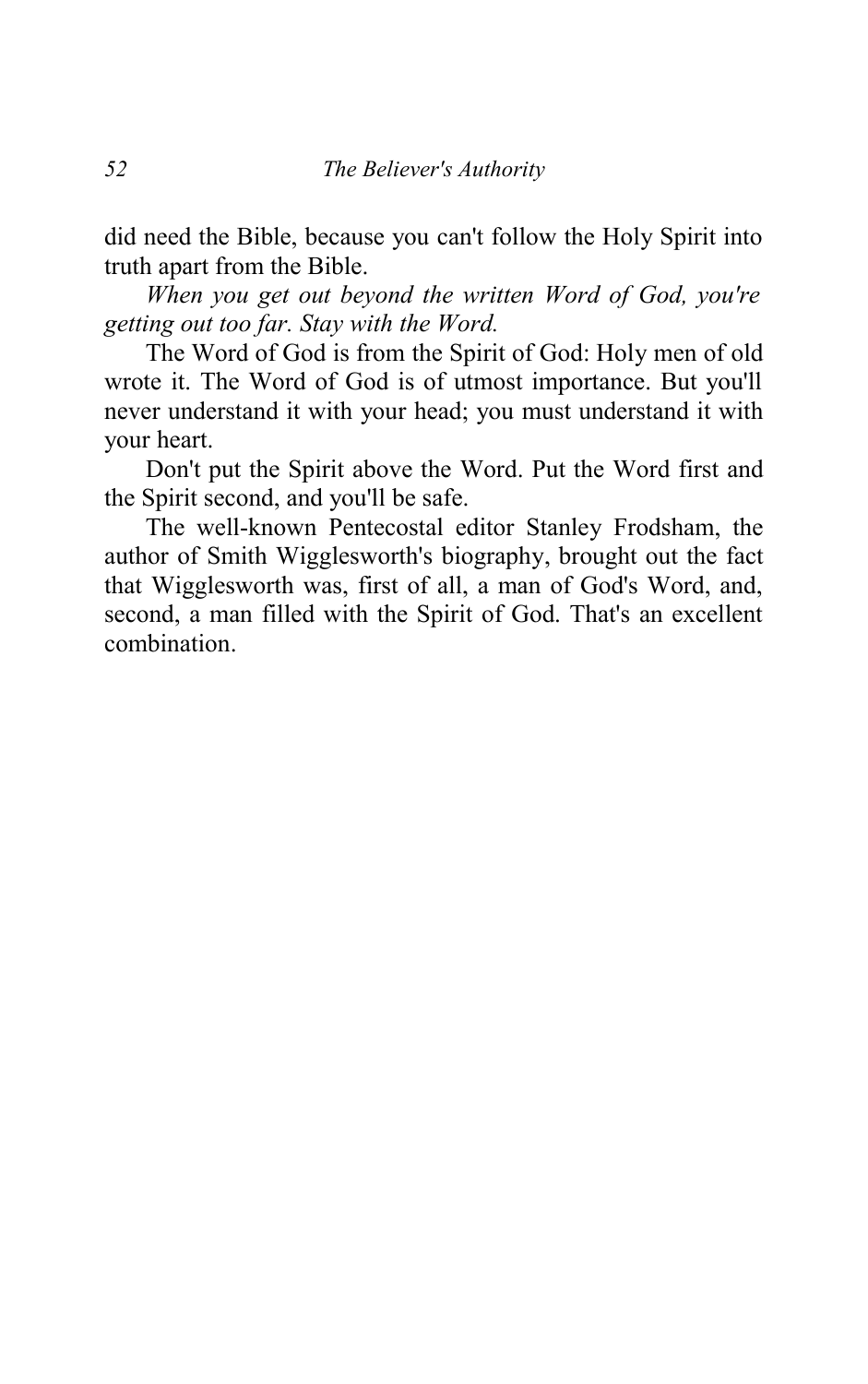# *Chapter 7 7. The Armor of God*

The believer must continually be arrayed with spiritual armor. Ephesians 6:10,11 says, *"Finally, my brethren, be strong in the Lord, and in the power of his might. Put on the whole armour of God, that ye may be able to stand against the wiles of the devil.*"

The Christian who puts on this armor and engages in spiritual warfare is marked. By spiritual warfare I simply mean doing the works of Jesus and taking our authority over the devil as we go about our daily lives. I am not talking about purposely trying to go head-to-head with Satan in some kind of prayer combat. The devil will do everything in his power to keep you from coming into this knowledge of authority over him. He'll fight you more over this than any other subject. Then, after you have come to the knowledge of this authority, he'll oppose you and try to steal it from you. There will be tests, and sometimes people fail those tests. The devil wants you to throw up your hands and say the authority of the believer won't work for you.

A man once came to me in a meeting where I was preaching on this and said the authority of the believer wouldn't work for him. I told him if it doesn't work, God is a liar. (This man was, in essence, calling God a liar.)

I'd rather die than say God's Word doesn't work. If it doesn't work, it's because I don't work it. We may fail, but God's Word doesn't fail. I believe His Word is true.

The enemy will resist your interference in his sphere, because he's exercising authority over the powers of the air, and he wants to continue to do so. When you interfere with Satan's kingdom by exercising your spiritual authority, he will attack you in an attempt to get you to back down from using that authority.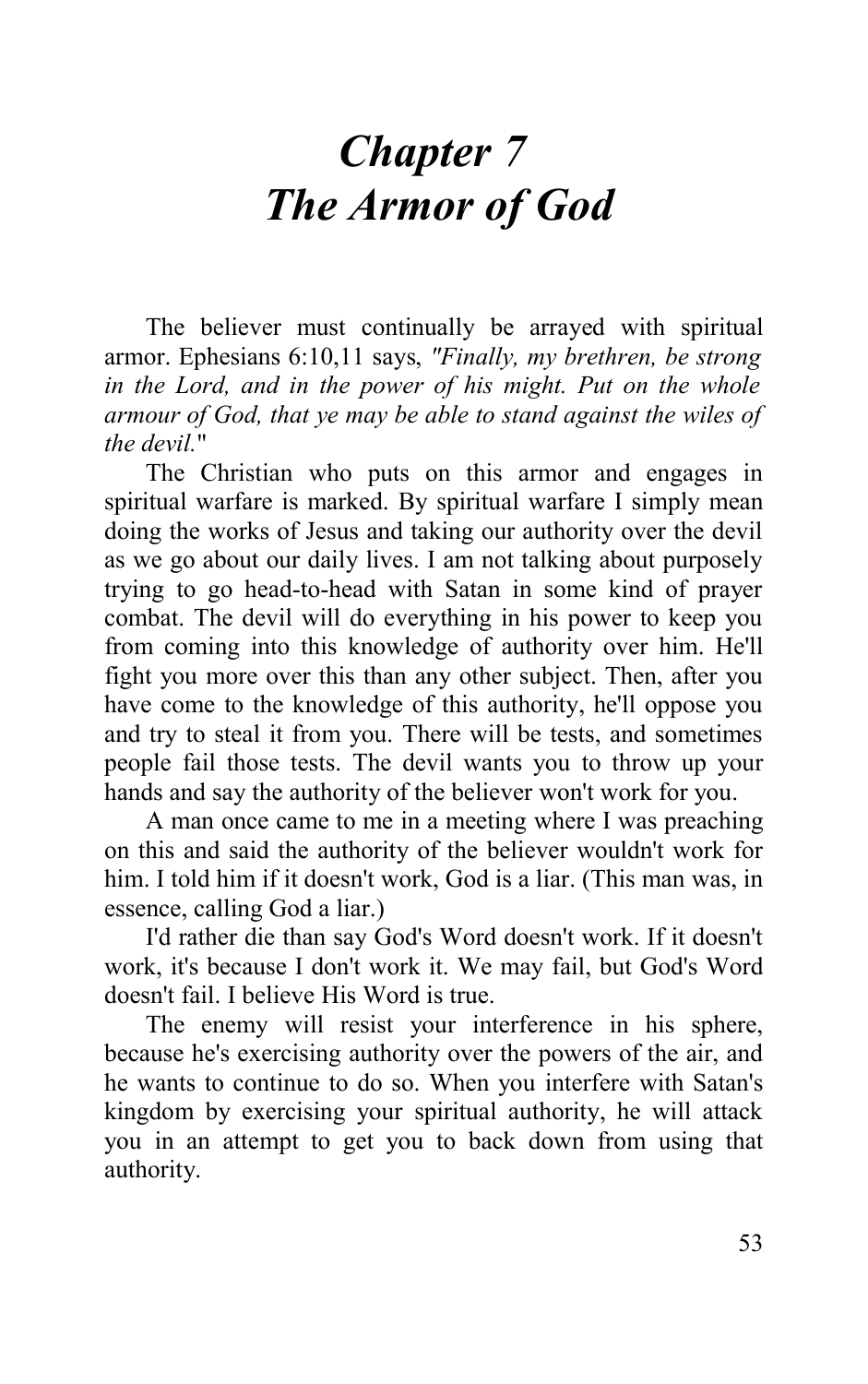If you successfully resist Satan's attacks in one area, he will come against you in another area. You may as well get ready for these attacks, because they're coming. In other words, your privileged spiritual position makes you an enemy to the devil.

You see, the devil realizes he cannot hold in bondage a believer who knows his authority in Christ Jesus. Such a believer is aware that he is seated with Christ in heavenly places and that the devil is a defeated foe under his feet (Eph. 1:15-2:6). Furthermore, this believer is convinced that no work of the enemy can prevail against him in carrying out the will of God on the earth.

### *How To Remain Undefeated*

If believers take advantage of the spiritual armor provided for them, the enemy cannot defeat them. I don't believe that anything that's of the enemy should be able to defeat those of us who are members of the Body of Christ.

The believer *must* continually be arrayed with this armor. The Holy Spirit prayed through Paul that the eyes of the people would be opened to know this full provision that has been made for their safety. Spiritual armor is outlined in Ephesians 6:

#### **EPHESIANS 6:10-17**

**10 Finally, my brethren, be strong in the Lord, and in the power of his might [not your might].**

**11 Put on the whole armour of God, that ye may be able to stand against the wiles of the devil.**

**12 For we wrestle not against flesh and blood, but against principalities, against powers, against the rulers of the darkness of this world, against spiritual wickedness [or wicked spirits] in high places.**

**13 Wherefore take unto you the whole armour of God, that ye may be able to withstand in the evil day, and having done all, to stand. [If you put on the whole armor of God, you'll stand.]**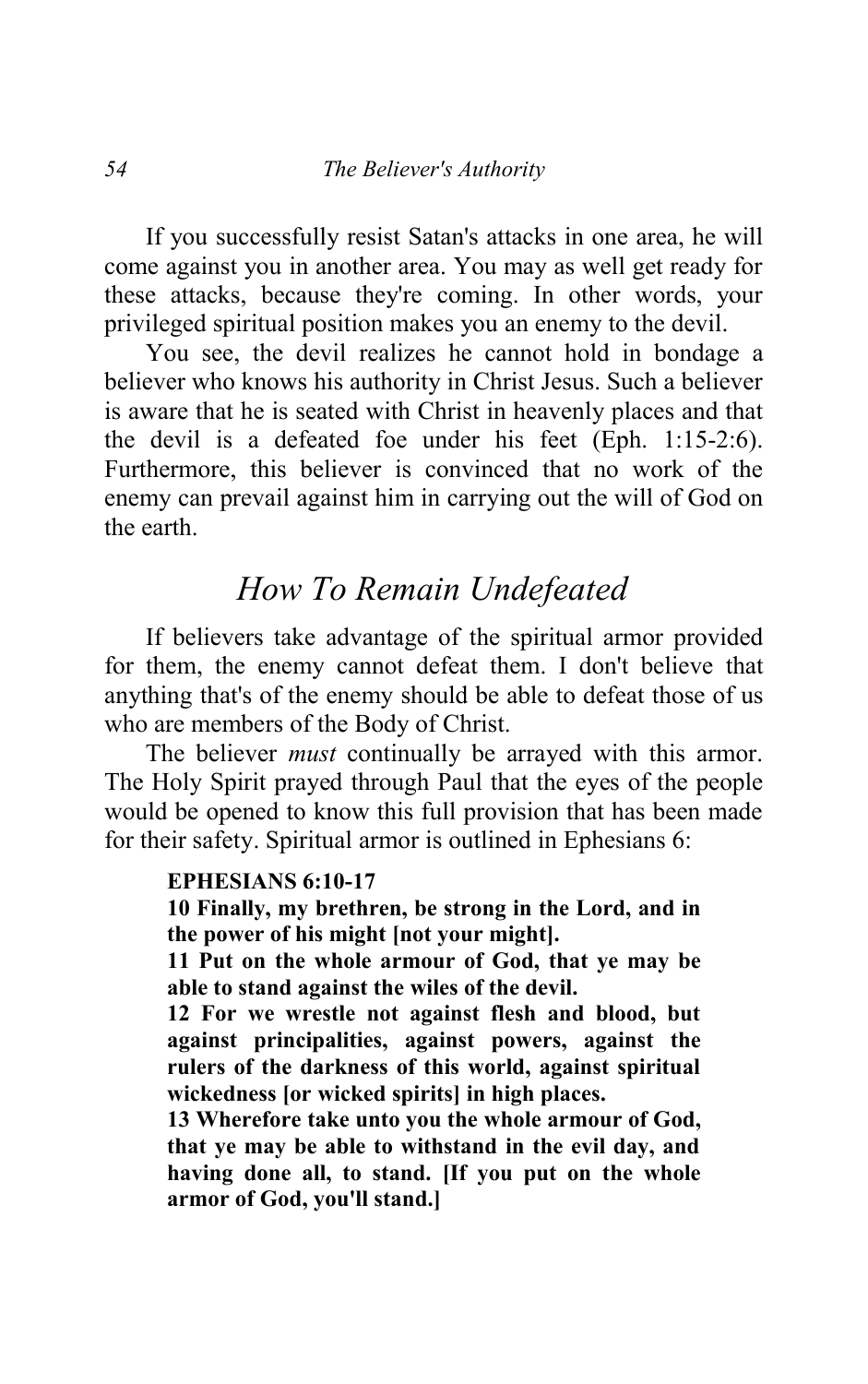**14 Stand therefore, having your loins girt about with truth, and having on the breastplate of righteousness; 15 And your feet shod with the preparation of the gospel of peace;**

**16 ABOVE ALL, taking the shield of faith, wherewith ye shall be able to quench all the fiery darts of the wicked. [Not one fiery dart should get through to your body, soul, or mind, because you've got the shield of faith.]**

**17 And take the helmet of salvation, and the sword of the Spirit, which is the word of God.**

The different parts of this armor symbolize spiritual truths which belong to the believer. Wearing this armor, the believer is protected and unhampered in his ministry of authority. All he needs to be concerned about is keeping his armor bright and well secured about him. Now let's take a closer look at this armor:

First, as John A. MacMillan taught, there's the girdle of *truth,* which represents a clear understanding of God's Word. Like a soldier's belt, it holds the rest of the armor in place.

Second is the breastplate of *righteousness.* This has a twofold application: Jesus is our Righteousness, and we put Him on first. It also shows our obedience to the Word of God.

Third, our feet are shod with the preparation of the Gospel of *peace.* This is a faithful ministry proclaiming the Word of God.

Fourth is the shield of *faith.* A shield is a covering for the entire body. This represents our complete safety under the blood of Christ, where no power of the enemy can penetrate.

Fifth is the helmet of *salvation,* referred to in First Thessalonians 5:8 as the hope of salvation. The hope of salvation is the only helmet able to protect the head in these days of turning from the truth.

Sixth is the sword of the Spirit, which is *the Word of God.* This shows that the Word of God is to be used offensively. The other parts of the armor are mainly defensive, but the sword the Word of God—is an active weapon. Dressed in the armor of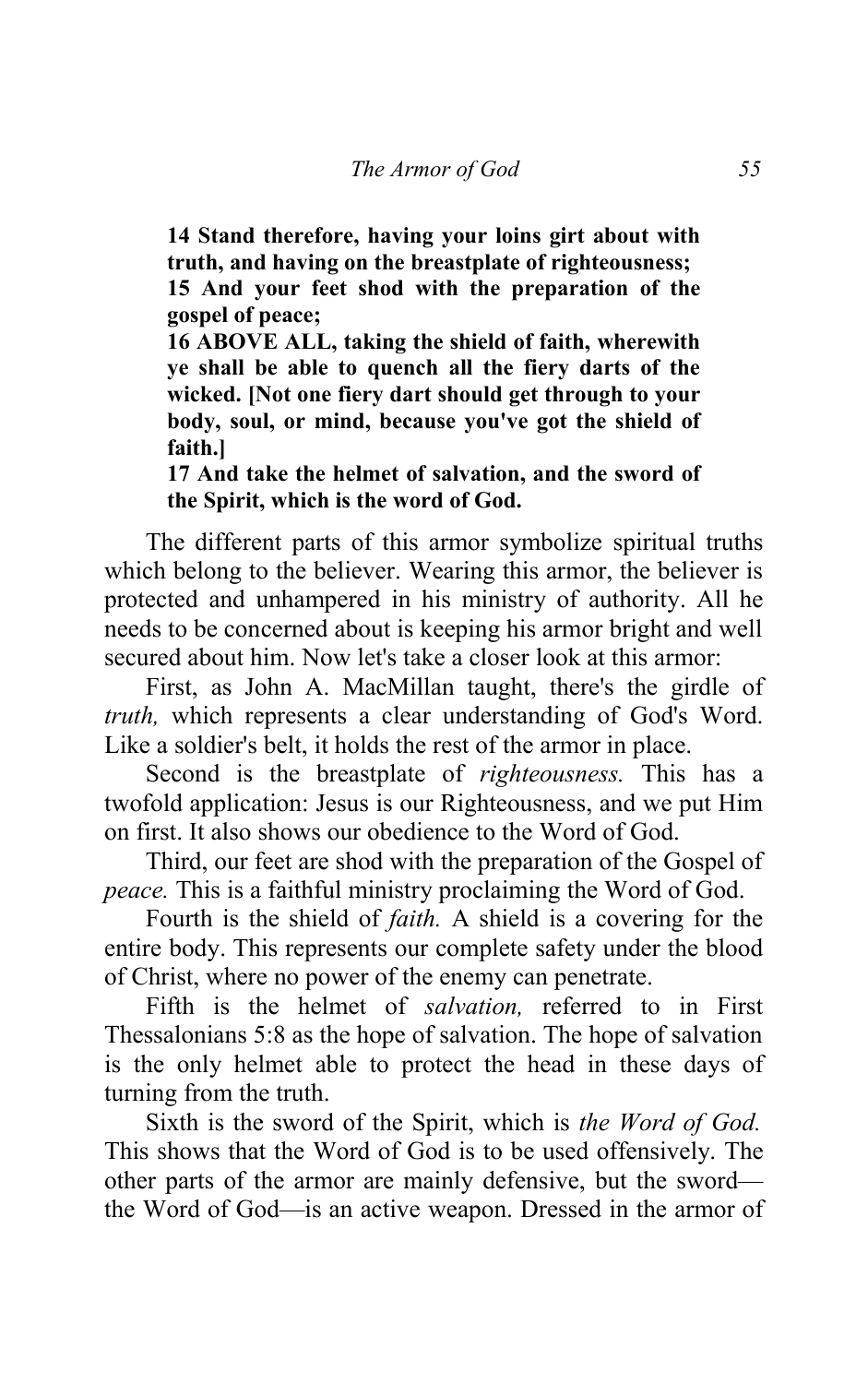God, you are prepared to withstand every attack of the enemy.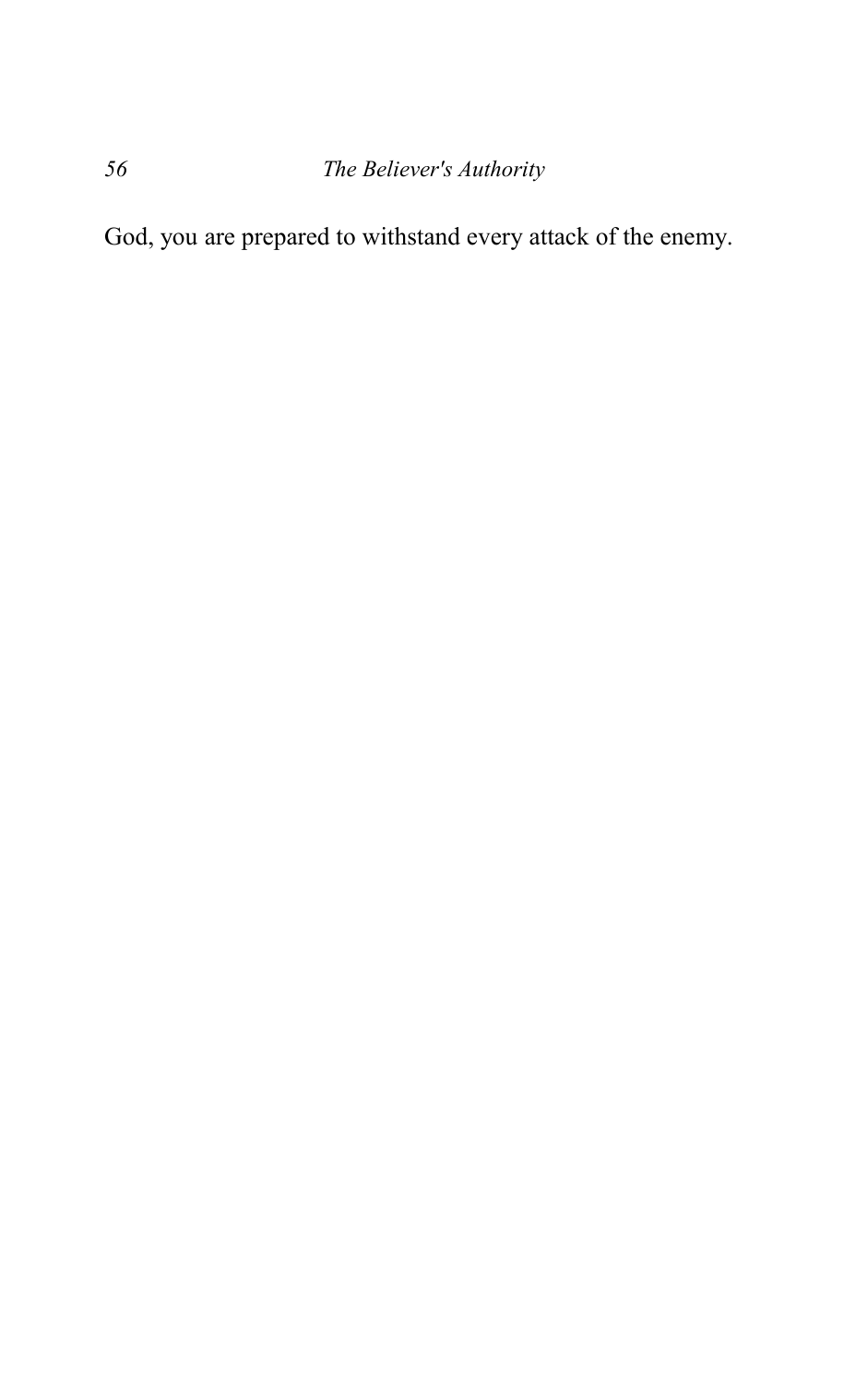# *Chapter 8 8. Authority Over Demon Spirits, Not Human Wills*

*Although we have authority over demon spirits, we do not have authority over our fellowmen or their wills.* We miss it a lot of times in thinking that we do.

We have authority over demons, and we can control them as far as our lives or our family's lives are concerned, but we can't always control them when other people are concerned, because that person's will comes into play.

Many years ago I was holding a meeting here in Oklahoma, and as I was ministering to the sick in the healing line, I had an inward intuition—I knew by the inward witness—that somebody in the line had a demon in him. That doesn't mean he was demon possessed—that's a different thing entirely. To be possessed is to be taken over entirely—spirit, soul, and body. You can *have* a demon in your body without being *possessed* by a demon.

I kept looking around. When a certain man stood within four persons of me, I knew the demon was in him. I never said anything out loud.

You have to realize this: Although the devil does know some things, he is not all-knowing, or omniscient, like God is. Because of his psychic powers, you can see that the devil does know some things. Some fortunetellers do predict events that come to pass. *The devil even knows some of your thoughts.* How do we know this? Because mind readers often can read your mind and tell you what you're thinking. And they don't do that by the power of God.

Before the man stepped in front of me I thought to myself, I'*m going to cast that thing out of him.* I didn't say anything out loud; I just thought it. When he stepped up in place, before I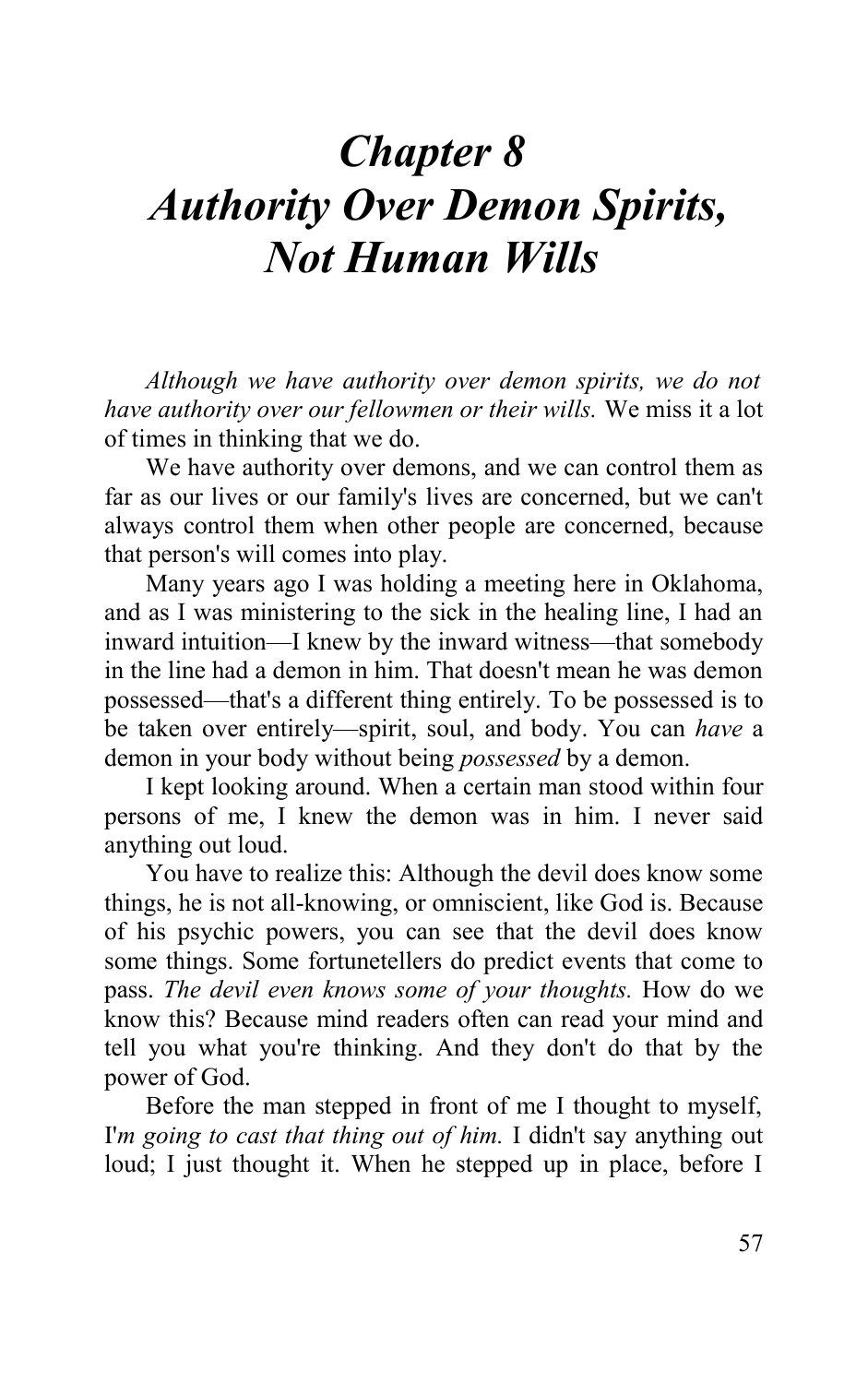could say anything, he spoke up. The demon spoke through him, whining in a high-pitched, nasal voice, "You can't cast me out! You can't cast me out! You can't cast me out!"

I said, "Yes I can, in the Name of Jesus."

He said, "No you can't. This man wants me to stay. And if he wants me to stay, I can."

I said, "You're right," and passed him by.

### *Religious Spirits*

Several days later I saw that man on the street, stopped him, and engaged him in conversation. He wasn't crazy; he had all his mental faculties. As I talked to him, I found out what kind of a spirit he had. It was a religious spirit. People need to know there are such spirits. They make people act very religious. Actually, this fellow had three evil spirits in him. The others were deceiving and lying spirits.

He believed in a mixture of some Bible along with eastern religions. He leaned more toward the eastern religions. I talked to him about this. I said, "Those beliefs are not scriptural. They're not according to the New Testament."

He replied, "Bible or no Bible, I like it this way, and I'm going to stay with it."

I said, "Anytime you want to get rid of those devils, come to see me. But as long as you want it that way, that's the way it's going to be."

He said, "Well, that's the way I want it."

# *Free Will Prevails*

You've got to walk off and leave people when they want it that way. If people want to live in sin, they can. If they want to be free, they can be free. But as long as they don't want to be free, neither Jesus nor anybody else can set them free.

You can't go around promiscuously exercising authority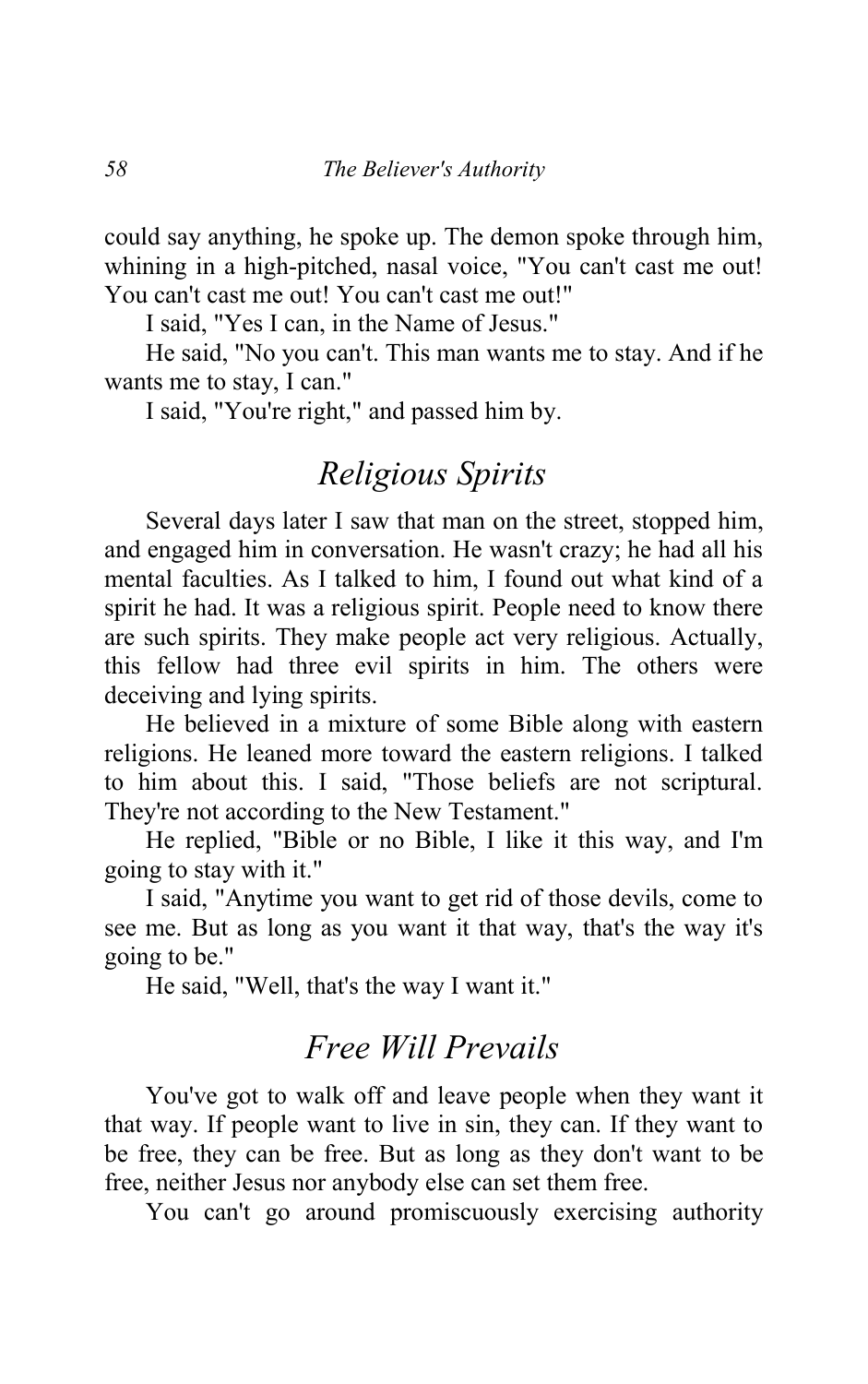over the devil in somebody else. You've got authority over your own life and with your own family. But you can't cast the devil out of everyone you meet on the street, even if they *do* have the devil in them, because they have authority over their own lives. When people want help, that's another matter.

It's strange that sometimes even Spirit-filled people don't want help. In 1954 I preached for the first time in the state of Oregon. I started off on Sunday night preaching an evangelistic type of sermon. On Monday night I preached on faith. I announced that there would be a healing service Tuesday night.

In those days, I'd put people in the same line, whether they came for salvation, the baptism in the Holy Spirit, or healing. I ministered to them one at a time.

I came to a woman. There was a man with her, and he did all the talking. She never said anything. I could tell by looking at her that she wasn't right mentally. The man said his wife was very nervous and had spent some time in a mental institution.

Let me point something out to you here. You don't just exercise spiritual authority on behalf of other people per se; you've got to have the manifestation of the Spirit of God. That's why many are failing. They are trying to deal with spirits without the word of knowledge, discerning of spirits, or any unction of the Holy Ghost.

When Jesus once talked to me about the devil, demons, and demon possession, [\\*](#page-58-0) He used as an example the girl possessed with a spirit of divination. She followed Paul and Silas around Philippi *"for many days,*" according to Acts 16:18, saying, "..*.These men are the servants of the most high God....*" (v. 17).

Jesus asked me this question: "Do you know why Paul didn't deal with that spirit the first day?"

I said, "No, I really don't. I've wondered about it. Why didn't Paul, an apostle, a man of God, a man of authority, just take

<span id="page-58-0"></span><sup>\*</sup> For an account of Rev. Kenneth E. Hagin's major visions of Jesus, *see* his book, *I Believe in Visions.*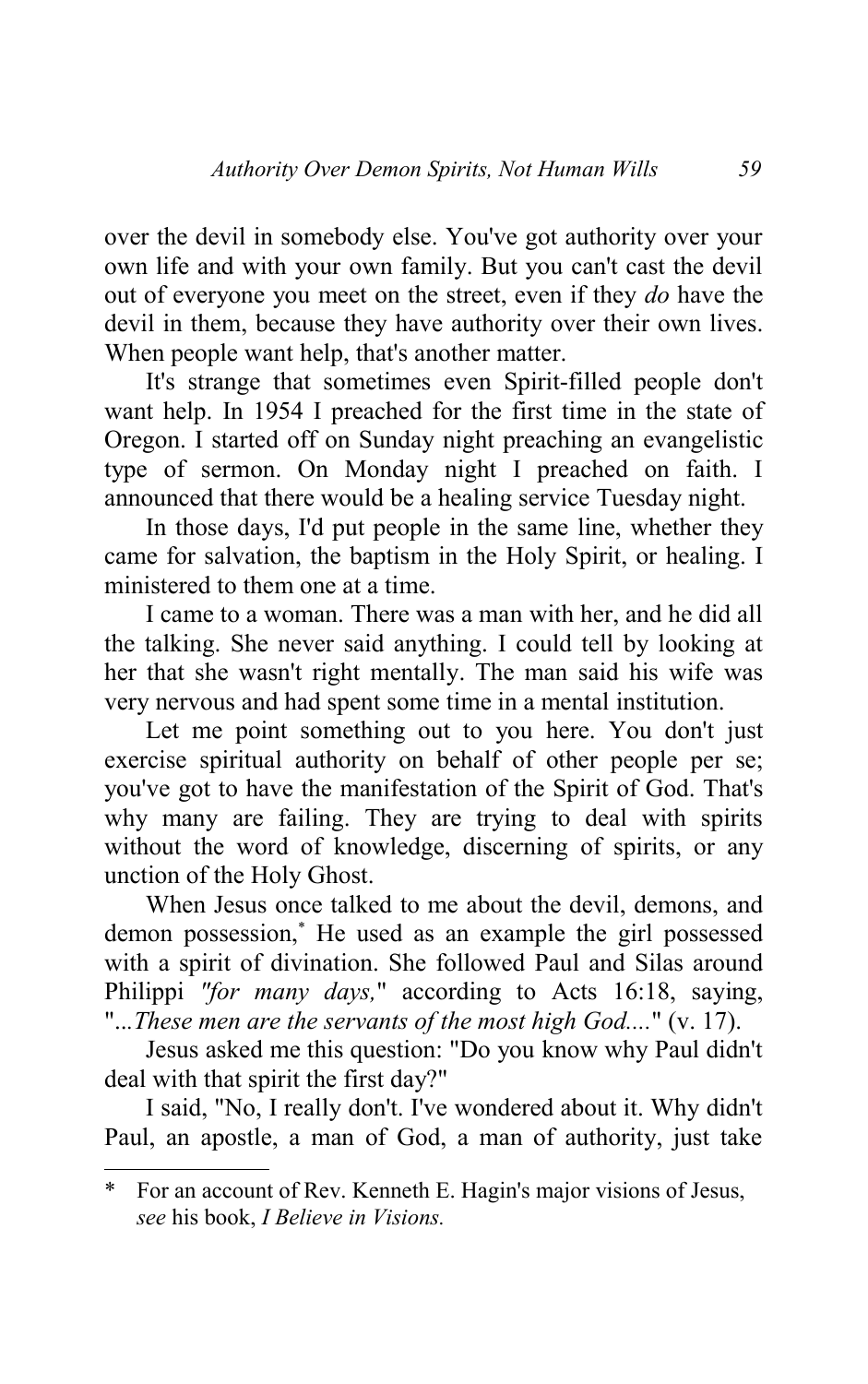authority over that evil spirit the first day?"

Jesus said, "He had to wait for the manifestation of the Spirit; he had to wait until the Spirit of God gave him discerning of spirits."

You see, you can run the devil away from you or your house anytime. If a person is on your premises, you also have authority over him. But when you get away from where *your* domain is, the evil spirits have a right to be there, because Satan is the god of this world!

That's the reason Paul had to wait many days to deliver the demon-possessed girl. He didn't command that spirit to leave her the first day she began following him. He waited, and when the right time came, he spoke to that spirit, and it came out of her.

When I laid hands on the woman in the healing line, I didn't see any spirits, but I had a word of knowledge. I didn't have discerning of spirits operating in my ministry then but I had the word of knowledge operating. When I laid hands on her, her life ran off in front of me as if I were seeing it on a television screen, and I knew the whole story.

I said to her husband, "I'm not going to minister to her. Take her to the pastor's study. When the meeting's over, I'll bring the pastor with me and I'll talk to both of you." So he took her away.

The pastor and I went to his study. I found out that the woman's husband was a deacon in this church. I told him, "I wanted the pastor here as a witness. He'll tell you he hasn't said one word to me about your wife. I don't know anybody in this state but this pastor. I never saw you or your wife before.

"I'll tell you why I did not minister to your wife in public. When I laid my hands on her, I knew on the inside of me—I could see it all in an instant—that your wife once heard an evangelist say the Lord had spoken to him in an audible voice. She began to seek that God would speak to her in an audible voice, too.

"What she failed to realize was that the evangelist didn't say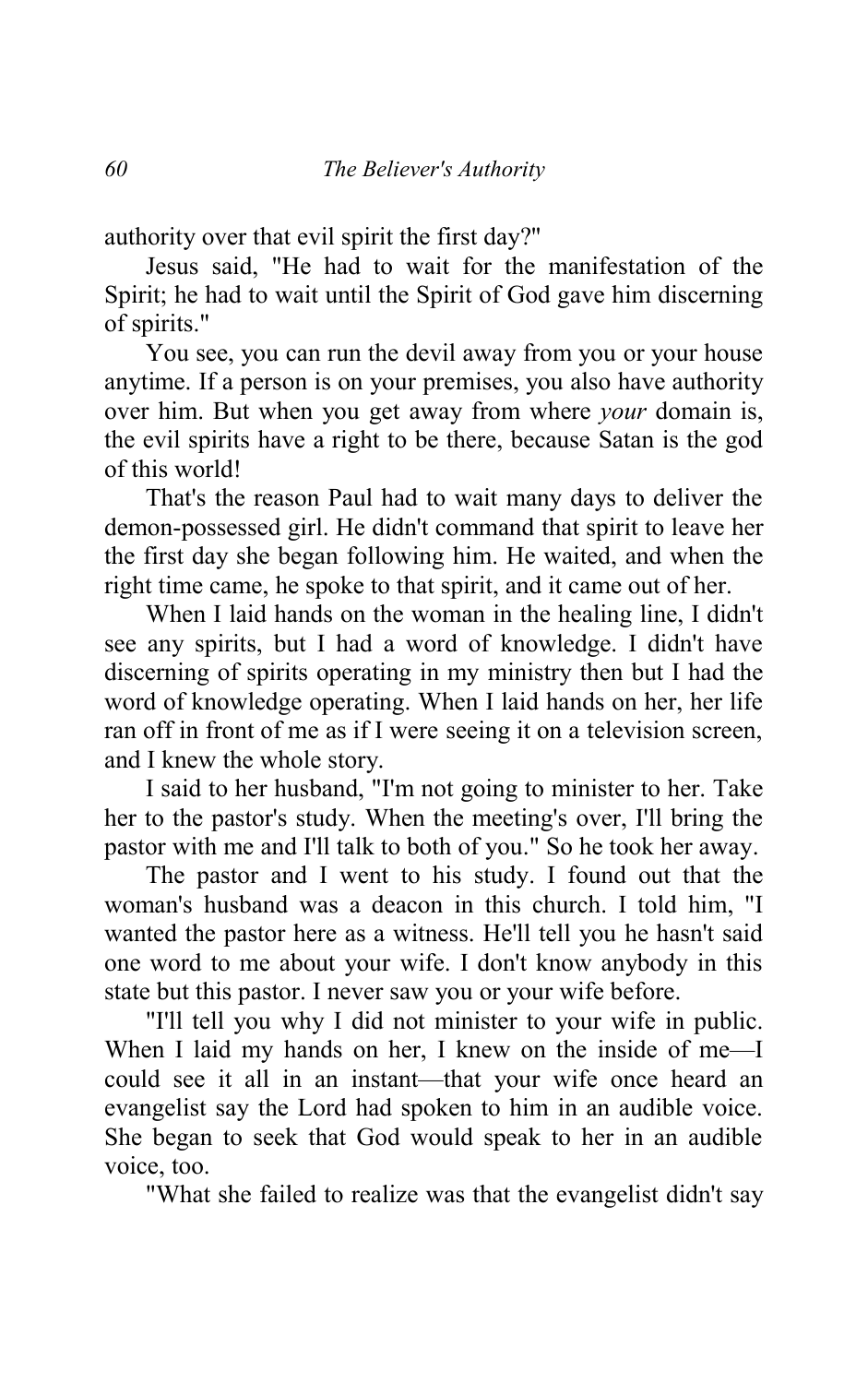he was *seeking* for God to speak to him that way—he didn't ask God to do it—he was just waiting on God. (When you begin seeking an audible voice, the devil will accommodate you. It's wrong to do this.)

"Demons began to speak to her," I continued. "She began to hear these voices, and they drove her crazy. You told me she had been in an institution once. Actually she has been there twice, hasn't she?"

The husband replied, "Who told you?"

"The Lord," I said. "He also showed me that you took your wife to a healing meeting, and the evangelist couldn't get her delivered, so you're mad at him. Then I saw in the Spirit that you took her to a prophet's meeting, and he couldn't get her delivered, and now you're mad at him. I wouldn't be able to get her delivered any more than the two of them, and you'd be mad at me. And that's the reason I wouldn't minister to her.

"Now I'm going to tell you why they didn't deliver her and why I can't deliver her: *She doesn't want to be delivered.* As long as she wants to hear these voices, she's going to hear them. She's not crazy. She's hearing everything I'm saying."

I turned to her and said, "Now, Sister, when you get to the place where you don't want to hear these voices, you come and I'll help you."

"Well," she said, "I want to hear these voices."

I said, "I know you do."

Someone may say, "Well, maybe she didn't know what she was talking about." If she hadn't known, the Lord would have told me. I'd have known that, too.

The Bible says, concerning the ministry of Jesus, that He cast spirits out with His Word. It also says that He cast them out by the Spirit of God. It wasn't just His Word speaking apart from the Spirit of God. Read the twelfth chapter of Matthew. The Pharisees were accusing Jesus of casting out demons by Beelzebub, the prince of the devils (v. 24).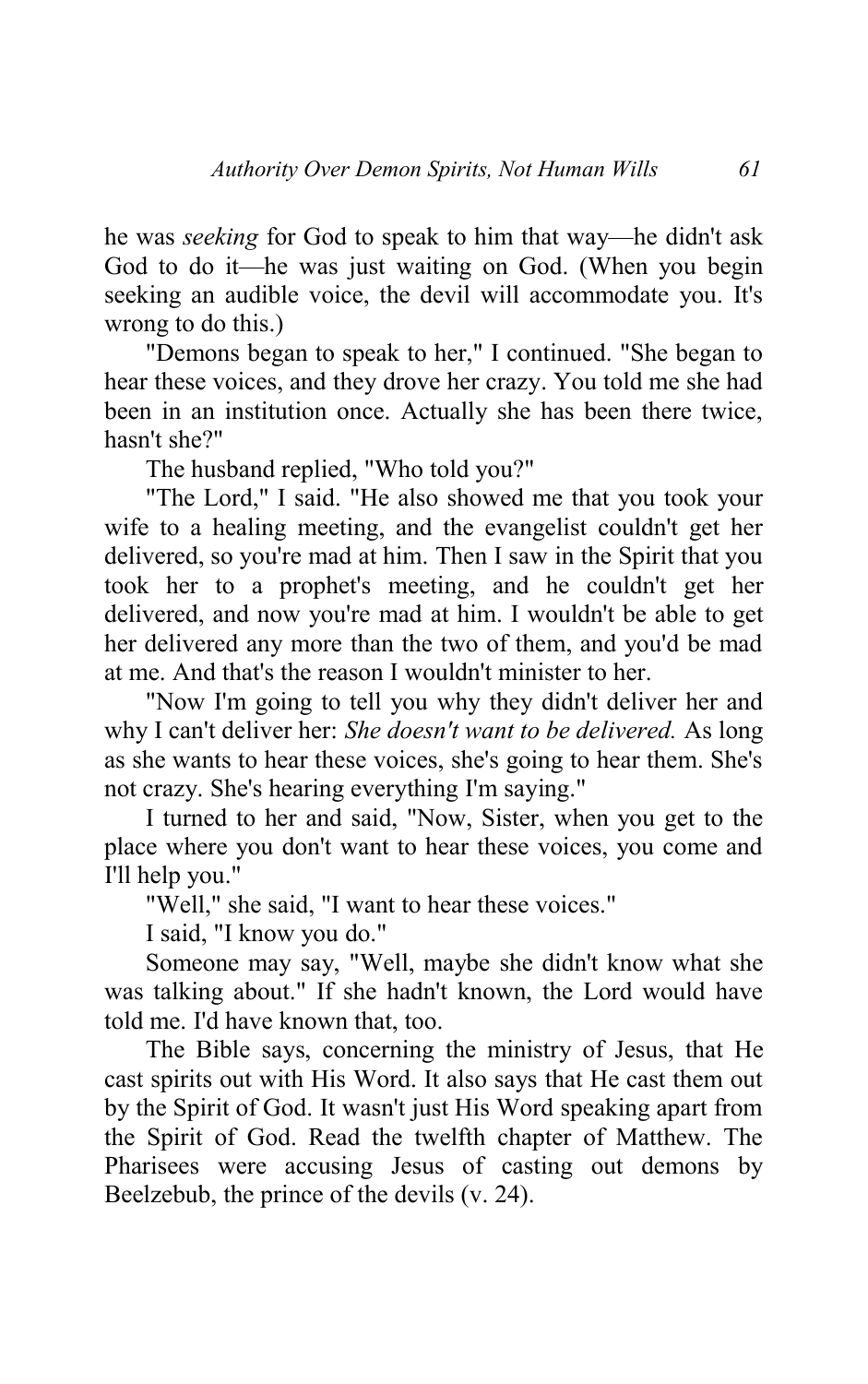Jesus replied, ".. *.if I cast out devils by the Spirit of God, then the kingdom of God is come unto* you" (v. 28).

We know from the Word that we have spiritual authority, but we must depend upon the Holy Spirit to help us in ministering authority. We can't do it by ourselves.

As I mentioned earlier, if the devil attacks me, I have authority over him, because I have authority over my own life. I can tell him to leave my house immediately. I also can control situations as long as people are in my presence.

For example, a pastor friend of mine from Fort Worth, Texas, once accompanied me to a campmeeting I was to preach in California. He had suffered from sugar diabetes for many years and had to test his urine every morning to determine how much insulin he needed for his daily injection.

Trying to teach him a lesson of faith, I turned to him as we pulled out of the driveway of his parsonage and I said, "You'll never register any sugar as long as you're with me."

You see, I could control that disease as long as he was with me—as long as he was on my premises. But I couldn't control it when he was away from me. I would have to train him to exercise spiritual authority for himself.

He looked at me as if he didn't believe me, but he was with me almost two weeks and he never registered any sugar, even though he ate pie and cake.

"Now I know I'll register sugar today," he would say. After testing himself, he'd say, "That beats anything I've ever seen in my life!" He later told me he was home three days before he started registering sugar again.

You see, I had claimed authority over that disease. Although I had control over the unseen force, I didn't have control over the pastor's will. I could control the unseen force as long as the pastor was in my presence, and I tried to convince him that he could exercise the same authority, but he didn't catch on. He *expected* the diabetes to return, and it did. It took him five years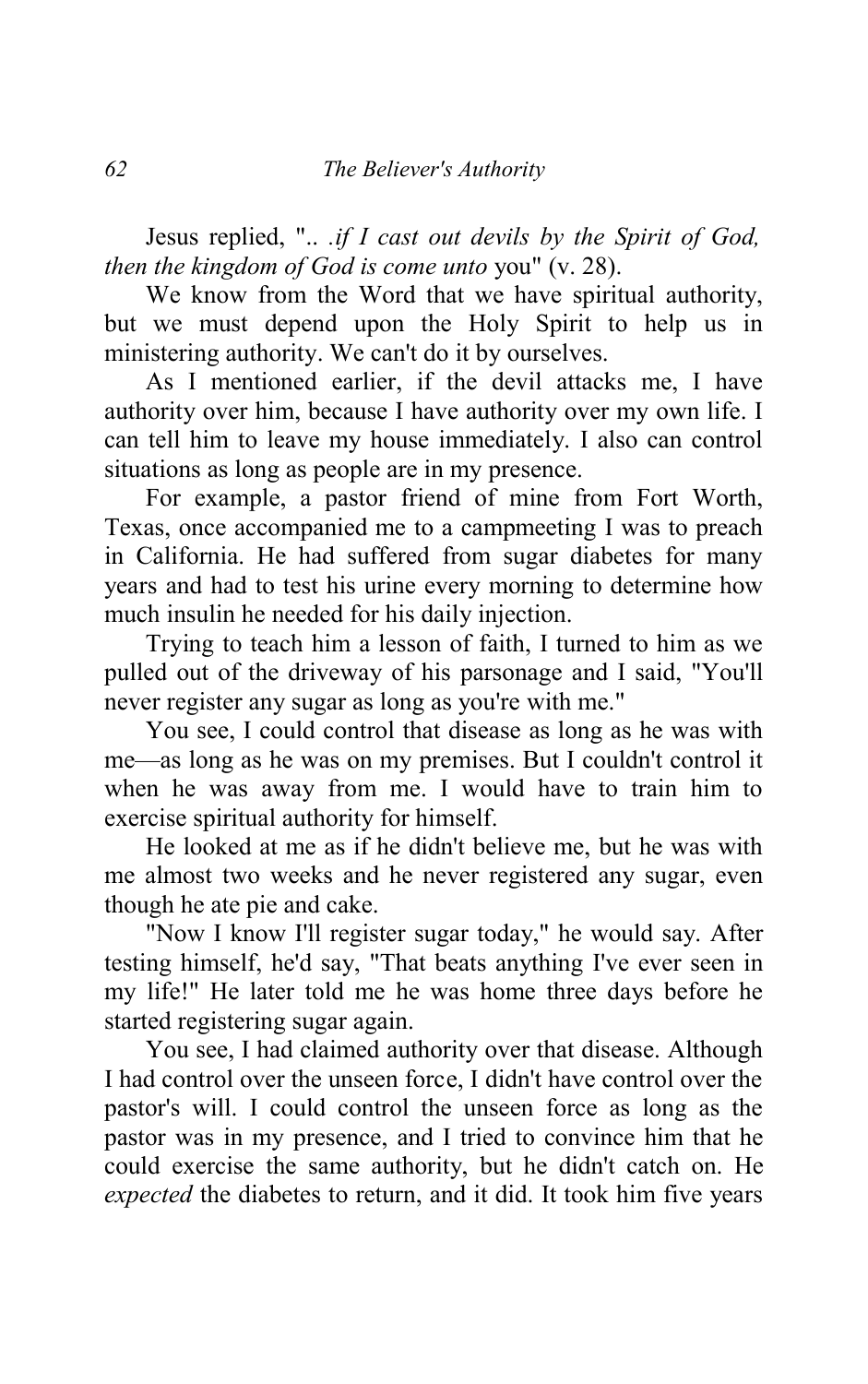before he finally understood spiritual authority. (Some of us preachers are slow!) If I could have been with other people constantly, I could have helped them, too, but I can't live with people; I don't have time.

## *Breaking the Devil's Power*

Years ago when my older brother was bound by the devil, I said, "Satan, in the Name of Jesus Christ, I *break your power over my brother's life,* and I claim his deliverance and salvation!" In approximately two weeks he was saved. I had been trying to get him saved for 15 years, but nothing had ever worked. When I took this stand and exercised my spiritual authority as a believer, it worked.

Someone heard me say this and said they would try it and see if it worked. I knew it wouldn't work for them, because I hadn't *tried* it—I had *done* it.

Sometimes believers say they will try something because it has worked for someone else. If they study God's Word and clothe themselves in its teaching on authority, it will work for them. But if they try to act on God's Word without really having that Word built up in their spirit, the devil will defeat them soundly.

*You'll only defeat the devil when you've got a foundation of God's Word and you act upon it.* The Bible says (speaking of Satan), *"Whom resist stedfast in the faith..."* (1 Peter 5:9). Your level of faith is directly related to the degree of God's Word dwelling in your heart, that is, that Word which is reality to you and in which you are daily walking.

# *Why People Lose Their Healing*

When people are in a place where faith is high—where there's a mass faith—or where the gifts of the Spirit are in operation, it's comparatively easy for them to receive healing.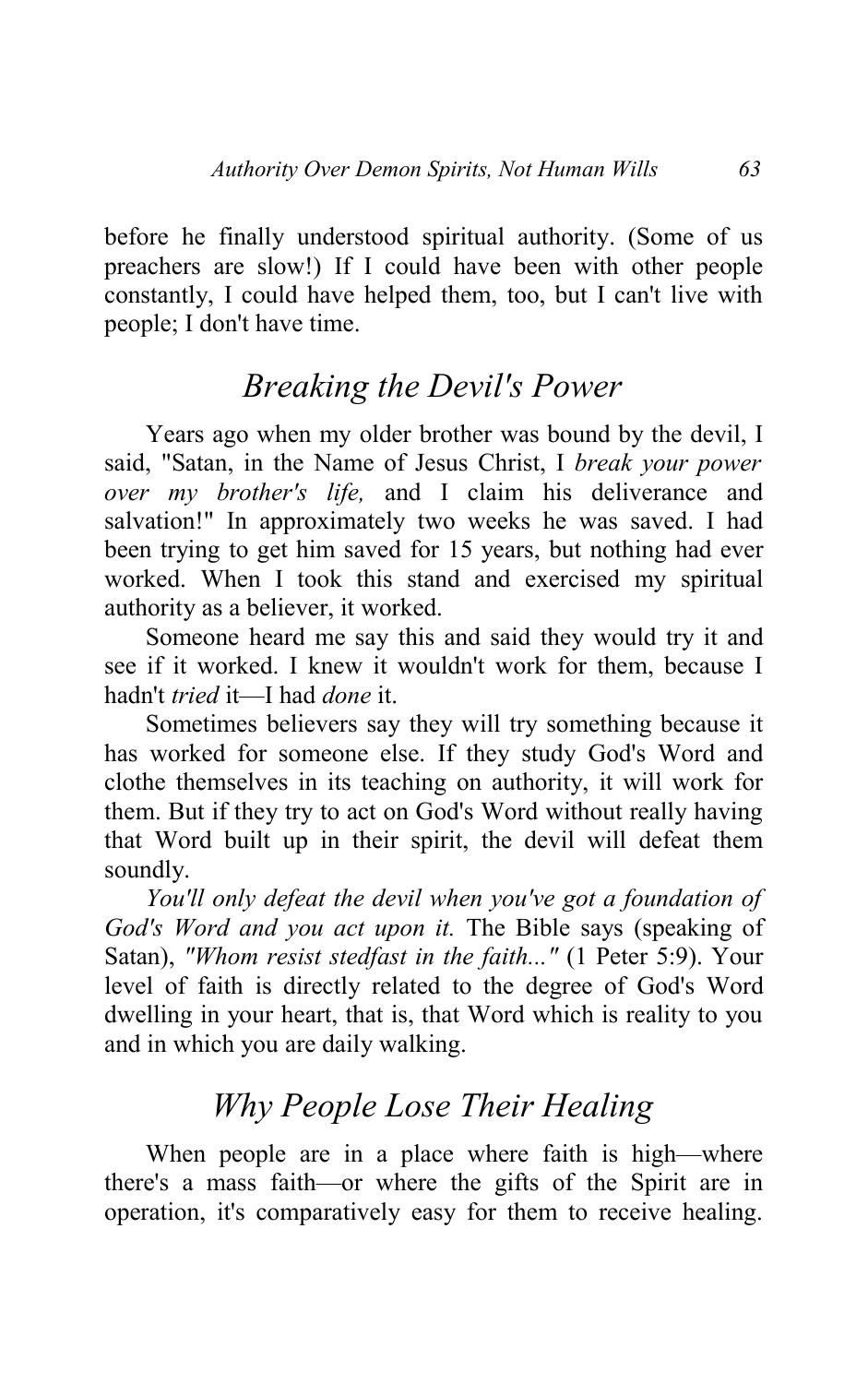This is what happens in big meetings—I saw it happen in the well-known evangelists' meetings during the days of the Healing Revival, which was from 1947-58.

However, when these people get back on their own, the devil comes along with lying symptoms. The people don't have a foundation of faith in them, and the devil puts the same thing back on them. That's the reason you see people get delivered from evil spirits, sickness—a lot of things—and the next time you see them, they're right back where they were.

Somebody will say, "Well, they never got healed to begin with "

How could a crippled man walk who had never walked before if he hadn't been healed? If that wasn't healing, what was it? How could a blind man see—I've seen them do it—who had never seen before? How could a deaf person hear who had never heard before?

They were all right until they got home, and after two or three weeks, their healing was gone. Why did they lose it? Because they didn't know their authority. They didn't know how to hold onto what they had, so they didn't try to exercise authority themselves; or, if they said anything, they said the wrong thing.

I've seen polio victims completely healed—their feet and legs straightened out—and in 10 days' time they lost their healing.

I remember one woman who had been completely bedfast with arthritis for three years. She was stretched out stiff as a board in her bed. She was healed instantly, got up, and walked. Her doctor couldn't find a trace of arthritis in her body. But six weeks later she was as stiff as a board again. Why did she lose her healing?

Some people say, "They hypnotize them." Is that it? No, people get into the presence of God where the gifts of the Holy Spirit are in operation and it's easy to receive healing. Then,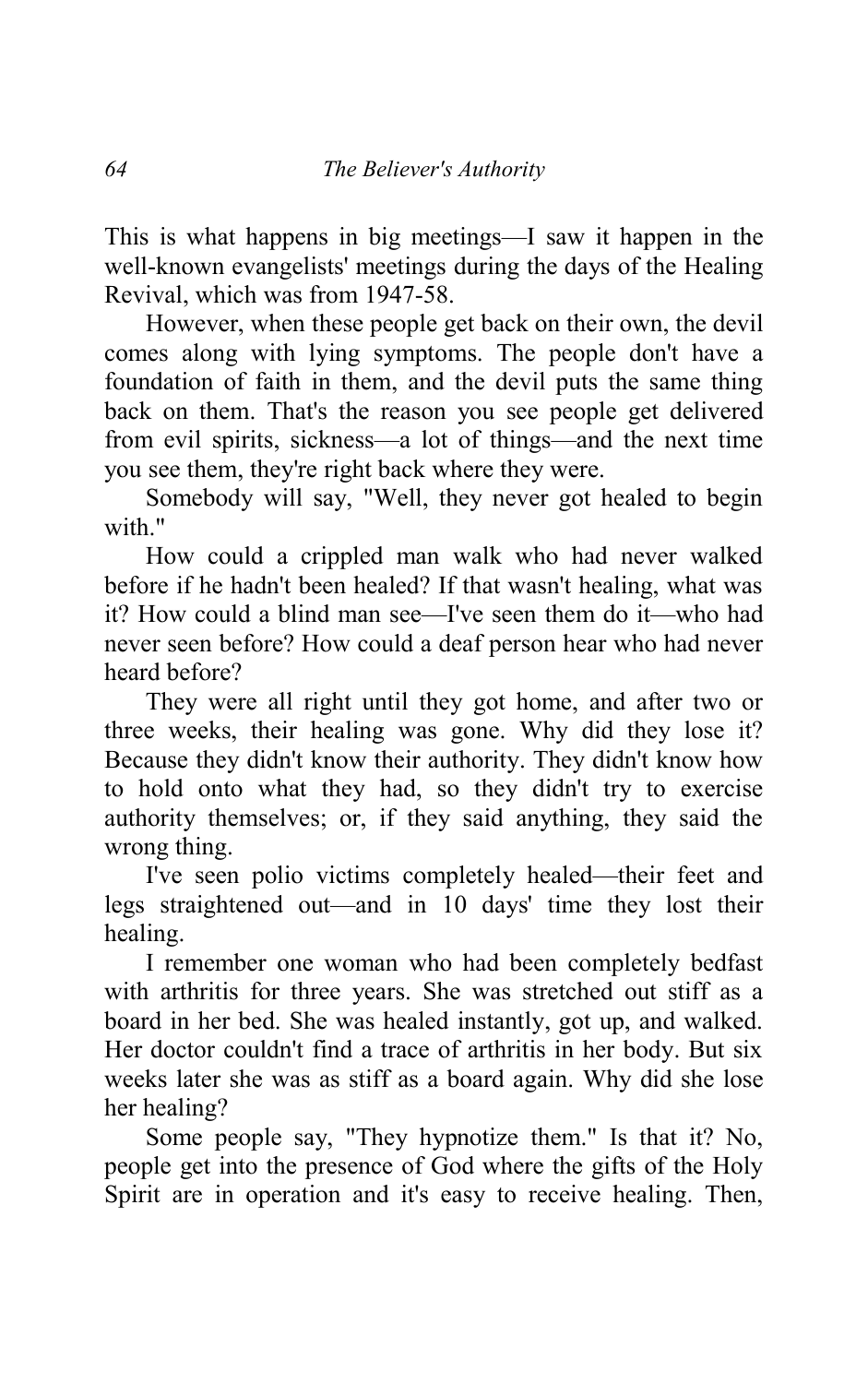when they get back on their own, they're really on their own.

That's why people need to be taught the Word of God and their rights and privileges as believers. Then they can exercise authority for themselves over the devil, diseases, and circumstances.

### *Casting Out Demons*

The Bible differentiates between casting out devils and healing the sick. Often people's physical conditions don't respond to prayer and the laying on of hands because there is an evil spirit involved.

This happened in the case of a Baptist woman in New Orleans. She was mentally deranged and confined to an institution. One day a friend of mine, a Baptist minister who had received the baptism in the Holy Spirit, went to pray for her. He cast seven devils out of her, and immediately she was well.

A university professor who was acquainted with her case used it as an illustration in his lectures. It made such an impression on him that he invited the Baptist minister to discuss it with him. As a result, the professor's wife received the baptism in the Holy Spirit. The professor not only sought to be filled, but he incorporated into his teachings the fact that demons have more effect on people than was thought.

### *Oppression vs. Possession*

Back in the 1950s a church member came in my healing line, and I realized the man had a demon in his body. This man had been in nearly every well-known evangelist's healing line, but he hadn't gotten healed, because that spirit that was oppressing him had to be dealt with. This wasn't a case for healing.

In praying for him, I explained to the people, "This man's body is *oppressed* by a demon. He is not *possessed* by a demon.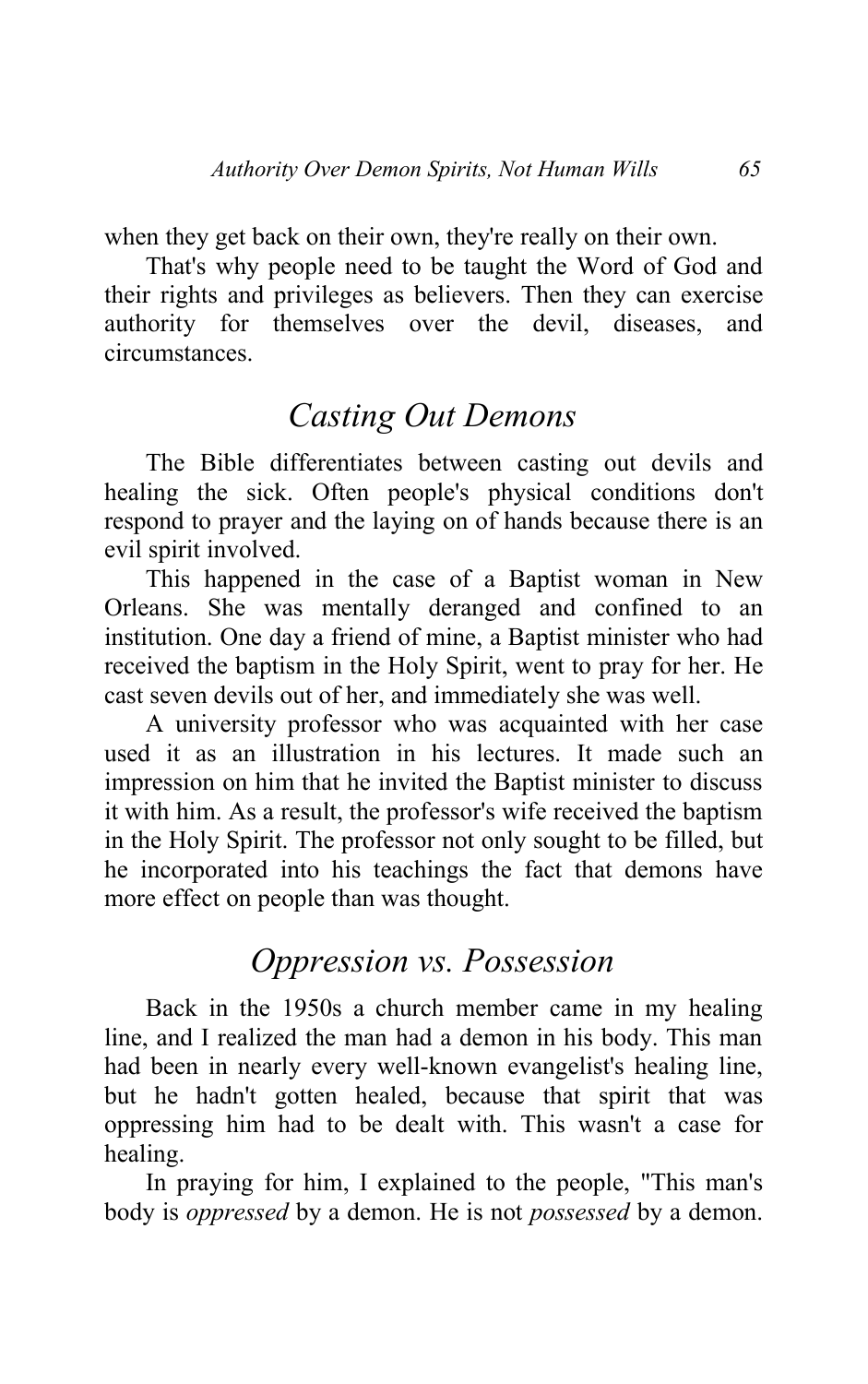I'll use this illustration: Suppose you live in a house built nearly one hundred years ago, and somebody tells you, 'That house has got termites in it.' That doesn't mean you've got termites in *you!*

"Your body is the house you live in. If you know how, you can keep the termites out of your natural house—and the demons out of your physical house. They won't be there if you use the right precautions."

I once heard a Spirit-filled psychiatrist who donated time to charity hospitals in his area. In one mental institution he decided to experiment with a man who hadn't spoken in three years. The man stared straight ahead with no expression, like a statue.

The doctor said, "I laid hands on him every day and said, 'If there are evil spirits here, I rebuke them and command every one of them to leave in the Name of the Lord Jesus Christ.'"

If the other doctors weren't around, this doctor would lay hands on the patient and pray out loud over him five minutes a day in tongues. If the other doctors were around, he used wisdom, knowing they wouldn't be able to understand what he was doing, and he'd pray silently.

In 10 days' time the patient was talking, and in 30 days he was sent home as cured. The doctor helped other patients as well. God honors faith, and the Spirit of God knows how to pray. He's the Author of prayer.

### *How To Deal With Demons*

We've got to depend on the Spirit of God to know when demons are present and to know how to deal with them. We're helpless without both the Spirit and the Word. Don't just be a Word person without the Spirit, and don't just be a Spirit person without the Word. Many try to act on the Word of God without the Spirit of God. You've got to have both of them. The Spirit and the Word agree.

You don't need to deal with a spirit in every case of healing.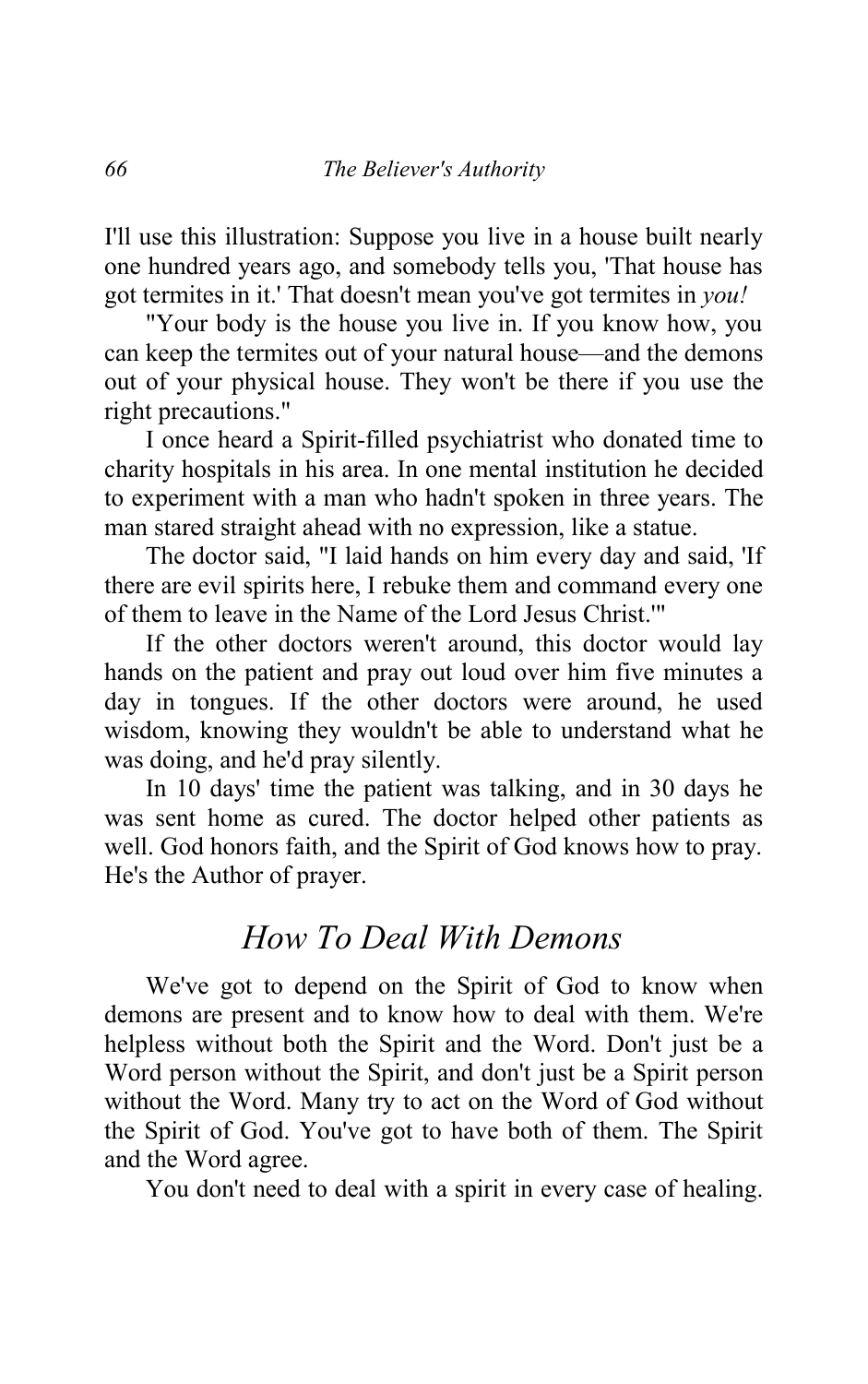But if you have to, the Lord will show you. The way I see it, God's an intelligent Being, and I'm an intelligent being, and He can tell me if an evil spirit is present. *I go as much by what He doesn't say as I do by what He does say.* If He doesn't say anything, I don't try to deal with an evil spirit. I go on and minister healing to the person.

What is strange is that I'll be led to minister healing in one instance and then in seemingly an identical case I'll have to deal with a spirit. I don't understand it, but I know from experience it works that way. You can't judge one case by another.

Helpless people need to be helped. Sometimes you can carry them on your own faith. But people who know—people who are enlightened—have to walk in the light of what they know. Some people are more enlightened than others. The more you know, the more is required of you.

You can be released from oppression to your body and your mind. You can exercise spiritual authority over others as long as they are in your presence. You can take authority over all unseen **forces** 

If you learn how to exercise spiritual authority like this, it will work in your home as well. I've heard of women who exercised their spiritual authority when their unsaved husbands came home arguing and fighting. The women had learned how to quietly and calmly rebuke the evil spirits behind the situation and claim authority over them—and the situation changed.

I learned how to do this years ago when some of my relatives would get extremely angry. I simply took authority over the situation. They knew when I did it, because they looked at me with a startled expression—and they straightened out immediately. I wasn't exercising authority over their *will,* however, but over the *spirit* that made them act the way they did. Jesus once told His disciples that He was going to Jerusalem to suffer many things and to die. Peter objected. Jesus immediately rebuked him, saying, *"Get thee behind me, Satan....*" (Matt.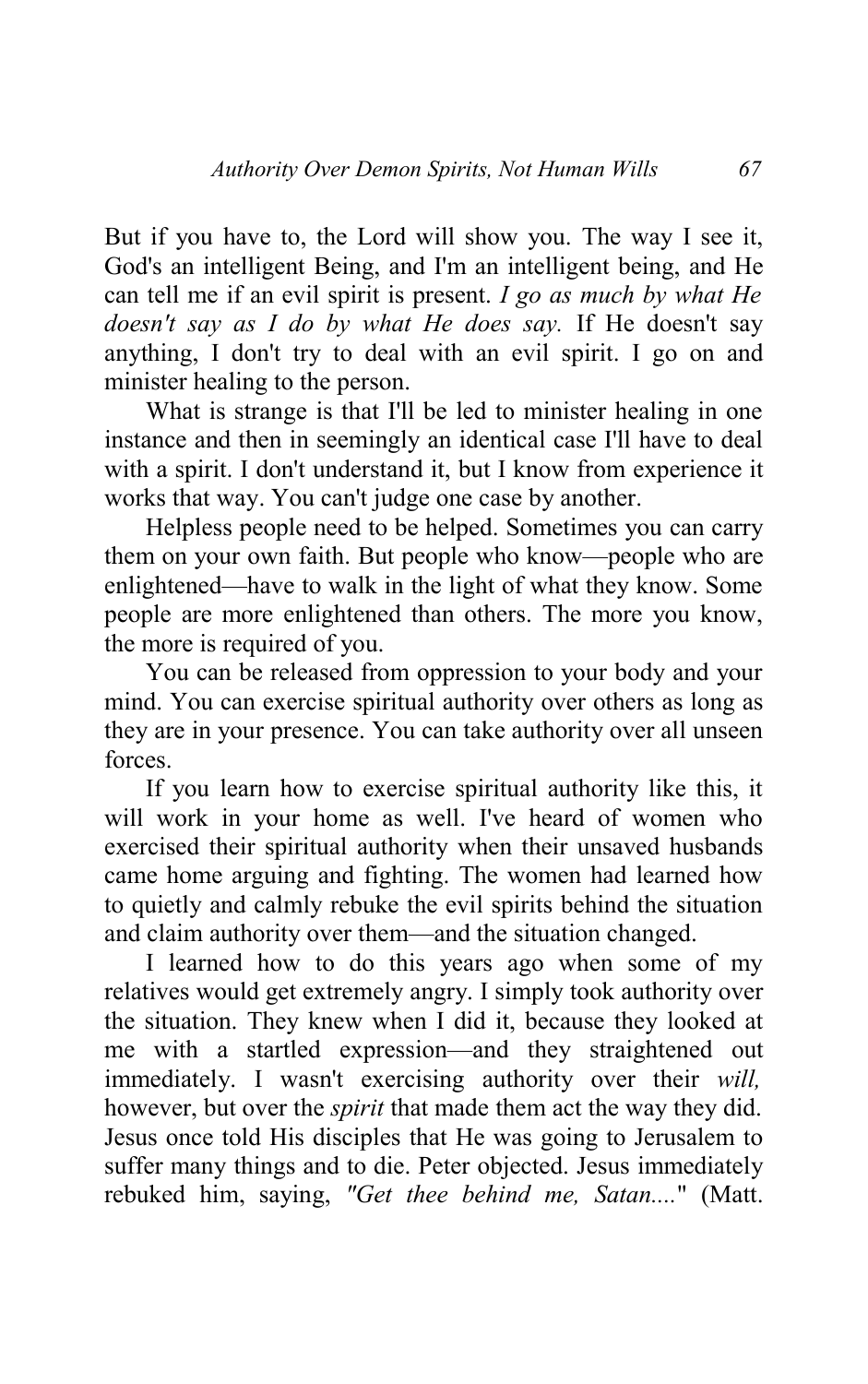16:23).

Jesus wasn't saying that Peter was Satan. He was showing that Peter had sided in with doubt, unbelief, and the devil. Sometimes Christians unconsciously yield to the enemy, but we can take authority over that spirit.

The Bible says that we also can take authority over fear even fear in our own lives. We need to know that. However, we can't always take authority over fear in somebody else's life. I've been able to control fear as long as a person was in my presence and didn't know how to stand against it.

Second Timothy 1:7 says, *"For God hath not given us the spirit of fear; but of power, and of love, and of a sound mind.*" Notice that the Bible calls fear a spirit. God has given us a spirit of power, love, and a sound mind.

Even when I was a young Baptist pastor, I always took authority over fear and doubt. If I was tempted to doubt, I would say, "Doubt, I resist you in the Name of Jesus." If I was tempted to fear, I would say, "Fear, I resist you in the Name of Jesus." Doubt and fear will leave you when you do this.

We even have authority over those who oppose the truth.

In Texas there was a Full Gospel minister who lived next door to a policeman. The policeman belonged to a denomination that is vehemently opposed to speaking in tongues.

The minister got the policeman to visit his church. Then the policeman somewhat jokingly asked the minister to go with him to his church. The minister decided to go because the policeman told him his minister was going to speak on the subject of tongues.

During his sermon, this minister didn't base any of his remarks on the Bible, but told about different things he'd heard had happened among these "tongue talkers." Then he began imitating speaking in tongues. Hearing this, the Full Gospel minister took authority over the situation. The speaker stopped abruptly, turned pale, and sat down without finishing his sermon.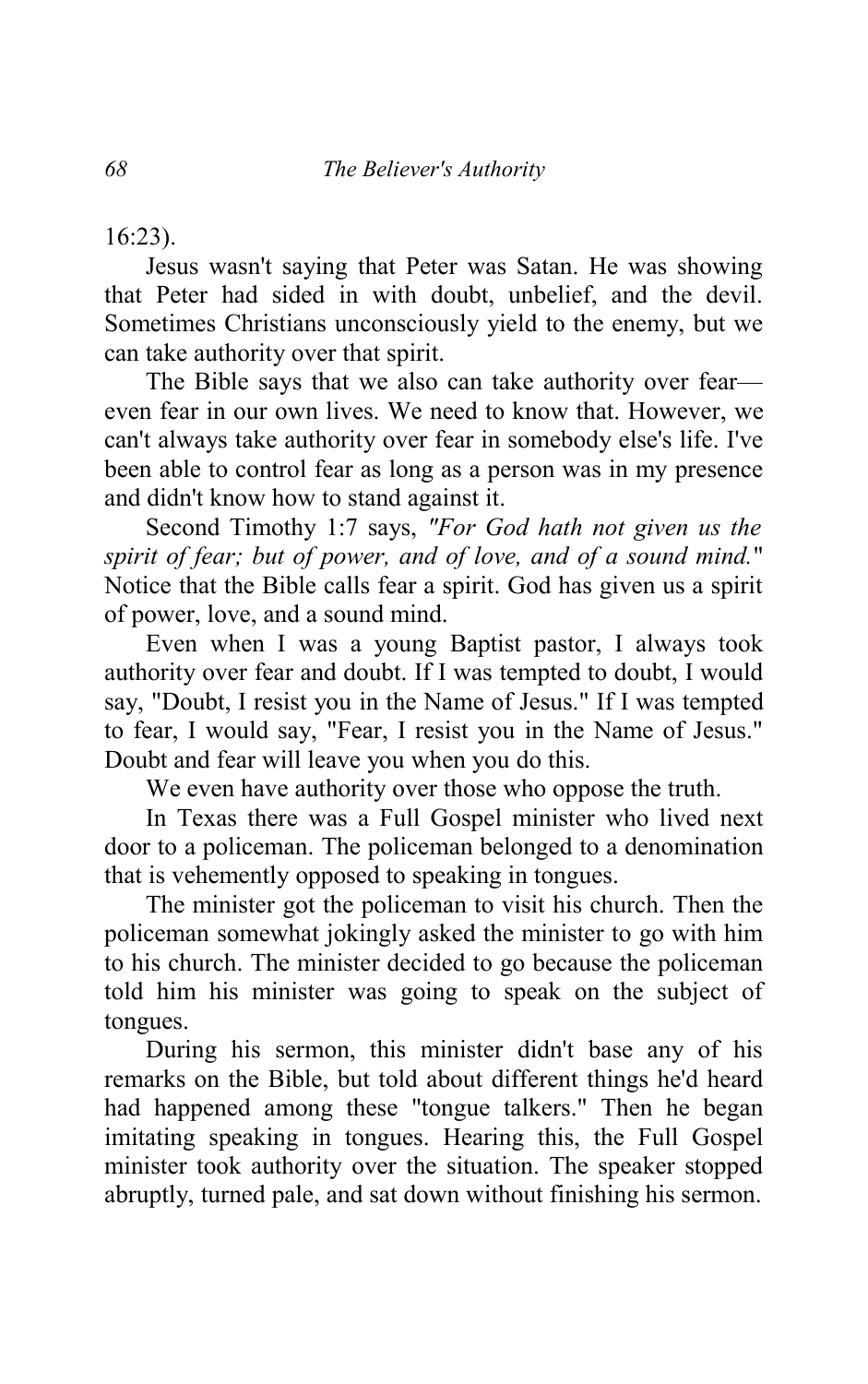The policeman realized what had happened. Afterwards he went to the Full Gospel pastor, shook his hand, and hugged him. He said, "Bless God, I'm glad God arrested him. He ought to have had more sense than that."

The next night the preacher apologized for talking about something he didn't know much about. He said he felt as if God had arrested him, and he added that it is better to leave things alone when we don't know much about them.

### *Resist the Devil*

Often we realize that certain trials in our lives are the work of the enemy, and we cry out to God to rebuke him and alter circumstances for us. However, God's Word tells us to rebuke the enemy ourselves. In James 4:7 we are told, *"Resist the devil, and he will flee from you,*" The authority over the devil is ours. The responsibility is ours.

If we'll resist the devil, he will flee from us. The Bible doesn't say, "Get somebody else to resist the devil for you"; it says *we* are to resist the devil. Too many of us sit idly by, waiting for Jesus to do something when *we* are the ones who are supposed to resist the devil. Why? Because we have the authority to! (We always want somebody else to do what we're supposed to do.)

Of course we're always going to have spiritual babies, and we ought to carry them on our faith, but some of us ought to grow up enough to be able to help look after the babies and not leave it up to the pastor to do everything.

Conditions exist because we permit them to. Matthew 18:18 says, *"Verily I say unto you, Whatsoever ye shall bind on earth shall be bound in heaven: and whatsoever ye shall loose on earth shall be loosed in heaven.*"

That was the *King James Version.* I like another translation I once read which renders it, "Whatsoever things ye refuse to be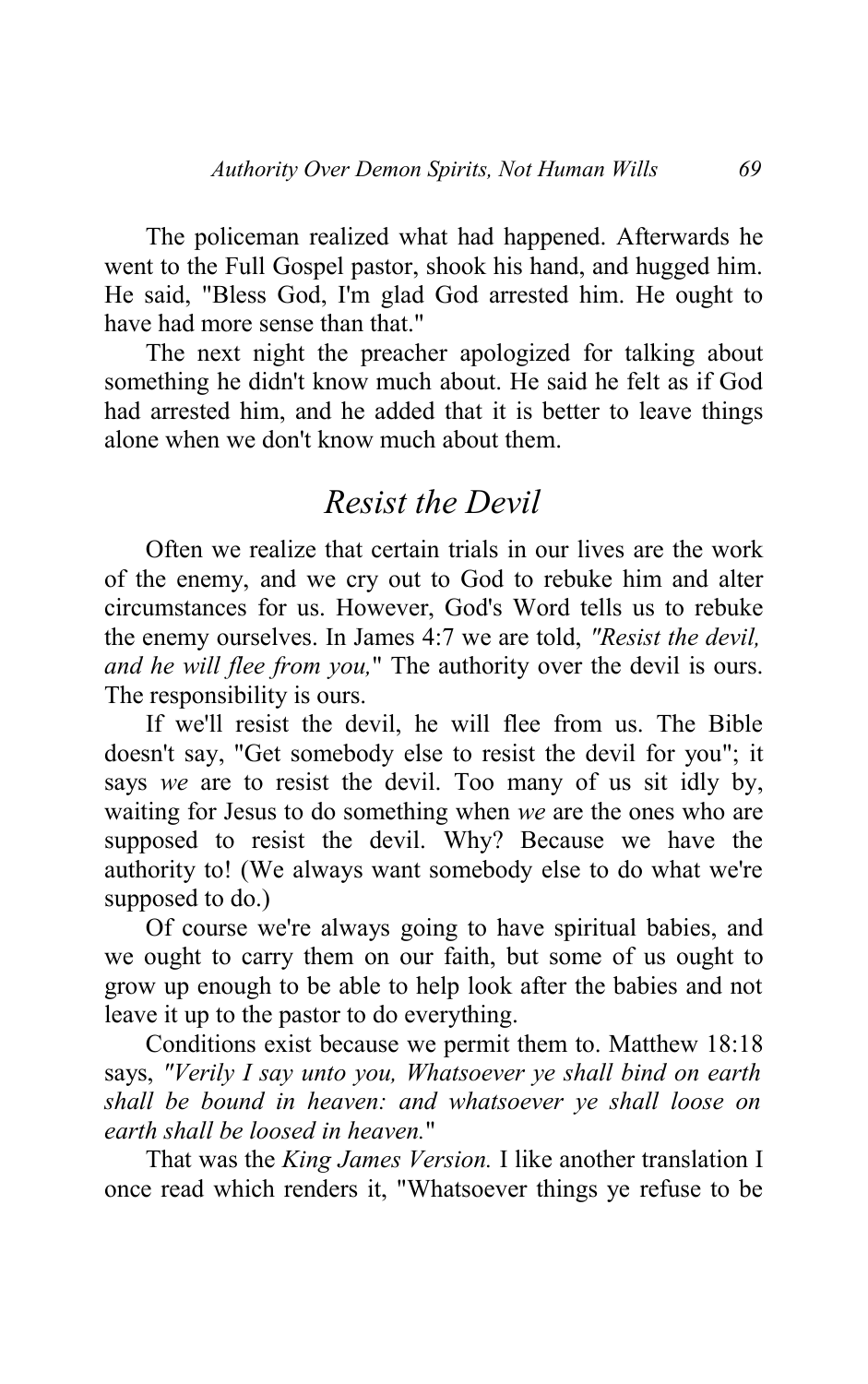permitted on earth will be refused to be permitted in heaven." Exercise your authority!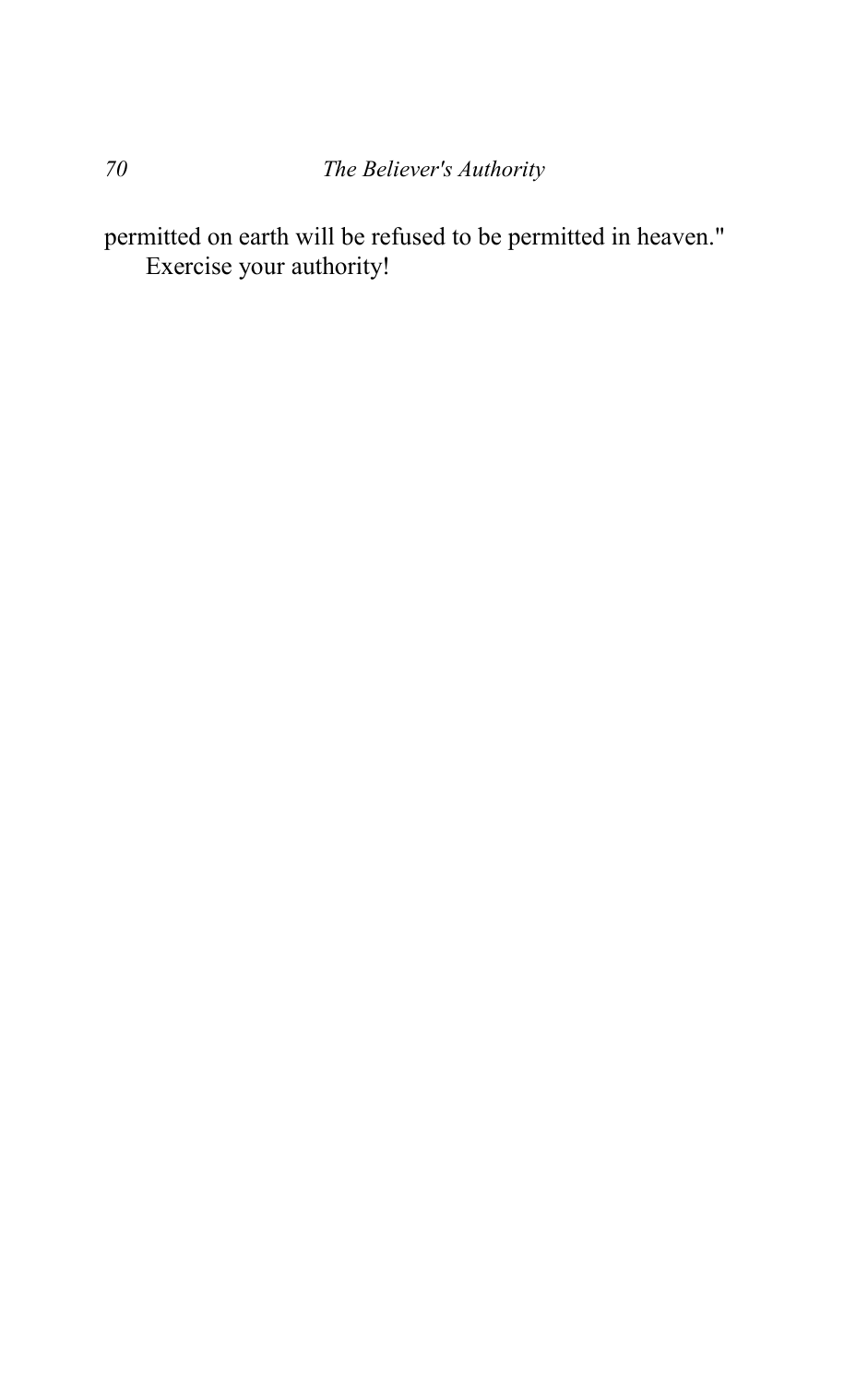

With millions of Faith Library books in circulation, the printed page continues to be a major outreach of Kenneth Hagin Ministries. The voice of Kenneth Hagin Ministries is further amplified around the world through the following media: A 24-page free monthly magazine, *The Word of Faith;* an international radio broadcast, "Faith Seminar of the Air"; nationwide All Faiths' Crusades; Faith Library tapes; and RHEMA Correspondence Bible School. These out-reaches are vital to the part Kenneth Hagin Ministries shares in fulfilling the Great Commission—yet, there is more . . .

RHEMA Bible Training Center is another dynamic outreach of Kenneth Hagin Ministries. Founded in 1974, RHEMA offers a high quality of ministerial studies designed to train and equip men and women to enter the Evangelistic, Pastoral, Teaching, Missions, Helps, Youth, and Children's ministries. Today thousands of graduates of RHEMA have ventured into every inhabited continent of the earth, carrying the Good News of the Gospel of Jesus Christ—with signs following.



To receive a free, full-color brochure on RHEMA Bible Training Center, a free monthly magazine, *The Word of Faith,* or to receive our Faith Library Catalog with a complete listing of Kenneth Hagin Ministries' books and tapes, write:

> **Kenneth Hagin Ministries** P.O. Box 50126 Tulsa, OK 74150-0126

*In Canada write:* P.O. Box 335, Station D, Etobicoke (Toronto), Ontario Canada, M9A 4X3